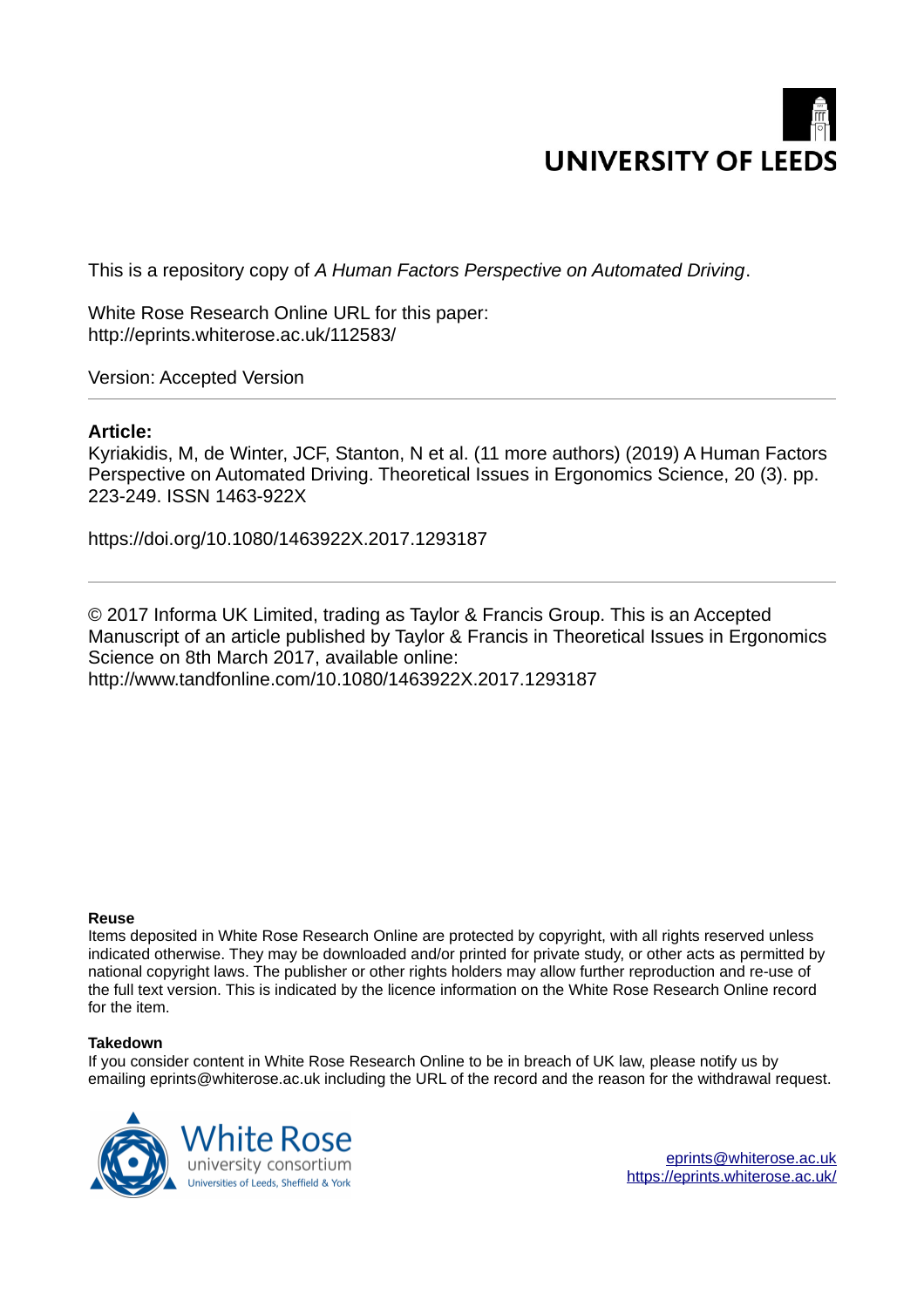| 1<br>2   | A Human Factors Perspective on Automated Driving                                                                                                                                  |
|----------|-----------------------------------------------------------------------------------------------------------------------------------------------------------------------------------|
| 3        |                                                                                                                                                                                   |
| 4        |                                                                                                                                                                                   |
| 5        | M. Kyriakidis <sup>1,2*</sup> , J. C. F. de Winter <sup>1</sup> , N. Stanton <sup>3</sup> , T. Bellet <sup>4</sup> , B. van Arem <sup>5</sup> , K. Brookhuis <sup>6</sup> , M. H. |
| 6        | Martens <sup>7,8</sup> , K. Bengler <sup>9</sup> , J. Andersson <sup>10</sup> , N. Merat <sup>11</sup> , N. Reed <sup>12</sup> , M. Flament <sup>13</sup> , M.                    |
| 7        | Hagenzieker <sup>5,14</sup> , & R. Happee <sup>1,5</sup>                                                                                                                          |
| 8        |                                                                                                                                                                                   |
| 9        | 1 Department Biomechanical Engineering, Delft University of Technology, the Netherlands.                                                                                          |
| 10       | 2 ETH Zurich, Future Resilient Systems, Singapore - ETH Centre, Singapore.                                                                                                        |
| 11<br>12 | 3 Transportation Research Group, Faculty of Engineering and Environment Department, University<br>of Southampton, UK.                                                             |
| 13<br>14 | 4 Ergonomics and Cognitive Sciences Laboratory, The French Institute of Science and Technology for<br>Transport, Development and Networks, France.                                |
| 15       | 5 Transport & Planning Department, Delft University of Technology, the Netherlands.                                                                                               |
| 16<br>17 | 6 Department of Psychology, Faculty of Behavioural and Social Sciences, University of Groningen, the<br>Netherlands.                                                              |
| 18       | 7 Centre for Transport Studies, University of Twente, the Netherlands.                                                                                                            |
| 19       | 8 TNO, the Netherlands.                                                                                                                                                           |
| 20       | 9 Institute of Ergonomics, Technical University of Munich, Germany.                                                                                                               |
| 21       | 10 Swedish National Road and Transport Research Institute, Sweden.                                                                                                                |
| 22       | 11 Institute for Transport Studies, University of Leeds, UK.                                                                                                                      |
| 23       | 12 Human Factors and Simulation Group, Transport Research Laboratory, UK.                                                                                                         |
| 24       | 13 ERTICO, ITS Europe, Belgium.                                                                                                                                                   |
| 25       | 14 SWOV, Institute for Road Safety Research, the Netherlands.                                                                                                                     |

<sup>\*</sup> Corresponding author: m.kyriakidis@tudelft.nl, miltos.kyriakidis@frs.ethz.ch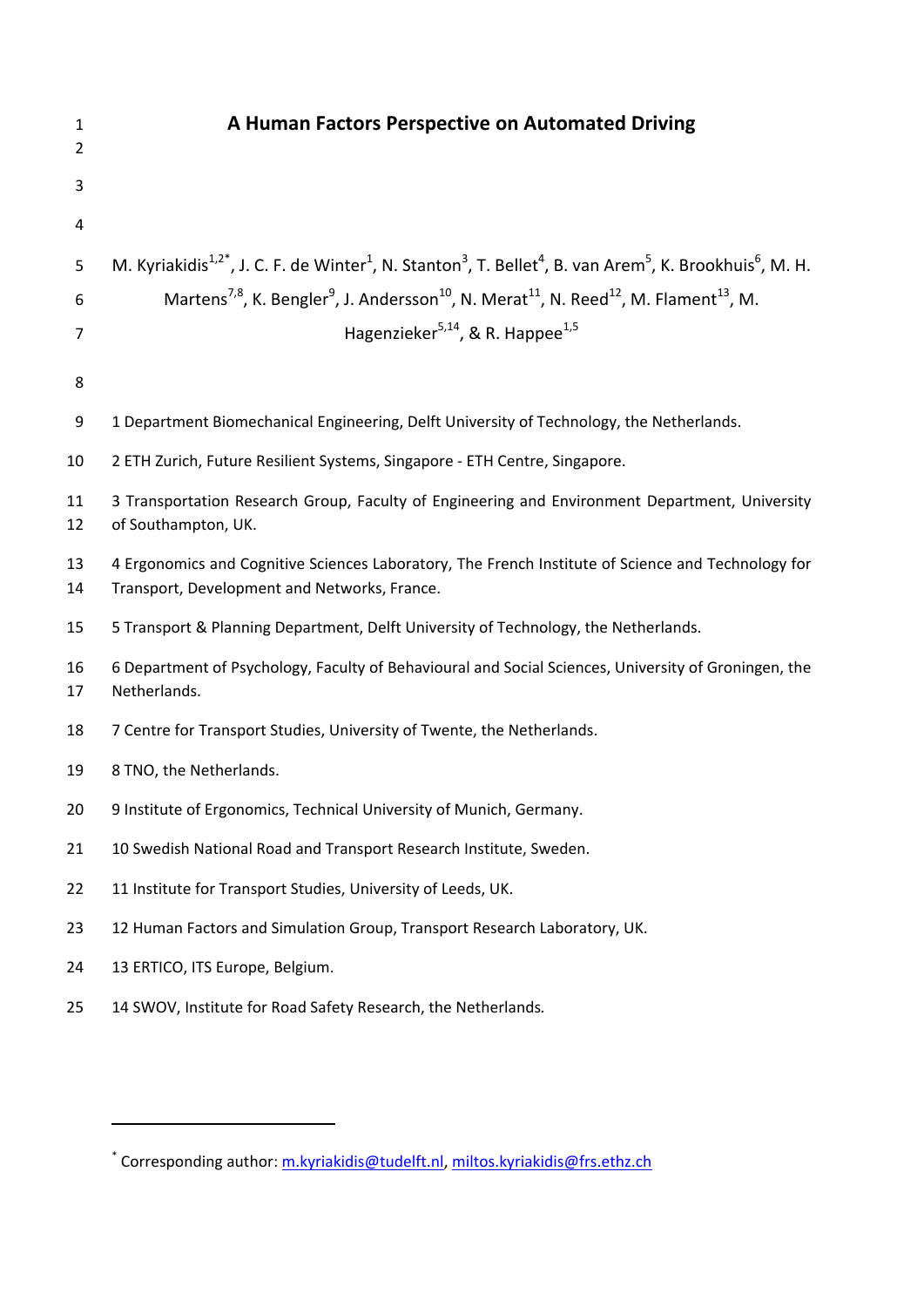Automated driving can fundamentally change road transportation and improve quality of life. However, at present, the role of humans in automated vehicles (AVs) is not clearly established. Interviews were conducted in April and May 2015 with twelve expert researchers in the field of Human Factors (HF) of automated driving to identify commonalities and distinctive perspectives regarding HF challenges in the development of AVs. The experts indicated that an AV up to SAE Level 4 should inform its driver about the AVís capabilities and operational status, and ensure safety while changing between automated and manual modes. HF research should particularly address interactions between AVs, human drivers, and vulnerable road users. Additionally, driver training programs may have to be modified to ensure that humans are capable of using AVs. Finally, a reflection on the interviews is provided, showing discordance 38 between the interviewees' statements—which appear to be in line with a long history of work on human factors research, and the rapid development of automation technology. We expect our perspective to be instrumental for stakeholders involved in AV development and instructive to other parties.

 **Keywords**: Automated driving; Levels of automation; Human Factors challenges; Interview study; Experts vision

 **Relevance to Human Factors/Ergonomics theory**: Automated driving could fundamentally change road transportation and improve quality of life. However, the role of the human driver within the automated vehicle is not yet clearly established. This work presents the results of an interview study among 12 HF scientists involved in automated driving research. A consensus was revealed among the researchers regarding the HF challenges that need to be resolved prior to the deployment of AVs on public roads. Such challenges include the synergy between the human driver and automation, potential changes in driving behaviour due to automation, and the type of information that the human drivers shall be receiving from the automated driving system. On the other hand, a disparity was identified between the researchersí concerns regarding the AVs development and deployment and the AVs technological 54 advances: although the researchers expressed that AVs should not be introduced unless proven safe, reality shows that industry is now close to the introduction of Level 3 and Level 4 AVs on public roads.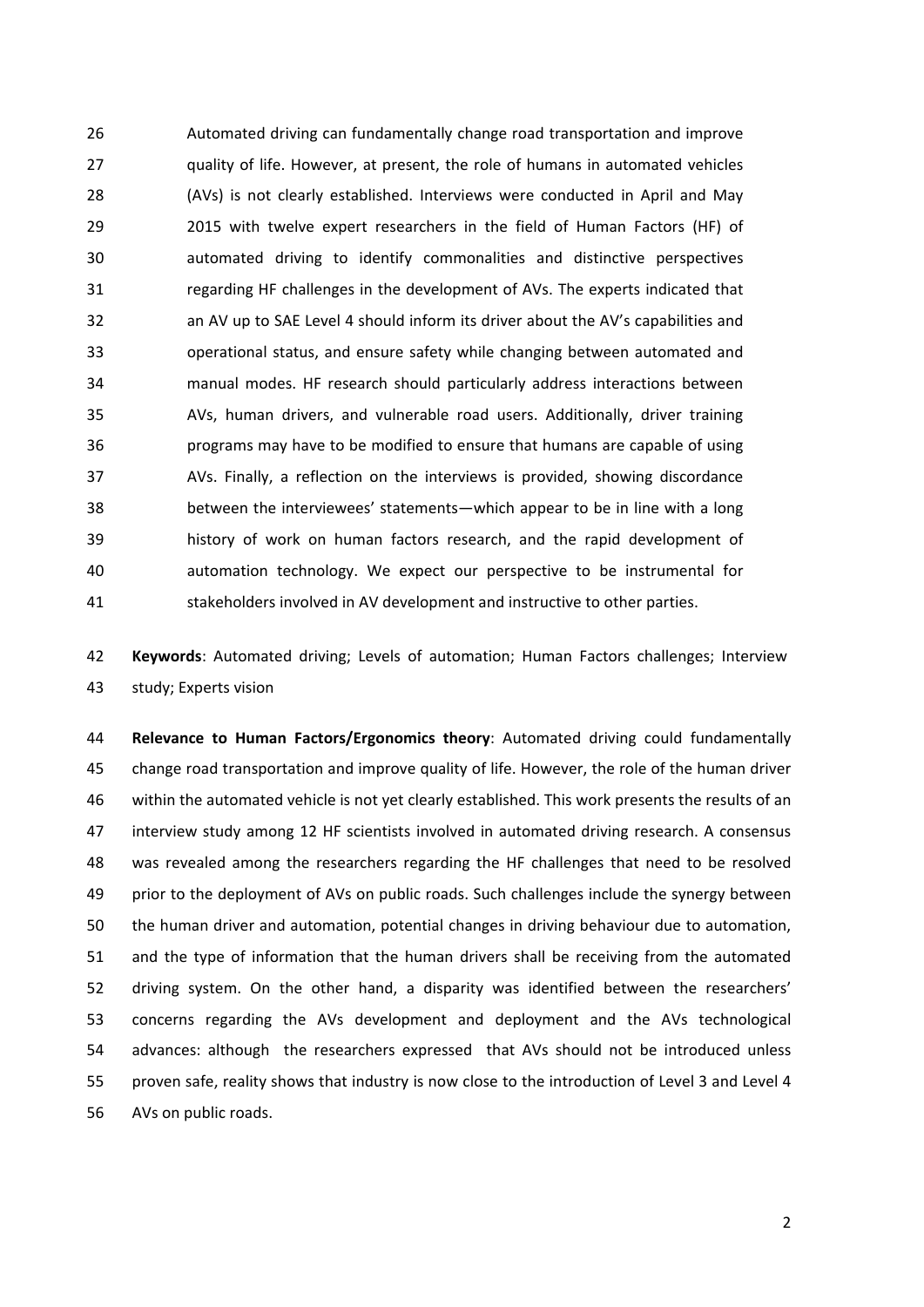### 1 **Introduction**

2

 Automated driving technology has the potential to fundamentally change road transportation and improve quality of life. Automated vehicles (AVs) are anticipated to reduce the number of accidents caused by human errors, increase traffic flow efficiency, increase comfort by allowing the driver to perform alternative tasks, and ensure mobility for all, including old and impaired individuals (Fagnant and Kockelman 2015; Mui and Carroll 8 2013).

 AVs can be classified according to their technological capabilities and human engagement, ranging from manual driving, where the human driver executes all of the driving tasks, to fully automated driving where no human interaction occurs. In this paper, we adopt the SAE levels of automation (SAE International 2014; 2016) shown in Table 1, 13 which is arguably the most well-known and broadly used taxonomy in the field of automated driving research (International Transport Forum 2015; NHTSA 2016).

15

|  | Monitoring of<br>driving<br>environment | Level of<br>automation   | Description                                                          |  |  |  |  |
|--|-----------------------------------------|--------------------------|----------------------------------------------------------------------|--|--|--|--|
|  | Human driver                            | 0: Driver only           | The human driver performs all aspects of the dynamic driving<br>task |  |  |  |  |
|  |                                         | 1: Assisted              | A driver assistance system performs either steering or               |  |  |  |  |
|  |                                         | automation               | acceleration/deceleration, while the human driver is expected to     |  |  |  |  |
|  |                                         |                          | carry out the remaining aspects of the dynamic driving task          |  |  |  |  |
|  |                                         | 2: Partial<br>automation | One or more driver assistance systems perform both steering and      |  |  |  |  |
|  |                                         |                          | acceleration/deceleration, while the human driver is expected to     |  |  |  |  |
|  |                                         |                          | carry out all remaining aspects of the dynamic driving task          |  |  |  |  |
|  | Automated<br>driving system             |                          | An automated driving system performs all aspects of the dynamic      |  |  |  |  |
|  |                                         | 3: Conditional           | driving task (in conditions for which it was designed), but the      |  |  |  |  |
|  |                                         | automation               | human driver is expected to respond appropriately to a request       |  |  |  |  |
|  |                                         |                          | to intervene                                                         |  |  |  |  |
|  |                                         | 4: High                  | An automated driving system performs all aspects of the dynamic      |  |  |  |  |
|  |                                         | automation               | driving task (in conditions for which it was designed), even if the  |  |  |  |  |
|  |                                         |                          | human driver does not respond appropriately to a request to          |  |  |  |  |

16 Table 1. Levels of automation as defined by the SAE International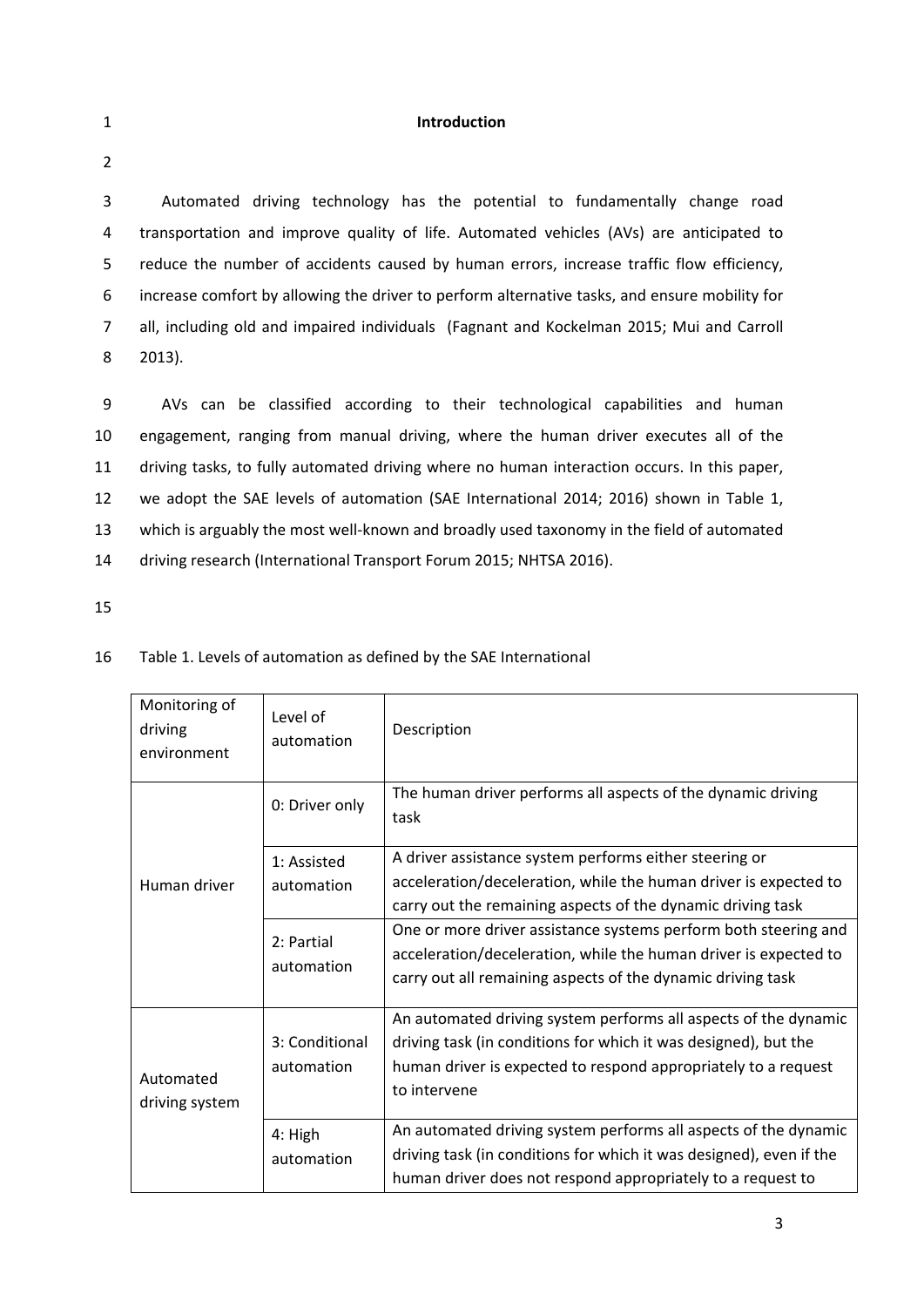|            | intervene                                                       |
|------------|-----------------------------------------------------------------|
| 5: Full    | An automated driving system performs all aspects of the dynamic |
| automation | driving task under all roadway and environmental conditions     |

 There are suggestions that Levels 3 and 4 automation could be deployed by 2020 (ERTRAC Task Force and Connectivity and Automated Driving 2015), while Tesla announced the introduction of an automated feature that will allow individuals to summon their vehicles from a distance by 2018 (Blum 2016; Korosec 2015). Moreover, a recent study suggests that the public expects Level 5 (full) automation in more than 50% of vehicles by around 2030 (Kyriakidis, Happee, and De Winter 2015).

 Along this accelerating evolution of road vehicle automation, Human Factors (HF) research scientists have warned for a long time that the mere fact that you can automate does not mean that you should (Fitts [1951;](https://www.researchgate.net/publication/232594484_Human_Engineering_for_an_Effective_Air_Navigation_and_Traffic_Control_System?el=1_x_8&enrichId=rgreq-54f8c9adb3c7f2795537bf218eb70de0-XXX&enrichSource=Y292ZXJQYWdlOzMxMzM2NzY3OTtBUzo0NTg3MDMwNzQ3OTU1MjFAMTQ4NjM3NDc0MzY4MQ==) [Hancock](https://www.researchgate.net/publication/256539545_Automation_How_much_is_too_much?el=1_x_8&enrichId=rgreq-54f8c9adb3c7f2795537bf218eb70de0-XXX&enrichSource=Y292ZXJQYWdlOzMxMzM2NzY3OTtBUzo0NTg3MDMwNzQ3OTU1MjFAMTQ4NjM3NDc0MzY4MQ==) 2014). As early as 1983, Bainbridge 11 (1983) presented several 'ironies of automation' and explained that "the more advanced a 12 control system is, so the more crucial may be the contribution of the human operator." Similarly, Parasuraman and Riley (1997) explained the importance of studying how humans may misuse, disuse, and abuse automation technology, and also argued that humans tend to be poor supervisors of automation. With respect to AVs in particular, up to Level 4 automation, human drivers will be a key component, because they should operate the vehicle in conditions not supported by the automation, and will be expected (Level 4), even if not liable (Ref for Volvo), or even required (Levels 2 and 3) to resume manual control when needed.

 Studies indicate that many challenges pertaining to the interaction between human 21 drivers and automated systems are yet to be resolved. Such challenges include the impact of automated systems on driversí mental workload and situation awareness (Brookhuis et al. 2008; De Winter et al. 2014; Kaber and [Endsley](https://www.researchgate.net/publication/247511902_The_effects_of_level_of_automation_and_adaptive_automation_on_human_performance_situation_awareness_and_workload_in_a_dynamic_control_task?el=1_x_8&enrichId=rgreq-54f8c9adb3c7f2795537bf218eb70de0-XXX&enrichSource=Y292ZXJQYWdlOzMxMzM2NzY3OTtBUzo0NTg3MDMwNzQ3OTU1MjFAMTQ4NjM3NDc0MzY4MQ==) 2004; Merat et al. 2012; Salmon, Stanton, and Young 2012; [Stanton](https://www.researchgate.net/publication/7512847_Driver_behaviour_with_adaptive_cruise_control?el=1_x_8&enrichId=rgreq-54f8c9adb3c7f2795537bf218eb70de0-XXX&enrichSource=Y292ZXJQYWdlOzMxMzM2NzY3OTtBUzo0NTg3MDMwNzQ3OTU1MjFAMTQ4NjM3NDc0MzY4MQ==) and Young 2005; Whitmore and Reed 2015), as well as the human driversí levels of acceptance ([Brookhuis](https://www.researchgate.net/publication/23289630_Driving_with_a_Congestion_Assistant_mental_workload_and_acceptance?el=1_x_8&enrichId=rgreq-54f8c9adb3c7f2795537bf218eb70de0-XXX&enrichSource=Y292ZXJQYWdlOzMxMzM2NzY3OTtBUzo0NTg3MDMwNzQ3OTU1MjFAMTQ4NjM3NDc0MzY4MQ==) et al. 2008), trust, and reliance on the automated systems (Coelingh 2013; De Waard et al. 1999; Fisher, Reed, and Savirimuthu 2015; Verberne, Ham, and Midden 2012).

 Further challenges are associated with potential changes in human driversí behaviour 29 due to automation [\(Gouy](https://www.researchgate.net/publication/261954475_Driving_next_to_automated_vehicle_platoons_How_do_short_time_headways_influence_non-platoon_drivers) et al. 2014), the necessary skills that the humans should retain to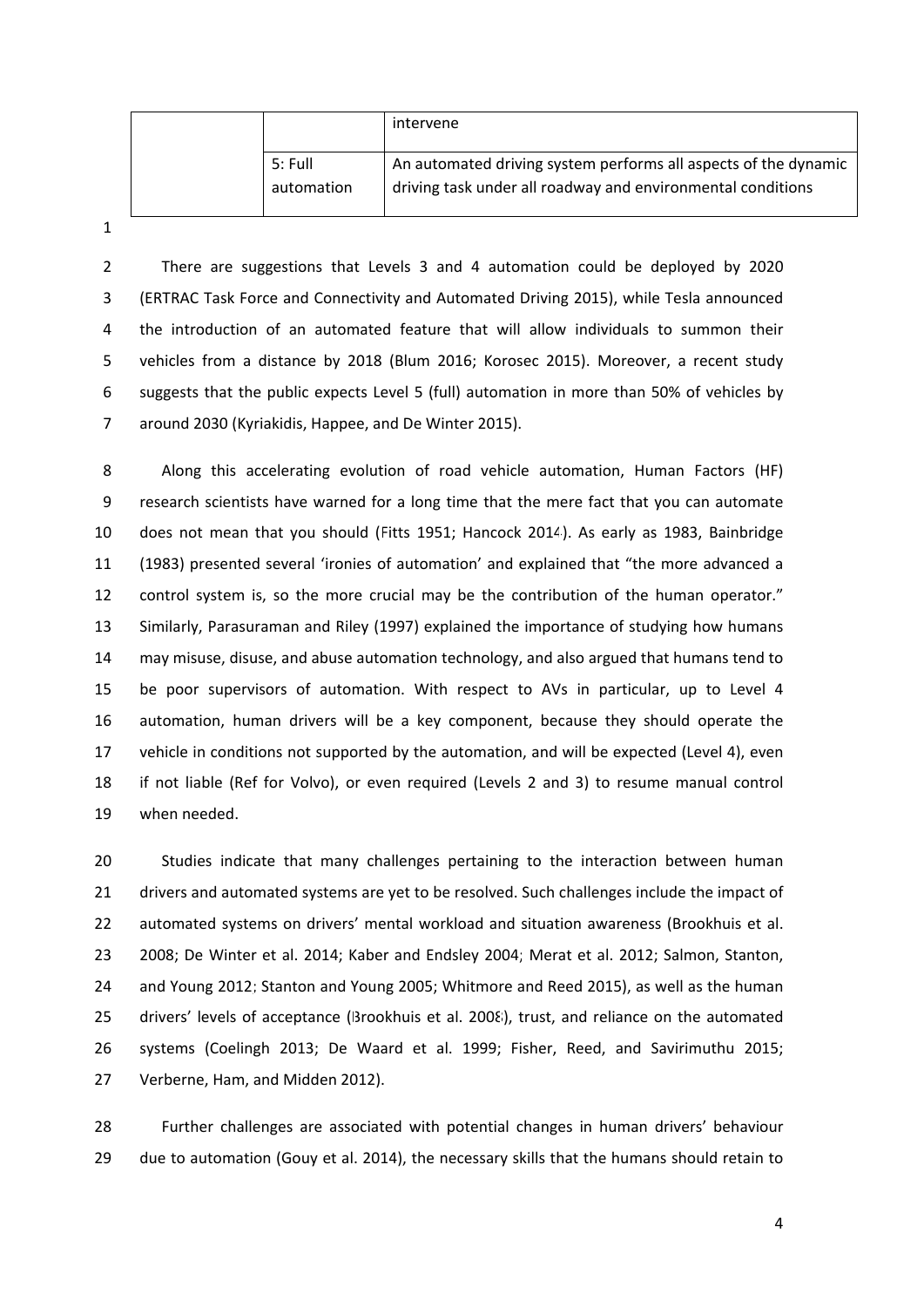perform the driving task manually (Vlakveld 2015), and the role of the humans in the case of 2 an emergency such as when automation fails or exceeds its functional limits (Levitan, Golembiewski, and Bloomfield 1998). In addition, research has yet to clarify the required level of supervisory control and cooperation (who is performing what part of the driving task) between human drivers and automated systems (Banks and [Stanton](https://www.researchgate.net/publication/279753685_Keep_the_driver_in_control_Automating_automobiles_of_the_future?el=1_x_8&enrichId=rgreq-54f8c9adb3c7f2795537bf218eb70de0-XXX&enrichSource=Y292ZXJQYWdlOzMxMzM2NzY3OTtBUzo0NTg3MDMwNzQ3OTU1MjFAMTQ4NjM3NDc0MzY4MQ==) 2016; Coelingh 2013; Hoc, Young and Blosseville 2009; Lu et al. [2016;](https://www.researchgate.net/publication/304624338_Human_Factors_of_Transitions_in_Automated_Driving_A_General_Framework_and_Literature_Survey?el=1_x_8&enrichId=rgreq-54f8c9adb3c7f2795537bf218eb70de0-XXX&enrichSource=Y292ZXJQYWdlOzMxMzM2NzY3OTtBUzo0NTg3MDMwNzQ3OTU1MjFAMTQ4NjM3NDc0MzY4MQ==) Marinik et al. 2014).

 Research challenges also comprise the estimation of the minimum time required by human drivers to resume manual control when instructed by the automated system (Gold et al. 2013, 2016; [Merat](https://www.researchgate.net/publication/264049557_Transition_to_manual_Driver_behaviour_when_resuming_control_from_a_highly_automated_vehicle?el=1_x_8&enrichId=rgreq-54f8c9adb3c7f2795537bf218eb70de0-XXX&enrichSource=Y292ZXJQYWdlOzMxMzM2NzY3OTtBUzo0NTg3MDMwNzQ3OTU1MjFAMTQ4NjM3NDc0MzY4MQ==) et al. 2014; Mok et al. 2015; [Radlmayr](https://www.researchgate.net/publication/271728342_How_Traffic_Situations_and_Non-Driving_Related_Tasks_Affect_the_Take-Over_Quality_in_Highly_Automated_Driving?el=1_x_8&enrichId=rgreq-54f8c9adb3c7f2795537bf218eb70de0-XXX&enrichSource=Y292ZXJQYWdlOzMxMzM2NzY3OTtBUzo0NTg3MDMwNzQ3OTU1MjFAMTQ4NjM3NDc0MzY4MQ==) et al. 2014; Schieben et al. 2008; Zeeb, [Buchner,](https://www.researchgate.net/publication/273833386_What_determines_the_take-over_time_An_integrated_model_approach_of_driver_take-over_after_automated_driving?el=1_x_8&enrichId=rgreq-54f8c9adb3c7f2795537bf218eb70de0-XXX&enrichSource=Y292ZXJQYWdlOzMxMzM2NzY3OTtBUzo0NTg3MDMwNzQ3OTU1MjFAMTQ4NjM3NDc0MzY4MQ==) and Schrauf 2015), and the interaction between AVs and other vehicles and road users (Martens and Van den Beukel 2013, Merat and Lee [2012;](https://www.researchgate.net/publication/233534051_Preface_to_the_Special_Section_on_Human_Factors_and_Automation_in_Vehicles_Designing_Highly_Automated_Vehicles_With_the_Driver_in_Mind?el=1_x_8&enrichId=rgreq-54f8c9adb3c7f2795537bf218eb70de0-XXX&enrichSource=Y292ZXJQYWdlOzMxMzM2NzY3OTtBUzo0NTg3MDMwNzQ3OTU1MjFAMTQ4NjM3NDc0MzY4MQ==) Merat et 12 al., submitted; [Madigan](https://www.researchgate.net/publication/304529775_Acceptance_of_Automated_Road_Transport_Systems_ARTS_an_adaptation_of_the_UTAUT_model?el=1_x_8&enrichId=rgreq-54f8c9adb3c7f2795537bf218eb70de0-XXX&enrichSource=Y292ZXJQYWdlOzMxMzM2NzY3OTtBUzo0NTg3MDMwNzQ3OTU1MjFAMTQ4NjM3NDc0MzY4MQ==) et al., 2016). Finally, as argued by Hancock (2015, p. 139), "one empirical question that necessitates vital research at this present time is the establishment 14 of appropriate epidemiological baselines for the dimensions of current, manually-operated vehicle performance such as transit time efficiency, system downtime, injury and fatalityî.

 Therefore, HF research can critically contribute to the development and deployment of AVs, by working towards a synergy between the human driver, vehicle, and environment. This paper presents the findings of an interview study with twelve researchers in the field of HF and automated driving. The aim of the study was twofold: first, to define the most critical 20 HF challenges related to AVs, and second, to indicate similarities and distinctive perspectives among the researchers.

22 The remainder of the paper is organised as follows. First, we will describe the methods of 23 the study, with subsequent sections providing a summary of the researchers' opinions in the form of twelve narratives. Finally, we discuss parallels and idiosyncrasies regarding the opinions of the interviewees, and provide concluding remarks and suggestions for policy makers and other stakeholders.

- 
- 

## **Methods**

30 Using a 35-item questionnaire interview (provided in the Appendix), the twelve researchers articulated their expectations, concerns, and vision about AVs. The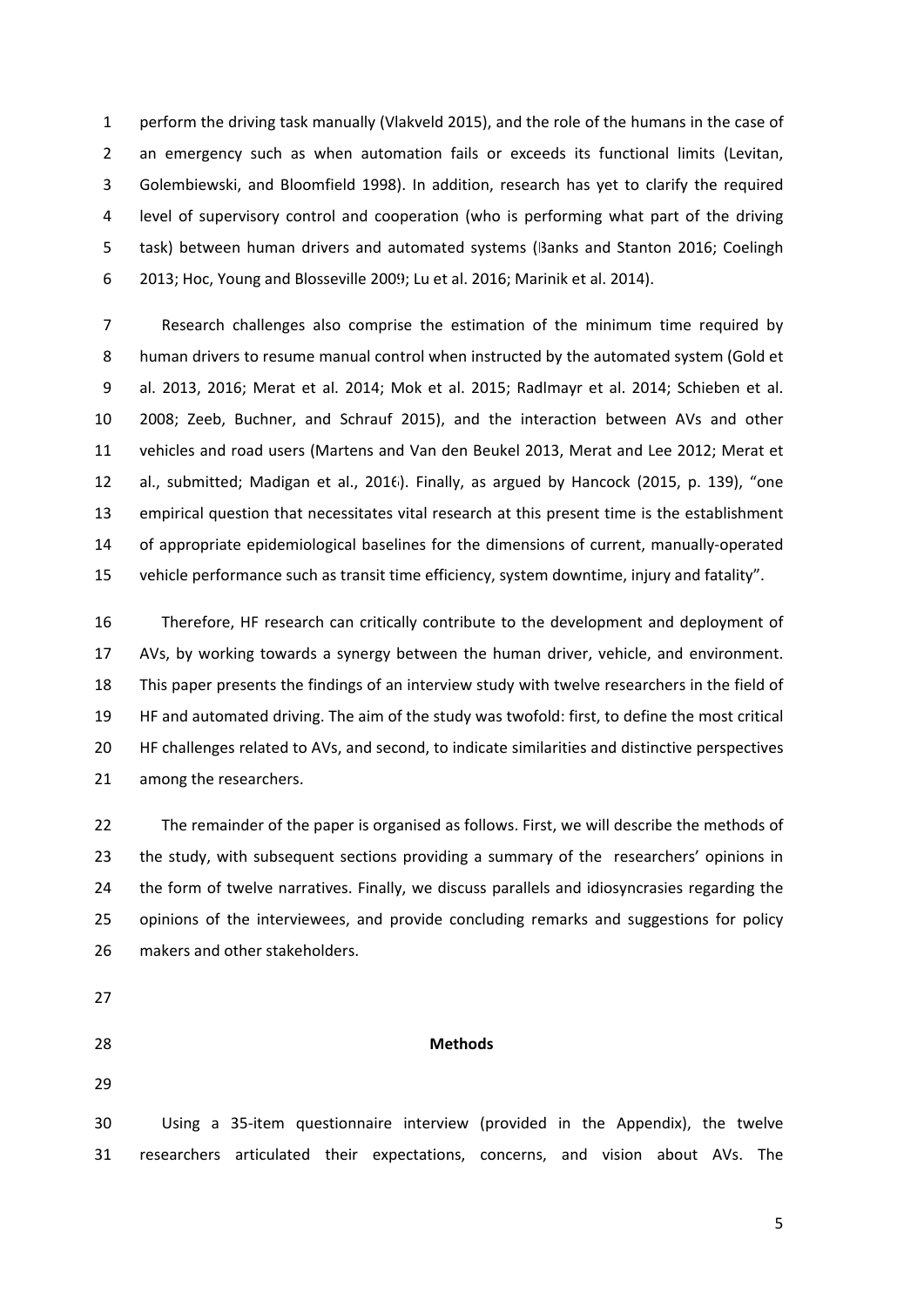questionnaire was designed to reflect the researchersí experience and expertise, and it addressed four main areas of interest associated with the development of AVs: (1) challenges from a HF perspective, (2) potential strengths and benefits, (3) deployment scenarios and likely changes in the status of road transportation, and (4) public acceptance and expectations. The background and expertise of the participants is provided in the 6 Section "About the authors" and helps the readers to interpret the twelve narratives. The questionnaire was built on past research that explored the public and subject matter expertsí opinion on automated driving (Begg 2014; Casley, Jardim, and Quartulli 2013; KPMG 2014; Kyriakidis, Happee, and De Winter 2015; Payre, Cestac, and Delhomme 2014; Schoettle and Sivak 2014a, 2014b; Sommer 2013; Underwood 2014).

 The twelve researchers are currently involved in research activities associated with HF and AVs, and they all have more than 10 years of experience in the field (mean = 19 years). Nine of the researchers participate in the EU project Human Factors of Automated Driving (2014d). To increase diversity, three additional researchers contributed to the study. One of them is involved in the EU projects AdaptiVe (2014a) and CityMobil2, the second in the UK project GATEway (2014c), and the third coordinates the EU support action Vehicle and Road Automation (VRA) (2013).

 The interviews were carried out individually in April and May 2015, with their duration varying between 45 and 90 minutes. Based on transcripts from audio recordings of each 20 interview, an initial narrative was generated to describe the researchers' main insights regarding the four addressed areas of interest. Building upon these narratives, the researchers then recomposed and finalized their statements, as presented in the next section.

### **Researchersí opinions**

# *Neville Stanton*

 Decades of research have shown that humans are not particularly good at tasks that require vigilance and sustained attention over long periods of time (Warm, Parasuraman, and Matthews 2008). Today, one of the major challenges in the design of AVs is the expectation that drivers will monitor the system constantly and appropriately intervene when required (Stanton, Young, and [McCaulder](https://www.researchgate.net/publication/223379801_Drive-by-wire_The_case_of_driver_workload_and_reclaiming_control_with_adaptive_cruise_control?el=1_x_8&enrichId=rgreq-54f8c9adb3c7f2795537bf218eb70de0-XXX&enrichSource=Y292ZXJQYWdlOzMxMzM2NzY3OTtBUzo0NTg3MDMwNzQ3OTU1MjFAMTQ4NjM3NDc0MzY4MQ==) 1997). Experience from other industries,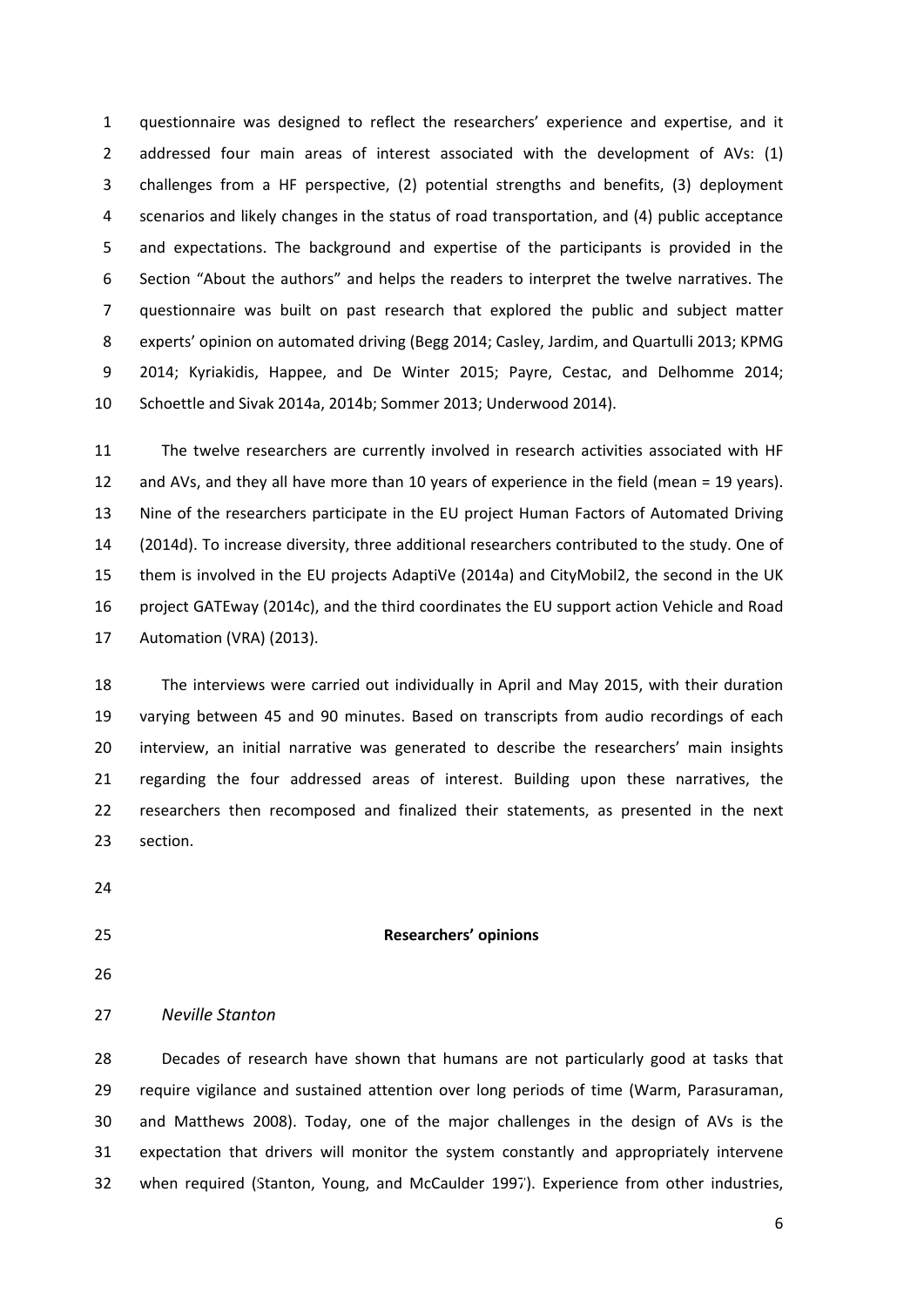such as aviation, has shown that automation may actually cause as many problems as it 2 solves. For example, the disconnection of the autopilot on Air France Flight 447 from Rio de Janeiro to Paris (which crashed on 1 June 2009, BEA 2012) failed to communicate the nature of the situation (the blocking of pitot tubes with ice crystals) effectively to the human pilots. The resultant inputs from the pilots led the aircraft into an aerodynamic stall, from which it did not recover. The black box voice recorder makes for chilling reading, as the pilots struggled to regain control of the aircraft.

8 There is concern that AVs could cause similar confusion in drivers, where the drivers' understanding of the situation is at odds with reality (Stanton, Dunoyer, and Leatherland 2011). Whilst in aviation, people are beginning to wise up to the fact that automation is 11 causing confusion in pilots (which has been called a 'mode error' in the technical literature (Sarter and [Woods](https://www.researchgate.net/publication/258138719_How_in_the_World_Did_We_Ever_Get_into_That_Mode_Mode_Error_and_Awareness_in_Supervisory_Control?el=1_x_8&enrichId=rgreq-54f8c9adb3c7f2795537bf218eb70de0-XXX&enrichSource=Y292ZXJQYWdlOzMxMzM2NzY3OTtBUzo0NTg3MDMwNzQ3OTU1MjFAMTQ4NjM3NDc0MzY4MQ==) 1995), there is still an assumption that the driver will be the last line of defence in AVs. Despite two decades of research on AVs, there is still much to be learnt. HF research can play a substantial role in the development of our understanding of driving AVs by reproducing a range of situations in simulators. Here we can observe how drivers are 16 likely to behave as well as get feedback on their experience.

 Research should be focusing on maintaining the communication and interaction between AVs and the driver. Unless a system can be designed that requires no human input at all (and has no controls within the vehicle) we need to design automation that supports, rather than replaces, human drivers. To some extent, supportive automation is already with us, such as Antilock Braking Systems, Lane Keeping Systems, and Electronic Stability Control (Stanton and Young 2005). These systems can be thought of as a background automation rather than foreground automation (where the latter takes over the driving tasks). Background automation allows the driver to drive the vehicle, but watches over them in case of trouble (Young, Stanton, and Harris 2007). If the driver brakes too hard, strays out of the lane, or steers too hard, the automation will intervene in an attempt to save them. Automated Emergency Braking Systems are an extension of this philosophy, and will brake if the sensors detect an impending accident without any intervention from the driver.

 As a cautionary note, with creeping automation taking a more active role in driving, there are some very salient lessons to be learnt from aviation. This can be illustrated using the difference between the automation philosophies in Boeing and Airbus. In Boeing the pilot is king. Although there is a protective layer of automation, this can be overridden by the pilots. By way of contrast, in the Airbus the computer is king, and the pilots cannot override this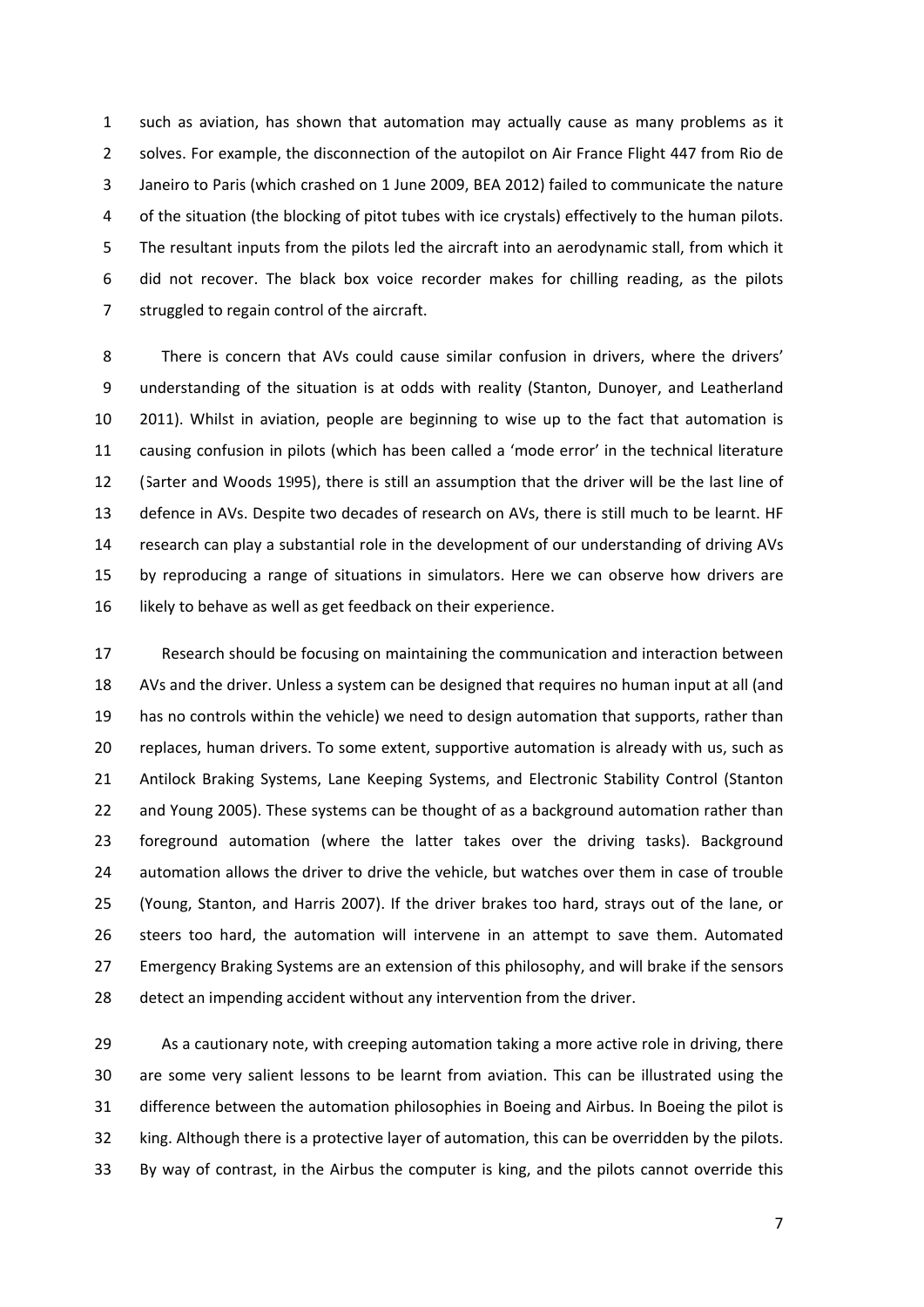protective layer of automation in normal law mode. Whilst it is acknowledged that the automation does protect pilots, it can also cause problems as shown with the AF447. In this incident, the aircraft entered alternate law mode (although the pilots did not realize this mode change) (BEA 2012). In addition, the flight controls in the Airbus do not have any feedback (they do in the Boeing), so do not move at all when the autopilot is in control (whereas they do in the Boeing). Each pilot did not realize that the other was making control inputs. This would be equivalent to the steering wheel not moving in a car that is being driven automatically, certainly not something I would advise to vehicle manufacturers.

 Overall, automated vehicles are meaningful only if drivers are freed from the driving tasks, are not anticipated to supervise the system, and are not liable for it. We are, however, rather far from reaching this point (Walker, Stanton, and Salmon 2015). Accordingly, it might be more beneficial for the society if research focuses on background automation, until foreground automation has matured sufficiently.

## *Thierry Bellet*

16 Almost twenty-five years ago, the US Automated Highway System (AHS) program was 17 launched to conduct long-range research on the design of future Intelligent Transportation Systems aimed at aiding driving, enhancing the capacity and efficiency of the highway system, and assisting transportation agencies in managing their facilities and controlling traffic (Bement et al. 1998).

21 One of the program's main findings was the unclear extent to which human drivers would accept reduced manual control of their vehicles or be willing to travel in automated vehicles at close following distances, on narrower lanes, and at higher speeds (Bement et al. 1998). The program also showed that improving road safety and increasing road capacity 25 might not be mutually compatible unless society accepts the idea of "automation responsibilityî in the case of accidents (Bellet et al. 2003). If not, the human drivers may be required to remain alert and take back the control of their vehicles in the case of critical situations. Subsequently, increased safety margins and a reduction of vehicle speeds are required to allow drivers to rebuild their situation awareness and adequately resume control of the driving task. However, this would mean that AVs, compared to manual driving, would actually reduce road capacity. Therefore, the program concluded that although there are no technical showstoppers for the overall success of an automated highway system, legal and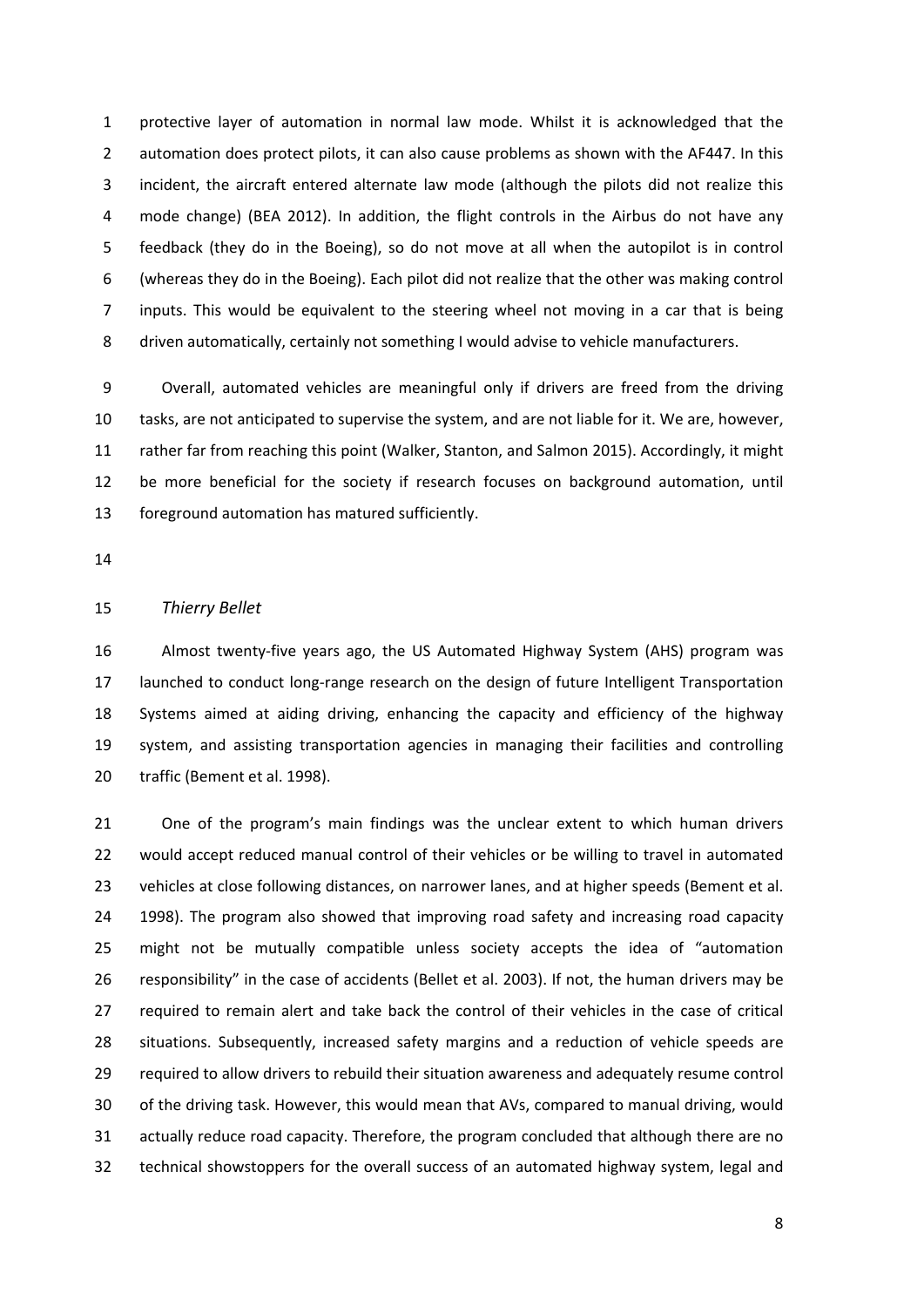societal challenges may be more difficult to resolve, including rejecting the founding 2 paradigm of the driving task, where responsibility lies with the human driver (Lay, McHale, and Stevens 1996). Recent developments in AVs have changed the situation. AVs, although in limited numbers, now exist. It is not a question of whether it is possible to have AVs on the public roads. It is a question of how, when, and under which conditions they should be introduced. Of course, the famous Bainbridgeís (1983) ëironies of automationí remain exactly the same, but now the time has come to propose solutions to these ironies. Today the main challenge is not to consider the future, but to think about the present. Facing this challenge, HF research has to clearly define the role of humans in AVs (is the human still 10 technically a driver), and to support accordingly the design of a human-centred automation. 11 Synthetically, three main options seem promising: (1) developing co-piloting systems supporting the driver rather than replacing them, (2) designing solutions to keep humans in the loop of control during automation, in order to support situation awareness, (3) defining dedicated areas for full automation without any responsibility of the driver (e.g., dedicated lane on highways, or platooning for long tunnels).

16 However, to support such human-centred design of automation, new simulation tools 17 are required, from realistic AV simulators allowing full-scale immersive tests, to traffic flow simulations including realistic human driver models that are able to predict the road safety effects of AVs (Bellet et al. [2012\)](https://www.researchgate.net/publication/281660194_A_computational_model_of_the_car_driver_interfaced_with_a_simulation_platform_for_future_Virtual_Human_Centred_Design_applications_COSMO-SIVIC?el=1_x_8&enrichId=rgreq-54f8c9adb3c7f2795537bf218eb70de0-XXX&enrichSource=Y292ZXJQYWdlOzMxMzM2NzY3OTtBUzo0NTg3MDMwNzQ3OTU1MjFAMTQ4NjM3NDc0MzY4MQ==). Such simulation tools could allow us to test different types 20 of AVs, support decision-making regarding policy and legislation, and finally permit the introduction of AVs on public roads and their potential deployment during the next 20 years.

#### *Bart van Arem*

 The deployment of automated vehicles will eventually change road transportation as it stands today. However, AVs that are able to drive in all situations and at all conditions, without requiring any human supervision or intervention, will not be introduced into the market any time soon.

 Nevertheless, I believe that within the next 10 years AVs could be deployed on public roads for specific scenarios (e.g., highway driving). The human drivers in those vehicles will then be supervising the system and intervene if required.

 Research, therefore, should aim at ensuring that the human drivers remain alert and situational aware, even when they are not actively controlling the steering wheel and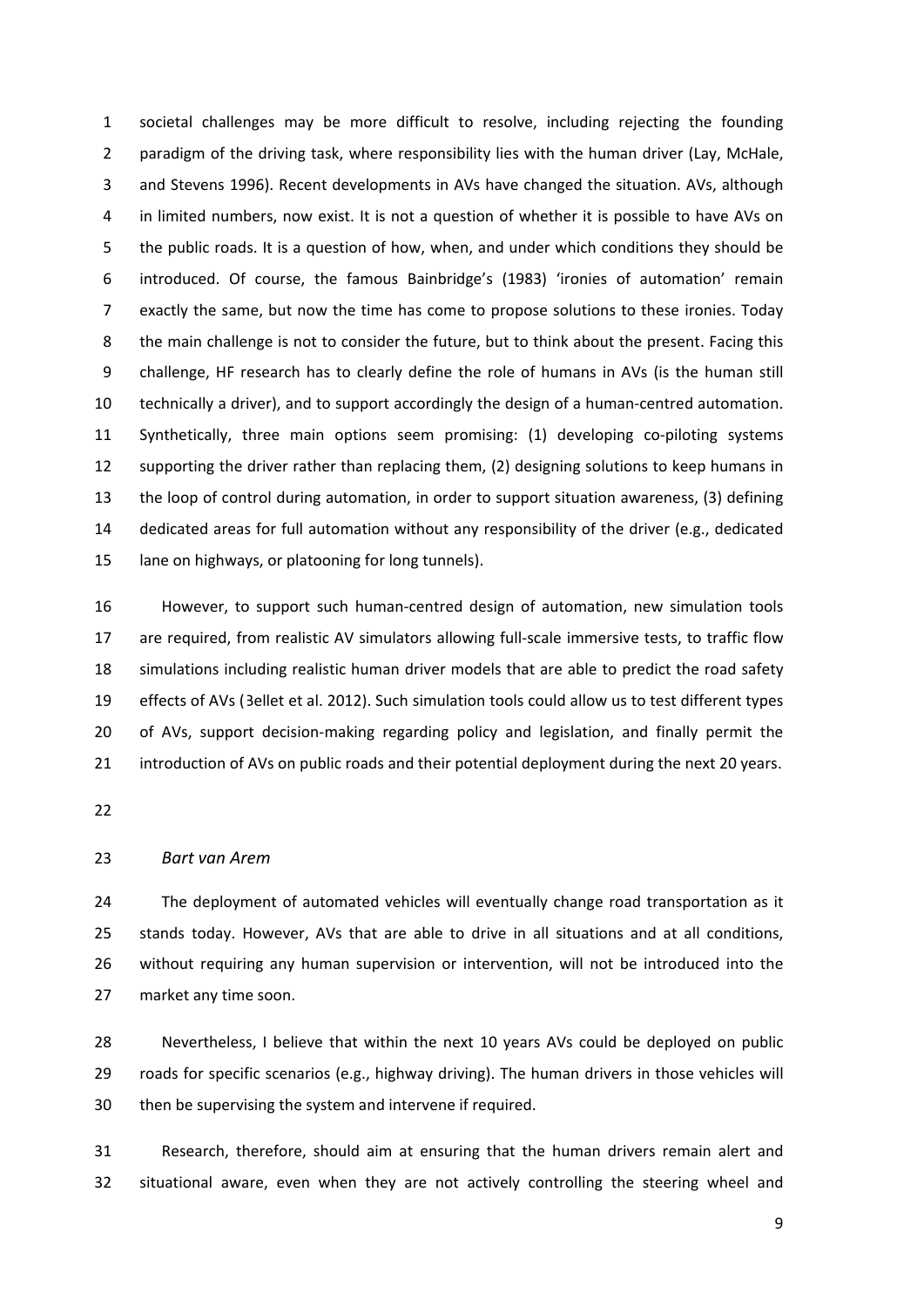pedals. This level of automation, however, will not allow the drivers to be engaged in a large 2 variety of non-driving tasks. This means that the benefits for the consumers as well as their acceptance and willingness to buy such AVs are limited.

 Thus, our resources should be focusing on highly automated driving, which will enable a 5 driver to engage in non-driving tasks, and which is equipped with fail safe strategies, including a feature that brings the car to a minimal risk condition (cf. SAE, 2016).

## *Karel Brookhuis*

 Human beings notoriously get bad marks in (low frequency) vigilance tasks, that is, detecting occasional mishaps. The poor human ability to monitor and supervise represents a major weakness of automated vehicles in general, and specifically at the SAE Level 2, since it 12 will be mandatory for human 'drivers' to keep monitoring the system and the environment. Since human drivers should primarily be supervising the system, rather than engaging in any other activities, the benefits of AVs and in turn their acceptance and the public willingness to use them, let alone buy them, are debatable, whilst driver training and licensing will change dramatically. In order to maintain driving skills, human drivers should keep having the opportunity to drive manually, probably requiring AVs to stay fully equipped.

 As system failures cannot be excluded, additional research should focus on four topics: (1) to define the way in which human drivers should be informed in case of a system failure, (2) depending on the type of failure, what the human driver is able and allowed to do, (3) to optimize the safe interaction of the new technology with human drivers, and (4) to ensure 22 public acceptance and trust in automated vehicles.

 The deployment of SAE Level 5, operating without any human intervention in all situations and at all conditions, might even never happen, as people are reluctant to accept any potential harm caused by a machine operating independently. A realistic and fast way to deploy AVs is by employing segregated lanes, which will be controlled and maintained by a separately managed infrastructure. In these lanes only authorized AVs operating at SAE Level 4/5 will be allowed.

 In conclusion, I am expecting AVs within the next 10 years, but only in a segregated manner such as low speed vehicles on designated tracks for the transportation of goods. For this to happen, the safety levels should be clearly demonstrated, while any potential side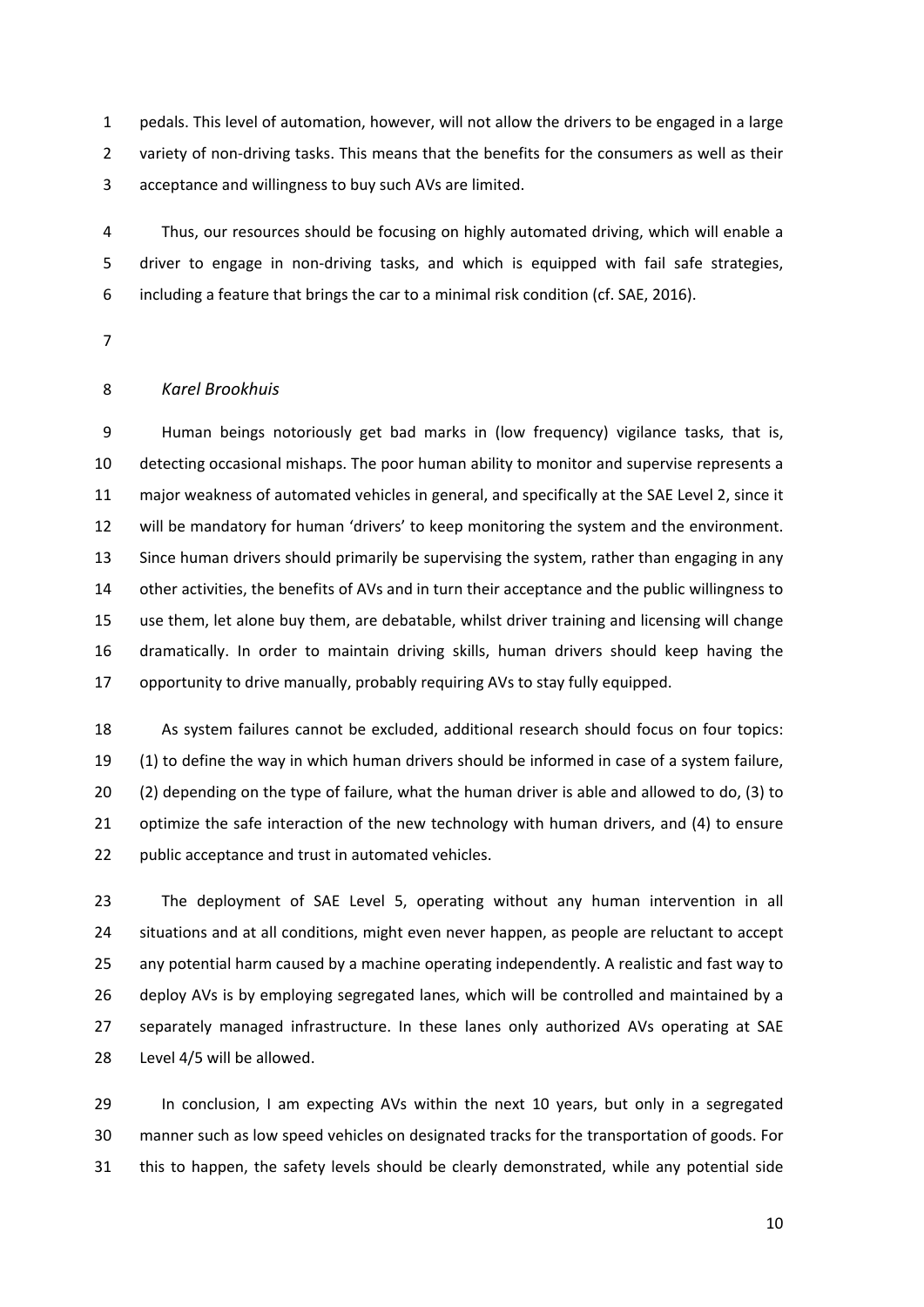effects that may arise from their deployment are adequately communicated to the people involved and to society in general.

### *Marieke Martens*

 Automated vehicles in the next couple of years will have operational limitations, being able to operate only under the specific conditions they can cope with. Once we can prove that AVs are always able to cope with situations in an acceptable, safe, and comfortable manner, the AVs may take over control, and the human drivers will become passengers. Subsequently, liability issues could also be resolved, with the drivers remaining liable for as long as they are in control of their vehicle, and the original equipment manufacturers (OEMs) becoming liable once automation accepts the control of the vehicle.

 However, if AVs cannot cope with a situation, they will either hand over the control to the human driver or they will come to an alternative solution such as a transition to a minimal risk condition. This may include AV coming to a standstill (e.g., safe stop), which may be dangerous if the AV does not explicitly communicate its intention to other road users or does not come to safe stop in a predictable manner or at a predictable location.

 HF research should specifically focus on the transitions from automation to manual driving, in order to ensure that the human driver will appropriately respond to the request of their vehicle to take over control. Additionally, HF research should identify the behaviour of AVs vehicles when automation is in control, in order for the passengers to understand the 21 vehicle's actions and to feel comfortable (i.e., no motion sickness; cf. Diels and Bos 2016), 22 and for other road users to understand and predict the AVs intentions. This will ensure the maximal benefits in terms of safety, efficiency, comfort and acceptance.

24 By elaborating current technology, the deployment of SAE Level 3 or AVs operating on highways will be feasible within the next 5 years. I do not believe in SAE Level 2 (driver monitoring the environment), since drivers are not able to pay attention to the road and automation status across long periods. SAE Level 2 is suitable for testing and research purposes, with expert drivers or technicians assessing the reliability of the automation, in order to verify readiness for SAE Level 3. Yet, a lot of testing is required to confirm the safe operation of AVs in different types of conditions, and to understand the operational envelope of automation. SAE Level 2 systems as we currently see introduced on the market 32 will only work well if their reliability is actually 'Level 3 ready'.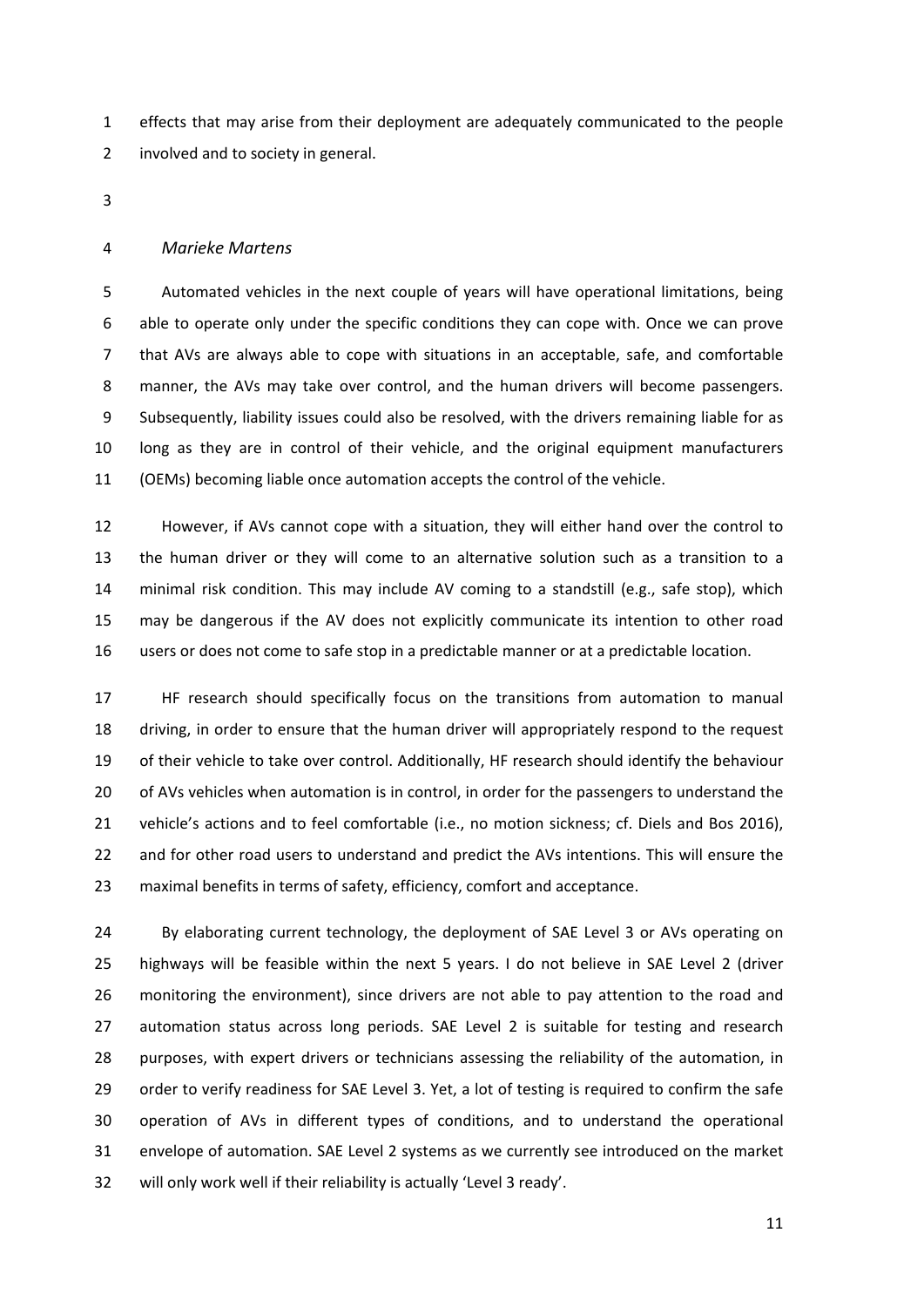The deployment of SAE Level 5 in mixed traffic conditions may never happen at acceptable levels. AVs may have to operate at very low speeds in order to meet appropriate safety requirements, making these vehicles particularly slow in city environments. However, such AVs could be introduced for specific scenarios and types of operation, such as public transportation.

### *Klaus Bengler*

 Automated driving should not become a hype topic; its presentation nowadays sometimes may be too visionary and confusing/distorting for the public. It is rather unrealistic, for example, to expect SAE Level 5 automated vehicles soon on public roads. However, it could indeed be possible to introduce fully automated driving vehicles operating at low speeds in segregated lanes supported by infrastructure for specific scenarios. Examples of such applications can be found in public transport or the transportation of goods.

 It is important, therefore, to clearly define the functionalities and the range of applicability of automated vehicles. Based on the current technological and infrastructural 17 capabilities, automated driving could only be a fraction of individuals' daily mobility. At present, SAE Levels 4 or 5 AVs can only be applied in very specific scenarios, such as low speeds and specific areas.

 In the future, AVs may be able to operate at higher SAE automation levels. In such 21 vehicles, the mode of driving can be selected based on the situation and conditions at each 22 particular time of the operation. In other words, the human drivers could remain drivers, supervisors of automation, or passengers, depending on the mode of automation. In those vehicles, new families of input elements can be introduced, yet steering wheels have many advantages, such as clear visual feedback regarding direction.

26 AVs will be designed to obey the traffic rules in all cases, and therefore the fluency of their interaction with other vehicles and road users, as well as their acceptance by the public, is a big topic.

 Within this context, HF research has four main tasks. First, to define the acceptance criteria of human drivers regarding the automated driving functionalities. Second, to determine the individual capabilities of human drivers when using AVs (e.g., situation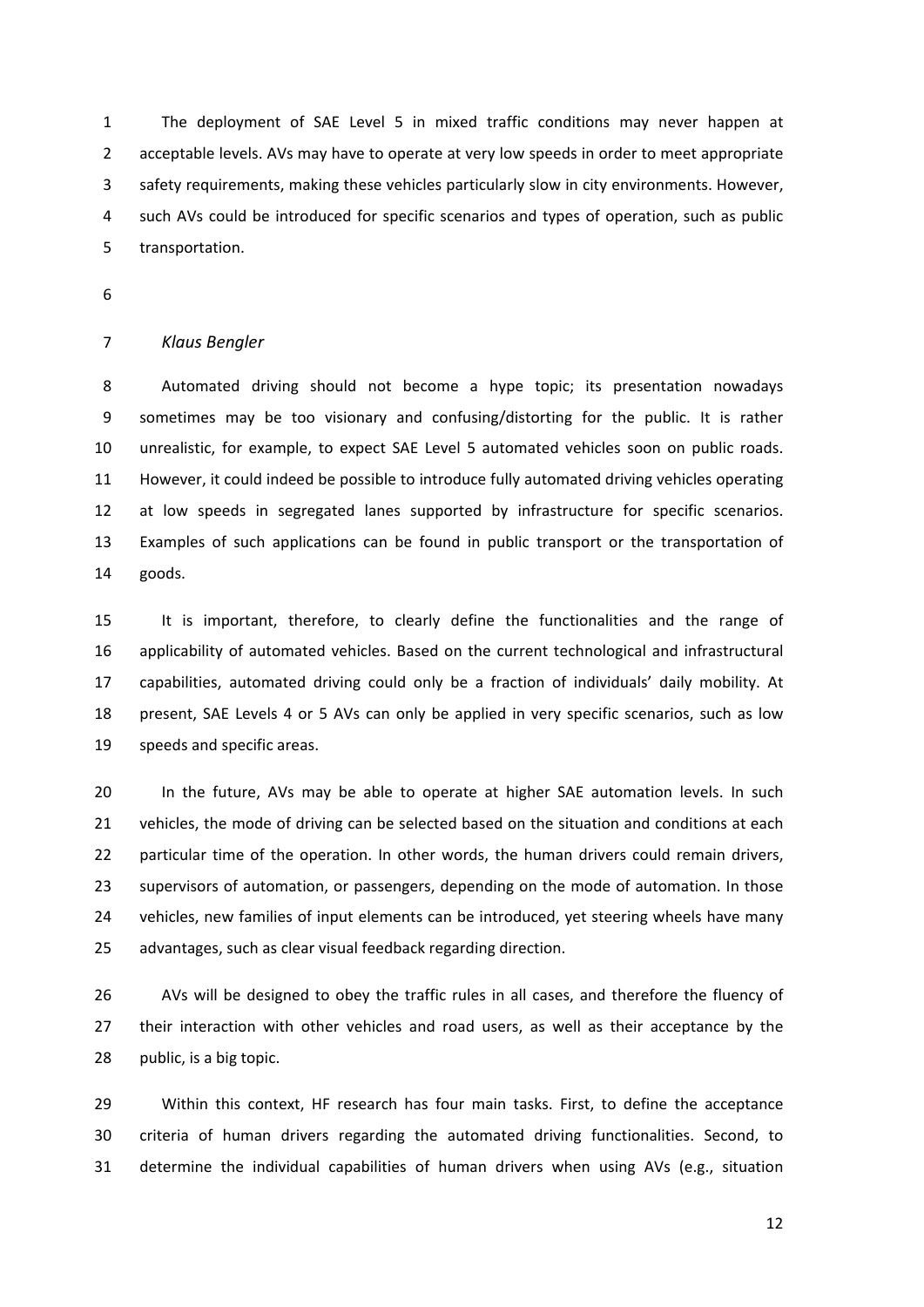awareness, reaction times), and in turn to ensure safety while changing driving modes. Today, for instance, humans driving manually are able to look outside their windows or to the dashboard for a small period of time without a problem. It is unrealistic to expect that human drivers will constantly monitor the automation system. Rather it could make sense, to define a period that the drivers could divert their view away from the automated system. Third, to provide design solutions regarding the interfaces installed in AVs and their interaction with the human drivers. Finally, to investigate the interaction and communication between AVs and conventional cars and other road users. AVs will be deployed on the market only if they are proven to be safe, and all the relevant liability issues are resolved.

#### *Jan Andersson*

 Automated vehicles can eventually change the status of road transportation, including the use and ownership of vehicles. From a safety, mobility, and traffic perspective the focus on developing and directly deploying SAE Level 5 AVs would be the most beneficial, as the majority of the human factors and legal challenges associated with the SAE Levels 2, 3 and 4 AVs would be avoided. Yet, it is more realistic to expect a gradual deployment of SAE Levels 2, 3 and 4 AVs, which will introduce different levels of functionalities and applicability.

 The main weaknesses of these automation levels, however, are the expectation that human drivers intervene upon a request by the automation, in addition to the liability uncertainties. Who would like to use automation if they remain liable at all times for a system that they partially cannot control?

 HF researchers need, therefore, to understand how people will be using the automated functionalities, in order to ensure a smooth process for the human drivers to regain control of the vehicle. Research has proven that people are poor in monitoring a technological system (e.g., Endsley 1996), or staying alert when not being engaged to the driving task, and 27 we should be aware of this when the liability criteria are determined by legislators. It is crucial, therefore, to define the minimum time requirements for human drivers to return back in the control loop, for several different driving scenarios. For this, research would first 30 have to define the human driver's mind-set, and whether bringing them into the loop is a 31 cognitive or a decision-making aspect. Furthermore, it is important to define the type and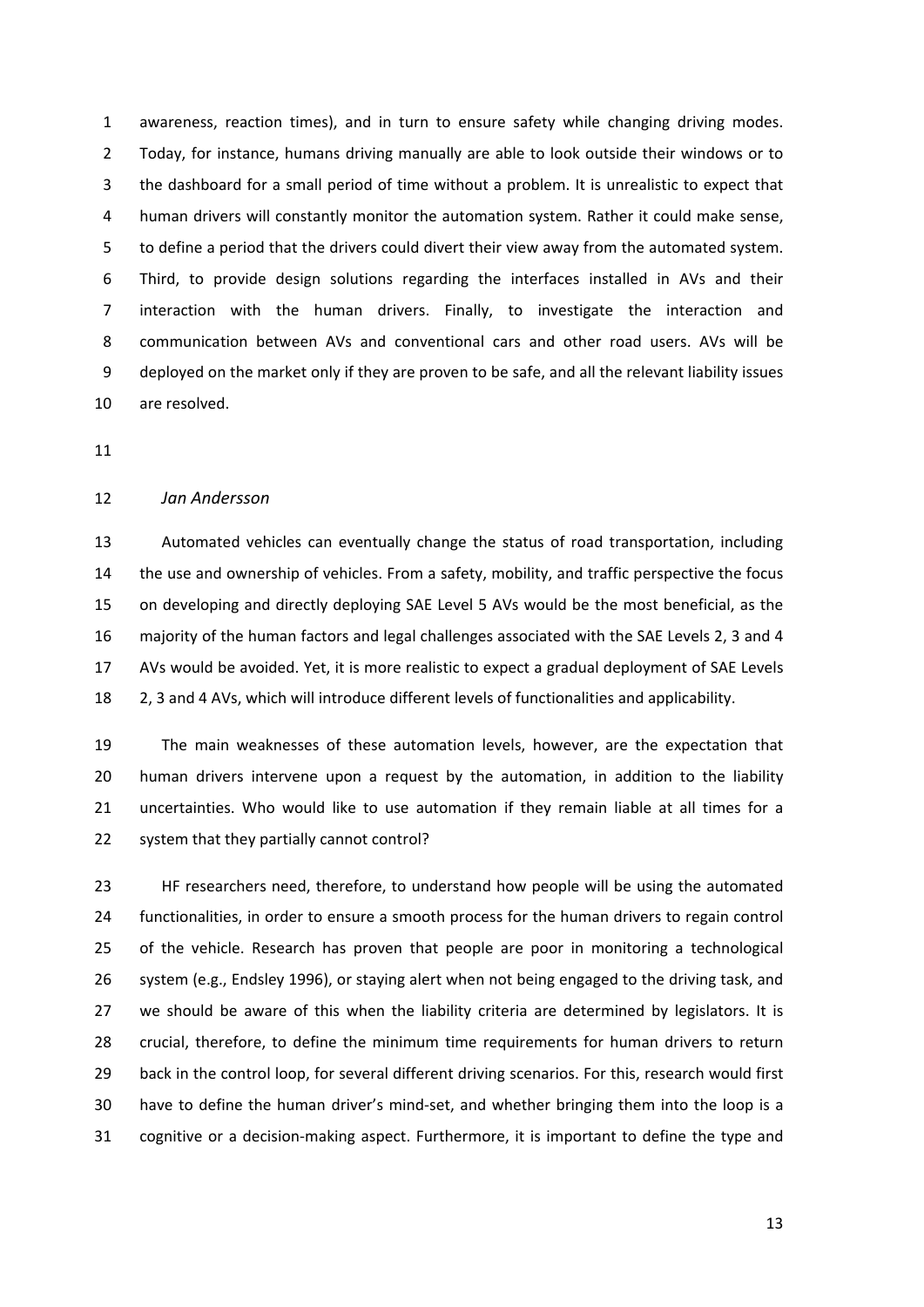frequency of information that human drivers should be receiving in order to facilitate and maintain their situation awareness, primarily when they are not engaged to the driving task.

 In addition, HF research must determine how people using other transport modes or conventional vehicles, and vulnerable road users will be interacting with AVs, and to confirm 5 that the human drivers and all road users are aware of the automated systems' capabilities and limitations.

# *Natasha Merat*

 The main concerns and worries towards deployment of automated vehicles are currently associated with automation SAE Levels 2 and 3. All relevant stakeholders agree that it is very difficult to establish and ensure whether or not a human driver is aware of the automated system performance, and research suggests that humans may generally be poor supervisors of automation in such circumstances [\(Parasuraman](https://www.researchgate.net/publication/258138619_Human-Computer_Monitoring?el=1_x_8&enrichId=rgreq-54f8c9adb3c7f2795537bf218eb70de0-XXX&enrichSource=Y292ZXJQYWdlOzMxMzM2NzY3OTtBUzo0NTg3MDMwNzQ3OTU1MjFAMTQ4NjM3NDc0MzY4MQ==) 1987). Subsequently, it is hard to define the appropriate time that humans need to regain control of a vehicle during a specific situation, and to confirm that upon regaining control they respond in a safe and appropriate manner ([Merat](https://www.researchgate.net/publication/264049557_Transition_to_manual_Driver_behaviour_when_resuming_control_from_a_highly_automated_vehicle?el=1_x_8&enrichId=rgreq-54f8c9adb3c7f2795537bf218eb70de0-XXX&enrichSource=Y292ZXJQYWdlOzMxMzM2NzY3OTtBUzo0NTg3MDMwNzQ3OTU1MjFAMTQ4NjM3NDc0MzY4MQ==) et al. 2014). As long as the design of AVs allows human intervention, the impact on safety of road transportation is debatable.

 The general public should also be aware that we are far from ready to deploy AVs capable of operating in all environments and scenarios without any human intervention. It is therefore more likely that the first AVs will only be operating in dedicated lanes, for specific driving scenarios.

 One of todayís biggest challenges is to verify that the human drivers are aware of the AVís limitations, in order to resume control when required, whilst also remaining free to engage in other activities, beyond driving. Otherwise, if drivers' main task in an AV is to observe and monitor the vehicle and its operation, the benefits of automation to consumers are minimal.

 Therefore, for the next 5 to 10 years, research is likely to focus more on providing 28 solutions for maintaining human drivers' situation awareness, mainly when they are not engaged in the driving task. In addition to ensuring that AVs (including their computers and sensors) are functioning reliably, improvements in the design and performance of HMIs are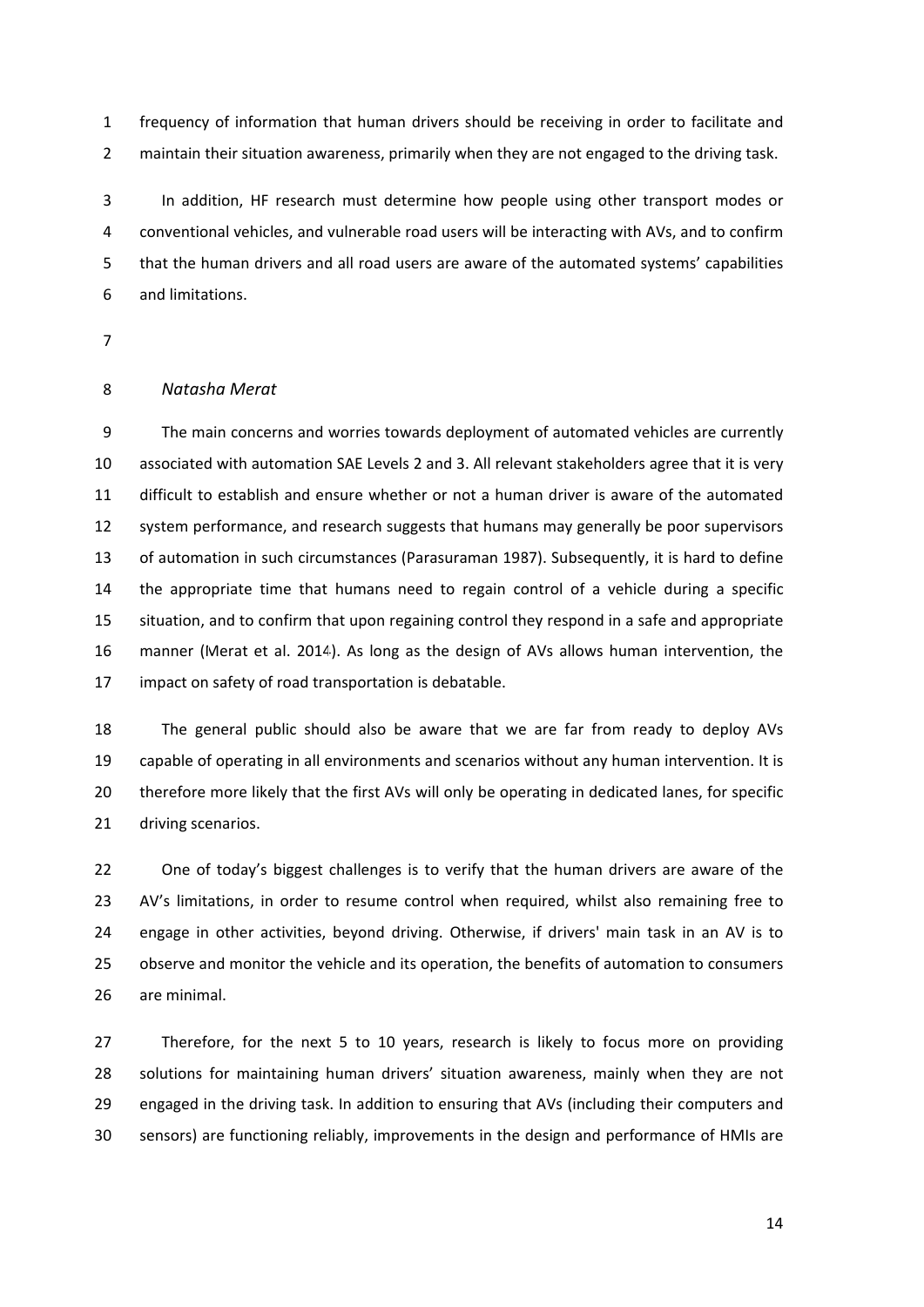required to establish the type and amount of information that drivers should receive in 2 order to cope with any unexpected situation (Merat and Lee 2012).

3 The long-term potential benefits of AVs on safety, time and traffic efficiency, mobility, and pollution can be enormous. Yet, all relevant stakeholders have to be modest and avoid confusing the public by raising unrealistic expectations. Indeed, it might be possible to have vehicles with automated functionalities on public roads within the next 10 to 15 years. However, it is rather likely that the cost and maintenance of such vehicles will be quite high, which will be a major barrier towards their deployment and acceptance by the majority of the public.

### *Nick Reed*

 Today, challenges towards the introduction of automated vehicles are associated with levels of automation that rely on the human drivers. Although it is feasible to deploy conditional automated driving vehicles (SAE Level 3), the expectation that a human driver can remain alert and rapidly regain situational awareness following a request by the system is unrealistic. However, if AVs become capable of safely dealing with a human driver failing to respond to a request to intervene, then fully automated vehicles cannot be far behind. 18 Research has first to determine a safe and effective process for re-engaging the driver back in the loop. Second, to educate human drivers on system capabilities and expected actions; and thirdly, to explore tendencies for drivers to use automation and adapt their driving behaviour to particular circumstances of a journey.

 Current technology suggests that deployment of low speed automated vehicles operating without human intervention on dedicated routes for specific purposes, such as public transport, may be possible within three years. Once the technology is mature enough to support fully automated vehicles, car ownership and vehicle usage patterns will change. Today, a car is often the second biggest investment a person makes yet will typically be parked the majority of the time. There is also a trend for younger people to reject car ownership or license acquisition, probably associated with high insurance costs for driving. SAE Level 4 and (eventually) Level 5 AVs make mass car sharing models much more viable. 30 As an on-demand service, people could choose a vehicle that is appropriate for each individual, specific journey rather than owning an individual vehicle that is compromised across an ownerís various mobility needs. These shared AVs present additional HF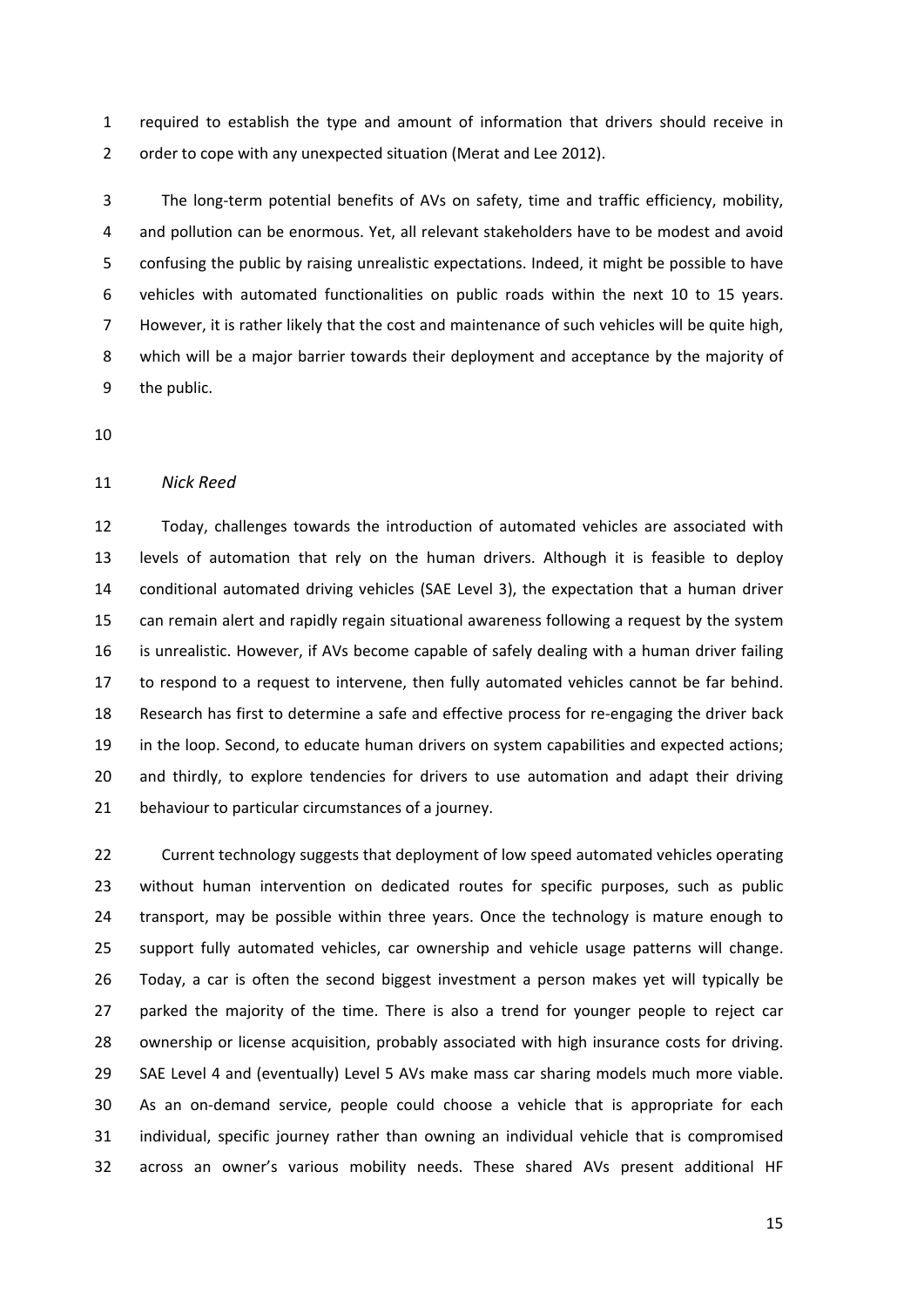challenges such as how to design AVs that provide an enjoyable, personalized travel experience for diverse customers and how vehicle interiors should be redesigned to make journeys comfortable and pleasant without compromising occupant safety.

### *Maxime Flament*

 The automation levels have been formulated as a common language. As technology is advancing, we need to keep a critical eye and avoid getting stuck at an intermediate level of automation. Indeed, todayís HF research raises serious doubt as for the handing over of the driving task associated with SAE Level 3. It is human nature that a driver, who is relieved even briefly from their driving task, will engage to other distracting tasks. From a liability standpoint, the industry will not introduce such a distracting system unless the automation can bring the vehicle to a minimal risk condition if no driver response is detected. For this reason, the SAE Level 3 AVs may just never come to the market.

 Adding confusion to the definitions, the same vehicle, depending on its environment and its access to reliable information, could allow more than one level of automation. The HF challenge in this case will be to clearly inform the driver about the possible levels of automation at any given time and place, and why this is so. This will lead to trust and 18 acceptance of automation, but, too much trust may cause over-reliance together with unintended use, misuse, and even abuse. In fact, the difficulty may come from other road 20 users: manual drivers, cyclists and pedestrians; knowing the AVs' capabilities, they may take advantage of AVs in mixed traffic. The challenge for AVs will then be to keep their place in traffic while guaranteeing reasonable safety. This should lead to innovative ways to indicate the driving intentions to other road users.

 AVs should firstly address critical situations caused by boredom and drowsiness, as well as construction sites, intersections and other stressful areas. AVs could be on the market within less than ten years, first on highways then gradually on other main roads, supplemented with valet parking.

### *Marjan Hagenzieker*

 The role of human drivers is one of the main challenges when discussing automated driving vehicles. In vehicles where human drivers are expected to intervene, the human has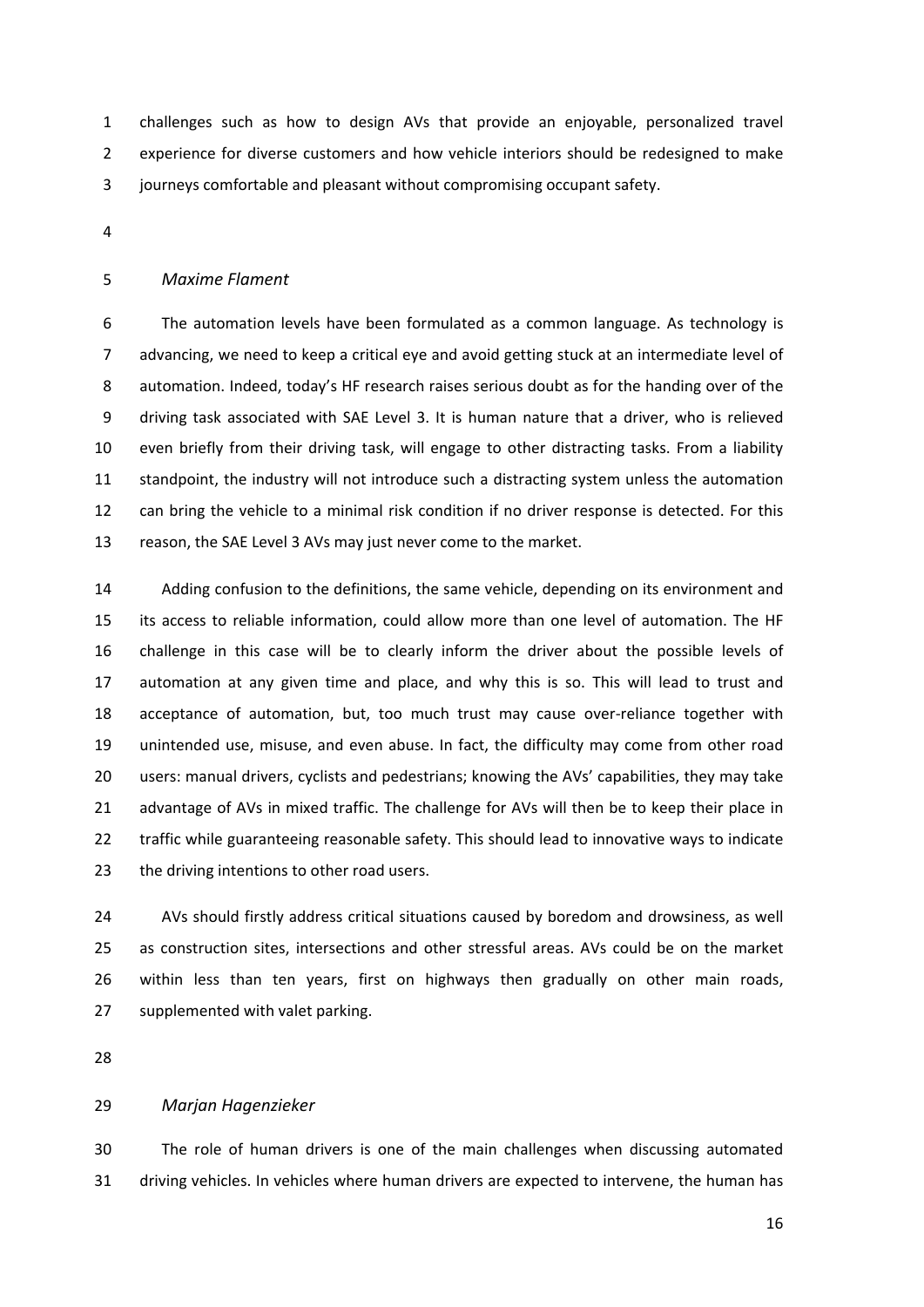to be both a driver and a supervisor. However, these two roles require different training and skills, while they are not in tune. For instance, the less human drivers are manually controlling their vehicles, the more their driving skills will deteriorate (e.g., Dragutinovic et al. 2005), which can be critical especially in the case of an emergency.

 Therefore, HF research should determine the required skills of humans in order to operate AVs, and to identify any changes in their driving behaviour. Moreover, research has to define the necessary (re)action times for the types of situations and interventions that drivers will be asked to perform.

 In addition, research should assist in redesigning the current driver training programs. On the one hand, the new programs have to ensure that human drivers are always capable of performing the driving task. On the other hand, they must instruct human drivers how to supervise automation, and to maintain their supervisory skills.

 HF researchers also have to determine ways of communication between AVs with human drivers, other vehicles, and vulnerable road users. In addition, research has to determine the consequences of behaviour of AVs, which is potentially very different compared to the manual driven vehicles. Such large differences in the behaviour of AVs may impose additional demands on people who do not drive or use AVs. This could raise questions on whether we should allow AVs to induce such demands to those who do not own, drive, or use this technology.

 For fully automated vehicles that do not require any human intervention, research should focus on proving them safe and reliable. However, it is too optimistic to believe that such vehicles will be able to operate in large scale mixed traffic in the foreseeable future. Nevertheless, the deployment of AVs of SAE Levels 3 and 4 on specific stretches, dedicated areas, and driving scenarios, such as highways, is feasible and could in the mid and long term improve the safety of road transportation.

## *Riender Happee*

 Are we ready to deploy automated vehicles on public roads? Certainly not, as we still have to prove them safe. On the one hand, the role of the human driver in AVs has not been clearly defined. On the other hand, neither vehicle technology nor the infrastructure is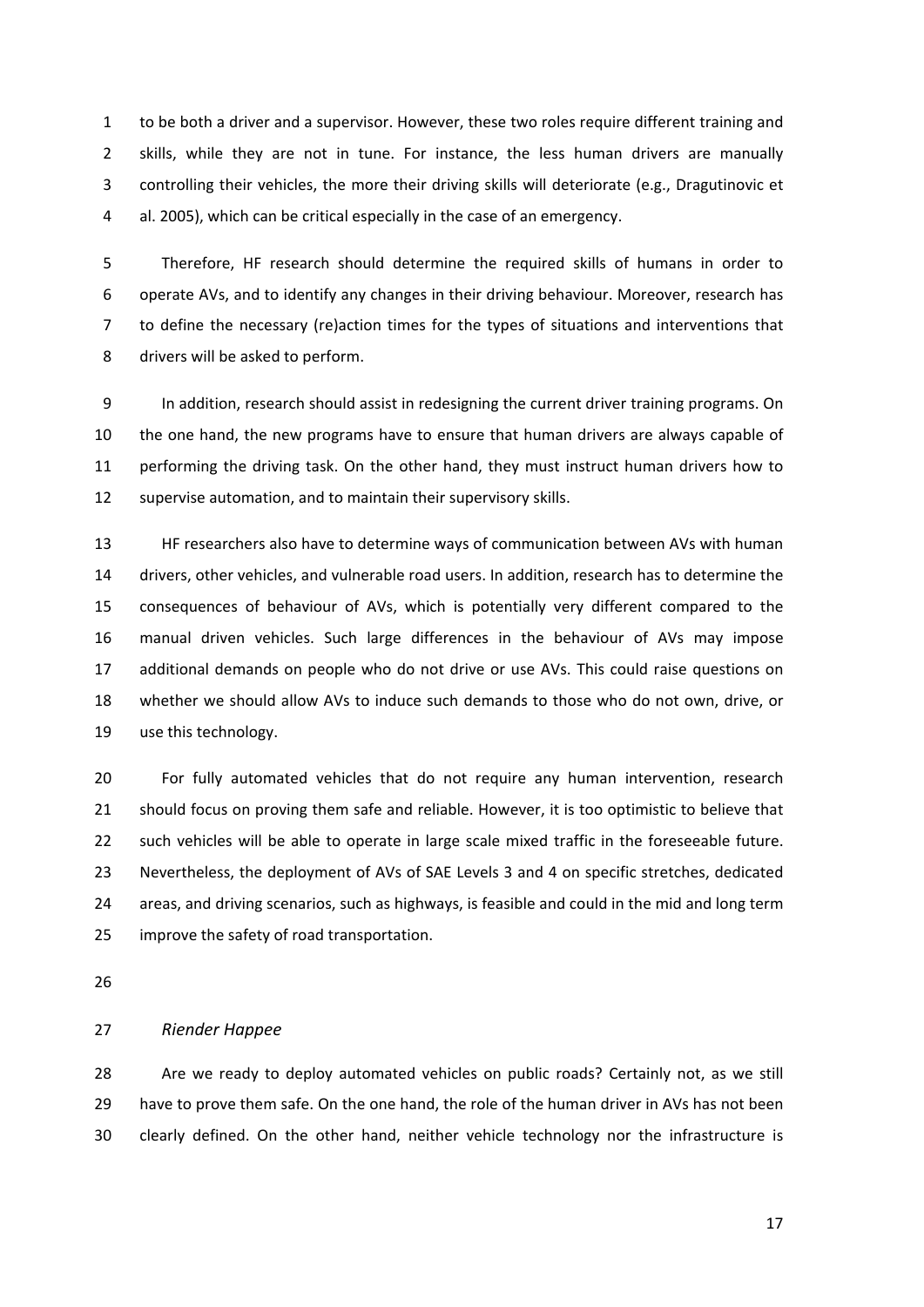proven to be ready to support the deployment of automated vehicles safely operating in real world traffic conditions.

3 Proving safety requires on-road and virtual testing to rigorously assess not only the technology but also the human interaction with automation. The critical aspects of HF to date have almost exclusively been tested in driving simulators (De Winter et al. 2014). Undoubtedly, driving simulators are valuable for gaining insight in human behaviour, 7 especially in safety-critical scenarios that cannot be easily tested on the public roads. Yet, the results derived from simulator experiments do not necessarily reflect reality. It is essential, therefore, to compare the behaviour of drivers in simulators with equivalent studies on the public roads, in order to eventually build evaluation methods combining 11 simulator and on-road studies.

 Testing procedures are required for sensing and control systems in order to determine whether they operate reliably in complex real world driving conditions. HF research should focus on establishing procedures to test and determine the safe interaction between human drivers and automation, not only during transitions of control, but also regarding the interaction of automated vehicles with other road users.

17 Hands-free driving is already commercially available with restrictions, and eyes-off-road driving may be possible and legal in the near future, in particular for highway conditions. AVs can provide transitions to minimal risk condition (e.g., safe stop) if human drivers do not take over when this is requested by the AV. Such minimal risk strategies can prevent 21 mishaps in the hopefully rare case that drivers are unfit to resume control. However, as long 22 as such take-over requests exists, and as long as drivers have options to resume manual driving, we need to incorporate human factors analysis in the safety assessment of automated driving.

- 
- 

#### **Discussion**

**Comparison of the intervieweesí statements**

 The interviews revealed a consensus regarding HF challenges that need to be resolved 30 prior to a wide-scale deployment of AVs on public roads, with a number of distinctive remarks.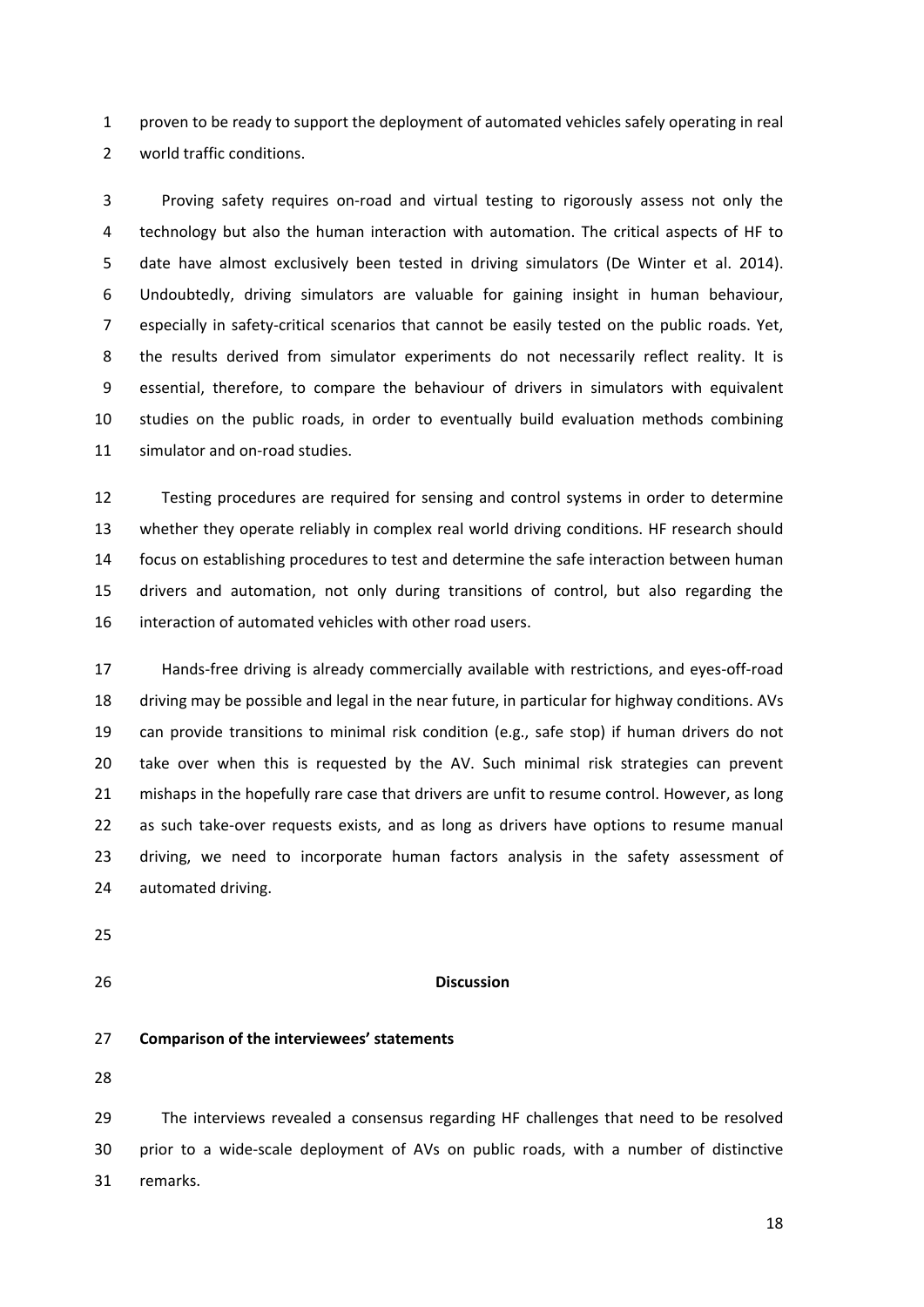In line with recent position papers (Casner, [Hutchins,](https://www.researchgate.net/publication/301676342_The_Challenges_of_Partially_Automated_Driving?el=1_x_8&enrichId=rgreq-54f8c9adb3c7f2795537bf218eb70de0-XXX&enrichSource=Y292ZXJQYWdlOzMxMzM2NzY3OTtBUzo0NTg3MDMwNzQ3OTU1MjFAMTQ4NjM3NDc0MzY4MQ==) and Norman 2016; [Norman](https://www.researchgate.net/publication/310748241_The_human_side_of_automation?el=1_x_8&enrichId=rgreq-54f8c9adb3c7f2795537bf218eb70de0-XXX&enrichSource=Y292ZXJQYWdlOzMxMzM2NzY3OTtBUzo0NTg3MDMwNzQ3OTU1MjFAMTQ4NjM3NDc0MzY4MQ==) 2015; 2 Poulin et al. 2015; [Trimble](https://www.researchgate.net/publication/277012098_Human_factors_evaluation_of_level_2_and_level_3_automated_driving_concepts_Past_research_state_of_automation_technology_and_emerging_system_concepts?el=1_x_8&enrichId=rgreq-54f8c9adb3c7f2795537bf218eb70de0-XXX&enrichSource=Y292ZXJQYWdlOzMxMzM2NzY3OTtBUzo0NTg3MDMwNzQ3OTU1MjFAMTQ4NjM3NDc0MzY4MQ==) et al. 2014), the experts highlighted a complex interaction between human drivers and SAE Level 2 and 3 automated vehicles. The interviewees stressed that any automated system that removes the human from the driving task, yet requires the human to monitor and supervise the system and regain control when necessary, could be unsafe. In other words, one should not expect that human drivers will always be able to regain control of their vehicles in a safe and appropriate manner. Moreover, SAE Level 2 and 3 systems may not be welcomed by drivers because the range of the permitted secondary tasks will be limited (e.g., NHTSA 2012). Thus, drivers may not be able to benefit from automation to a significant extent (cf. Naujoks, Purucker, and Neukum 2016).

 The researchers underpinned the importance of additional research on public acceptance and trust in automation, the interaction of the AVs with other vehicles and road users, and the amount and type of information that the human drivers shall be receiving by the automated system. Finally, they referred to the need for additional experiments to study human driver behaviour while operating in automated mode and during transitions from manual to automated mode and vice versa, and to validate findings from simulator experiments with equivalent studies on public roads.

 Besides areas of wide agreement, the twelve researchers expressed distinctive statements on different aspect of AVs, including legislation, cost of AVs, and type approval challenges. The role of human drivers in AVs was discussed, and it was suggested by several 22 of the researchers that unless AVs (permanently) take over all functions of the driving task, 23 drivers should remain 'in the loop'. The issue of driving skill degradation due to automation was raised, stating that training programs will have to be modified, teaching human drivers 25 about the automation's capabilities and expected actions.

 The issue of responsibility in the cases of accidents is a critical factor in AV deployment, yielding a conflict between roadway capacity and roadway safety. Specifically, it was stressed that when human drivers are expected to regain control of their vehicles, large safety margins (i.e., separation between vehicles) will have to be adopted, while engineers 30 are developing platooning systems that operate with short inter-vehicle headways. Nevertheless, it was stated that AVs could be broadly deployed within the next 10 years with an operational design domain confined to highways and similar roads, with the expectation that human drivers will resume manual control when leaving the operational design domain.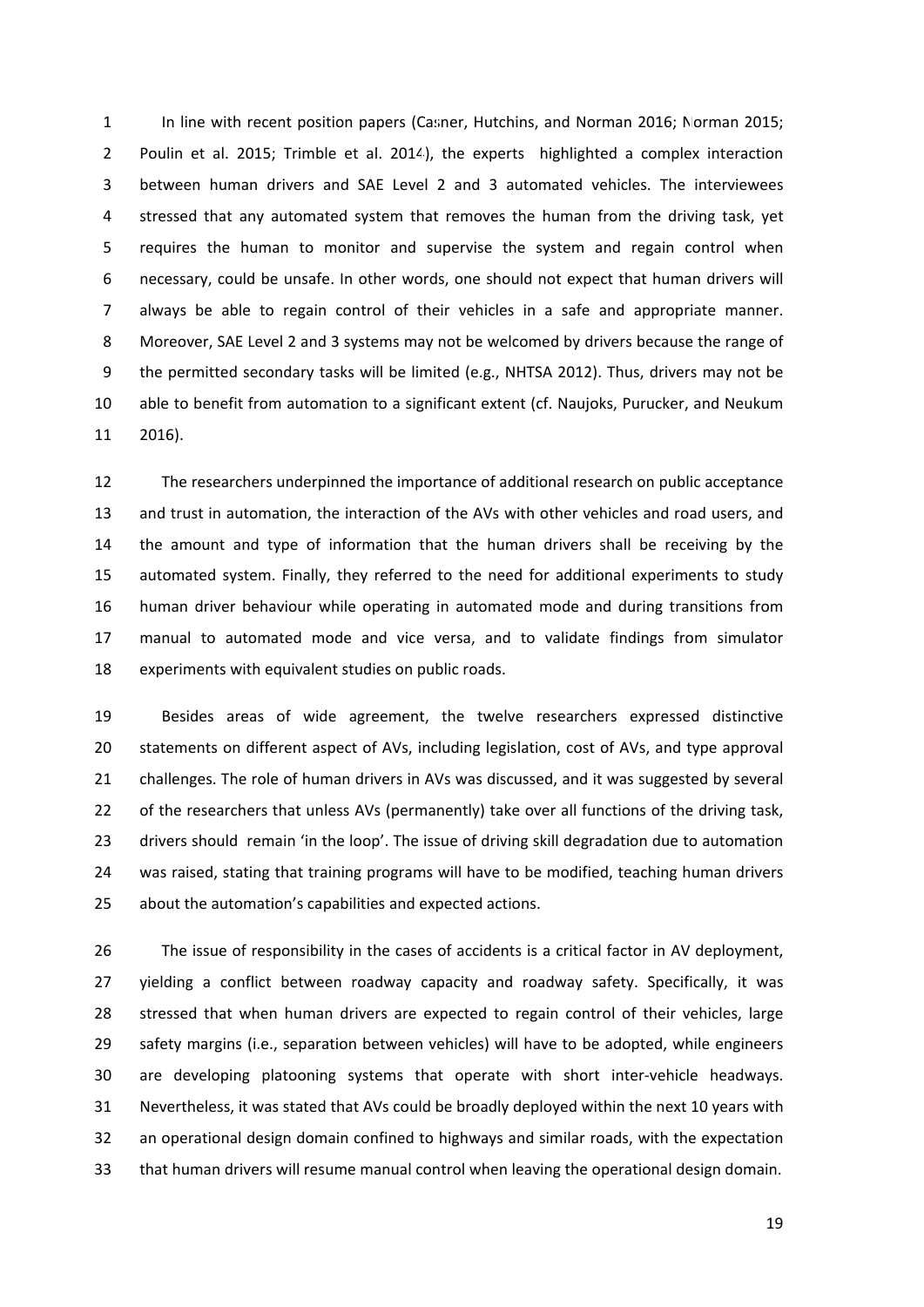It was stated that automation levels were formulated as a common language, but that in reality the same AV (depending on its environment and access to reliable information) may allow more than one level of automation. Finally, it was pointed out that there is a need for testing procedures regarding sensing and control systems, in order to determine whether 5 AVs operate reliably in complex real-world driving conditions. To this end, the Dutch Type Approval Authority has introduced an amendment to the Exceptional Transport (Exemptions) Decree to facilitate testing and development of autonomous vehicles on public roads (RDW 2014).

### **Comparison of the intervieweesí statements with the current state of AVs deployment**

 In the interviews conducted in April and May 2015, the twelve researchers commented extensively on HF related safety implications of Level 2 and 3 AVs, and some specifically expressed that AVs should not be introduced on public roads unless proven safe. However, reality shows that SAE Level 2 automation systems, and even systems that are close to SAE Level 3 automation, have now been deployed. For example, in October 2015 Tesla 17 introduced an Autopilot feature that allows for minutes of hands-free driving, whereas as of 18 October 2016, new cars are equipped with full self-driving hardware (Tesla, 2016). These observations illustrate that industry marches forward and that there is a disconnect between academic research and industrial research and development. Furthermore, it shows that even experts who work in the field of AVs may underestimate the pace of development in some industries, regarding the introduction of AVs on the market.

 The interviewees agreed that we are far from ready to deploy fully (SAE Level 5) automated vehicles on public roads, with several researchers claiming that fully AVs may never operate at acceptable levels ([Shladover](https://www.researchgate.net/publication/303393146_The_Truth_about_Self-Driving_Cars?el=1_x_8&enrichId=rgreq-54f8c9adb3c7f2795537bf218eb70de0-XXX&enrichSource=Y292ZXJQYWdlOzMxMzM2NzY3OTtBUzo0NTg3MDMwNzQ3OTU1MjFAMTQ4NjM3NDc0MzY4MQ==) 2016). Instead, SAE Level 4 vehicles could be introduced on specific routes, under certain conditions, and for distinct applications, such as segregated areas, low speeds or high speeds on highways only, transport of goods, or public 28 transport. In agreement with the reviewers' expectations, the projects CityMobil2 (2014b), GATEway (2014c), and WEpods (2014e) are currently demonstrating the integration of autonomous transport systems into complex real world urban environments. Such integration, however, may pose questions concerning the interaction of vulnerable road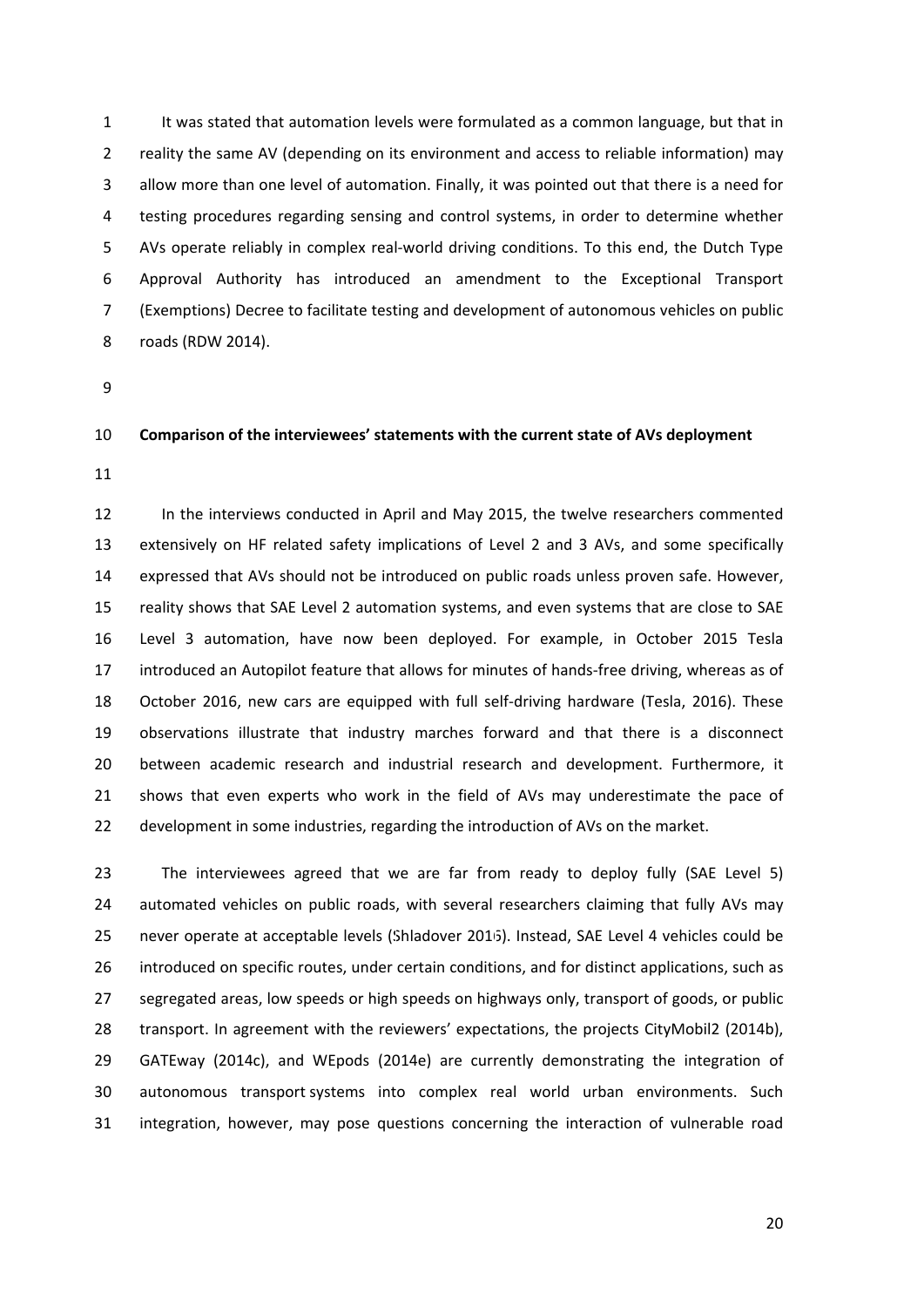1 users with AVs ([Lundgren](https://www.researchgate.net/publication/304996159_Will_There_Be_New_Communication_Needs_When_Introducing_Automated_Vehicles_to_the_Urban_Context?el=1_x_8&enrichId=rgreq-54f8c9adb3c7f2795537bf218eb70de0-XXX&enrichSource=Y292ZXJQYWdlOzMxMzM2NzY3OTtBUzo0NTg3MDMwNzQ3OTU1MjFAMTQ4NjM3NDc0MzY4MQ==) et al. 2017; Núñez Velasco et al. 2016; Rothenbücher et al. 2016; Merat et al., submitted).

- 
- 

### **Concluding remarks**

 AVs have the potential to substantially reform road transportation by increasing safety 7 and traffic flow efficiency (SAE Levels 3 to 5), and ensuring mobility for all (SAE Level 5). It is no longer a question of whether it will be possible to have AVs on public roads, but rather a question of how, when, and under which conditions. This paper presents the perspective of twelve researchers in the field of HFs and AVs.

 Findings indicate that, currently, the main challenge for the deployment of AVs is the expectation of the human driver to intervene, after a period of not controlling the steering wheel and pedals. Thus, research should focus on (a) designing AVs that can inform their occupants about the vehicleís capabilities and operational status, as well as about upcoming situations that the vehicles cannot solve. In addition, research should (b) concentrate on defining the automation functionalities that the human drivers would accept and use, and (c) determine the interaction between the human driver and automation during transitions of control. Furthermore, research needs to (d) establish procedures to test, determine, and ensure safety while changing from automated to manual mode, and (e) investigate the interaction between AVs and human drivers, conventional cars, and other road users such as cyclists and pedestrians. Finally, research should (f) explore the modification of the current 22 driver training programs so that drivers are instructed how to use automation in a safe and acceptable manner. We expect that these findings can be instrumental for stakeholders involved in the development of automated driving technology and instructive to other parties.

26 For long-term successful deployment of the AVs all the relevant stakeholders including the automotive industry, research institutes, policy makers, and governmental bodies should work together to facilitate a safe deployment of AVs, not only taking technology into 29 account but also the human factors and the end user's perspective. As Cummings (2016) stressed, the relevant policy makers and governmental bodies shall provide leadership to 31 overcome today's inadequate testing and evaluation programs of the robotic self-driving cars. Cummings suggested that the automated driving community could learn and follow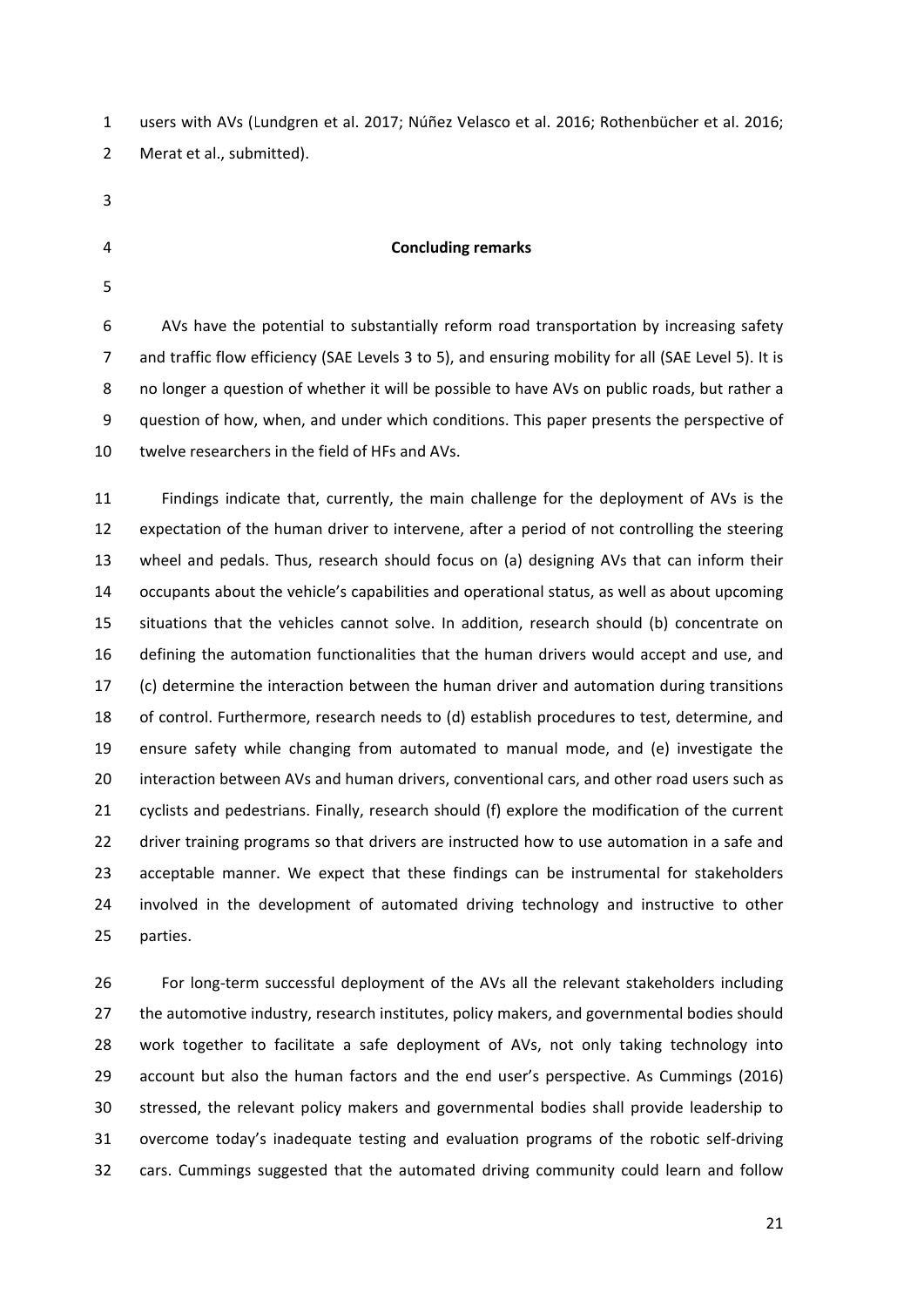practices from other domains, such as aviation. The Federal Aviation Administration (FAA), for example, has explicit certification processes for certifying aircraft software, and they would never allow commercial aircrafts to execute automatic landings without verifiable test evidence. Similarly, road transport governmental bodies worldwide may have to deny 5 certification to self-driving cars, until the industry provides greater transparency and reveals 6 how they are conducting the testing of their cars. Such an action, may hinder short-term 7 deployment and innovation, but could be essential for the long-term deployment and subsequently for the overall safety improvement on public roads.

 It may be argued that our concerns and recommendations hardly differ from early HF lessons learned from aviation and other automation domains (e.g., [Bainbridge,](https://www.researchgate.net/publication/313042346_Ironies_of_Automation?el=1_x_8&enrichId=rgreq-54f8c9adb3c7f2795537bf218eb70de0-XXX&enrichSource=Y292ZXJQYWdlOzMxMzM2NzY3OTtBUzo0NTg3MDMwNzQ3OTU1MjFAMTQ4NjM3NDc0MzY4MQ==) 1983; Fitts, 1951; [Parasuraman,](https://www.researchgate.net/publication/258138619_Human-Computer_Monitoring?el=1_x_8&enrichId=rgreq-54f8c9adb3c7f2795537bf218eb70de0-XXX&enrichSource=Y292ZXJQYWdlOzMxMzM2NzY3OTtBUzo0NTg3MDMwNzQ3OTU1MjFAMTQ4NjM3NDc0MzY4MQ==) 1987; [Wickens](https://www.researchgate.net/publication/247888194_The_Future_of_Air_Traffic_Control_Human_Operators_and_Automation?el=1_x_8&enrichId=rgreq-54f8c9adb3c7f2795537bf218eb70de0-XXX&enrichSource=Y292ZXJQYWdlOzMxMzM2NzY3OTtBUzo0NTg3MDMwNzQ3OTU1MjFAMTQ4NjM3NDc0MzY4MQ==) et al., 1998). For example, an early report on HF for 12 future air traffic control stated: "men, on the whole, are poor monitors. We suggest that great caution be exercised in assuming that men can successfully monitor complex 14 automatic machines and 'take over' if the machine breaks down" [\(Fitts,](https://www.researchgate.net/publication/232594484_Human_Engineering_for_an_Effective_Air_Navigation_and_Traffic_Control_System?el=1_x_8&enrichId=rgreq-54f8c9adb3c7f2795537bf218eb70de0-XXX&enrichSource=Y292ZXJQYWdlOzMxMzM2NzY3OTtBUzo0NTg3MDMwNzQ3OTU1MjFAMTQ4NjM3NDc0MzY4MQ==) 1951, p. 11, see also 15 De Winter and Dodou, 2014), a statement that closely mirrors the interviewees' statements. Why HF researchers seem to convey the same message for decades is a question that deserves further consideration. Does it mean that HF is making little fundamental progress while technology advances apace, or does it mean that HF scientists have a consistent yet crucial role in warning and advising prior to the introduction of disruptive automation technology?

### **Acknowledgments**

23 This work was supported by the Marie Curie ITN HFAuto (PITN-GA-2013-605817, http://hf-auto.eu).

### **About the authors**

 **Miltos Kyriakidis** received his MSc degree in Mechanical Engineering from ETH Zurich and his PhD degree in Human Factors and Railway Safety from Imperial College London in 2009 and 2014 respectively. He investigated legal aspects and market acceptance of automated 30 driving at TU Delft in 2014 and 2015. He is currently working at the Singapore - ETH Centre,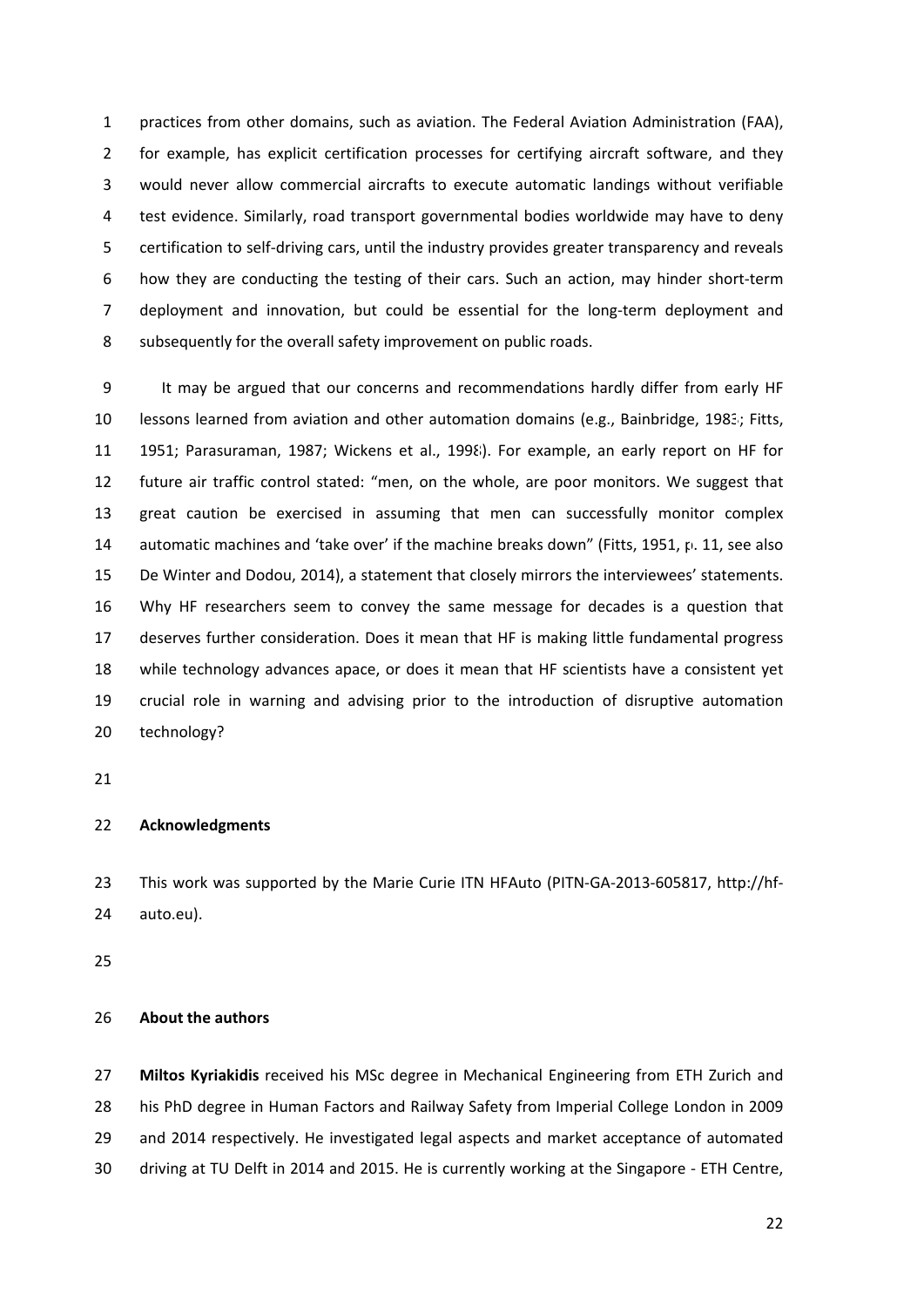conducting research in the fields of human performance, human reliability, safety and resilience of critical infrastructure. His research interests include human factors, human 3 performance, human reliability analysis, and safety of complex socio-technical systems, such as the energy sector, transportation systems, water and wastewater systems, healthcare and public health, emergency services, and communication services.

 **Joost C. F. de Winter** received his MSc degree in aerospace engineering and PhD degree (cum laude) from the Delft University of Technology, Delft, the Netherlands, in 2004 and 2009, respectively. He is currently an associate professor at the Department of Mechanical Engineering, Delft University of Technology. His interests include human factors and statistical modelling, including the study of individual differences, driver behaviour modelling, multivariate statistics, and research methodology. Joost de Winter is recipient of the 2014 Human Factors prize awarded by the Human Factors and Ergonomics Society.

 **Neville Stanton**, PhD, DSc, is both a chartered psychologist and a chartered engineer and holds the Chair in Human Factors in the Faculty of Engineering and the Environment at the University of Southampton. He has degrees in psychology, applied psychology, and human factors engineering. His research interests include modelling, predicting, and analysing human performance in transport systems as well as designing interfaces between humans 20 and technology. Prof. Stanton has been working on cockpit design in automobiles and aircraft over the past 25 years, in a variety of automation projects. He has published over 30 books and 240 journal papers on ergonomics and human factors, and is currently an editor 23 of the peer-reviewed journal Ergonomics. The Institution of Ergonomics and Human Factors 24 awarded him The Otto Edholm Medal in 2001, The President's Medal in 2008, and The Sir Frederic Bartlett Medal in 2012 for his contribution to basic and applied ergonomics research. The Royal Aeronautical Society awarded him and his colleagues the Hodgson Prize 27 and Bronze Medal in 2006 for research on the design-induced flight-deck error.

 **Thierry Bellet** has 3 master degrees (in Cognitive Psychology, University of Lyon, 1990; in Ergonomics, University of Paris, 1991 and in Artificial Intelligence, Telecom ParisTech, 1993), and received his PhD in Cognitive Ergonomics in 1998 from the University of Paris 5. His research interests mainly embrace cognitive modelling and simulation of the human driver (i.e., COSMODRIVE model) and cognitive engineering for advanced driving aids and vehicle automation. From 1998 to 2008, he collaborated with UC Berkeley (PATH) on the driver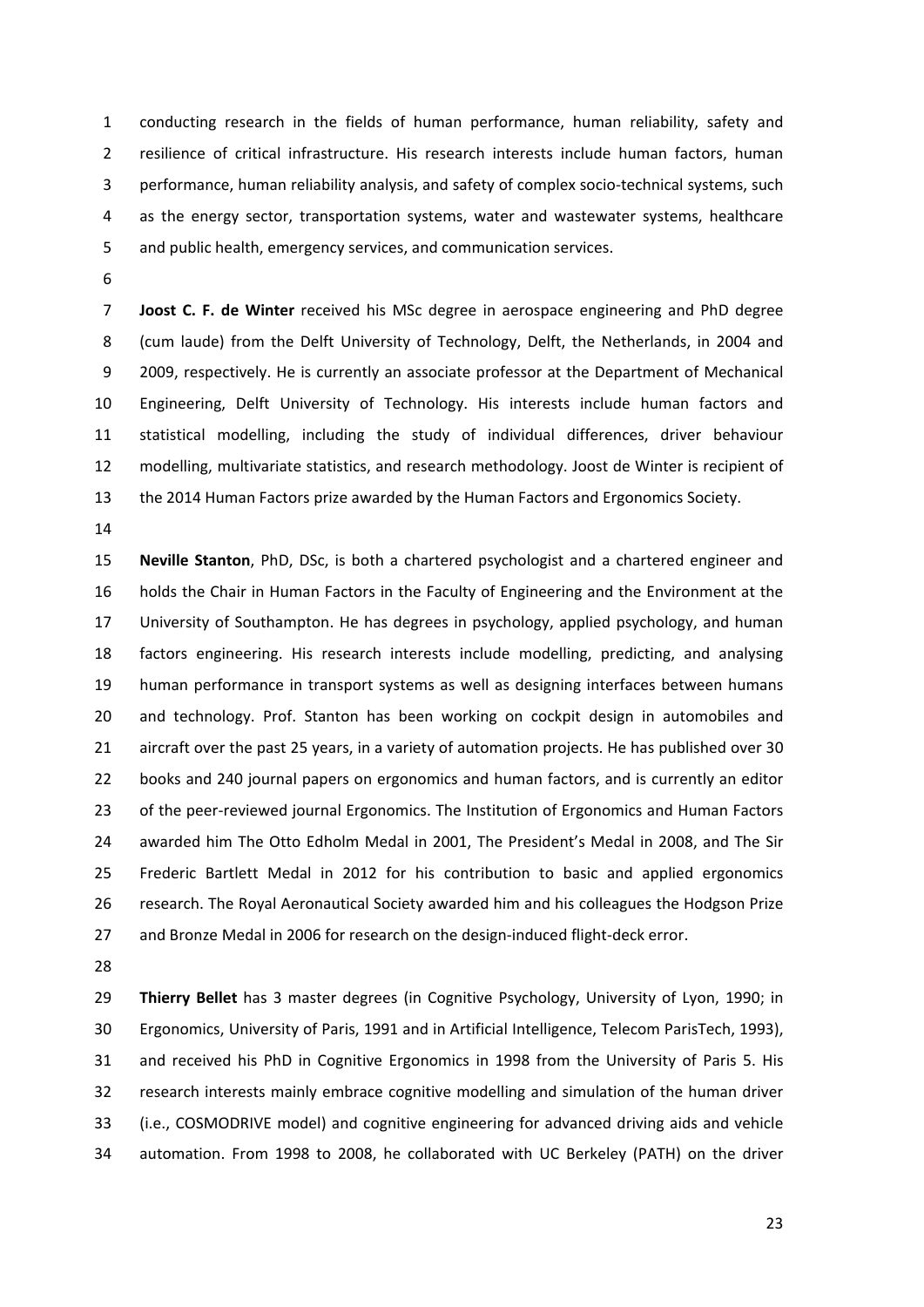modelling issue for Automated Highway. Since 2000, he also participated in 20 National and European research projects dedicated to Situational Awareness modelling, embedded 3 systems for driver monitoring, Human-Machine Cooperation simulation and the Virtual 4 Human Centred Design of Intelligent Co-Piloting systems.

 **Bart van Arem** received his MSc and PhD degrees in applied mathematics, specialising on queuing theory from the University of Twente, Enschede, the Netherlands, in 1986 and 1990, respectively. From 1992 to 2009, he was a researcher and a programme manager with TNO, working on intelligent transport systems, in which he has been active in various 10 national and international projects. From 2003 to 2012, Bart was a part-time full professor Applications of Integrated Driver Assistance (AIDA) at the University of Twente. Since 2009, he has been a full professor of transport modelling with the Department of Transport and Planning, Delft University of Technology, Delft, the Netherlands, focusing on the impact of intelligent transport systems on mobility, in particular cooperative and automated driving.

 **Karel Brookhuis** completed his studies in Psychology at the University of Groningen in 1979, specialising in experimental psychology and psychophysiology. He then started as a research fellow (PhD student) at the Institute for Experimental Psychology with a special topic in 19 psychophysiology (ERP). His thesis is titled "Event Related Potentials and Information 20 Processing". From 1983 on, he was senior researcher at the Traffic Research Centre of the 21 University of Groningen. In 1986 he became head (section coordinator) of the department of 22 "Biopsychological aspects of driving behaviour", later "Task Performance and Cognition". Since 1994 he was additionally appointed the Research Manager of the Institute, responsible for the Centreís research planning and quality control. At that time the Centre employed some 50 people. After the Centre was closed on 1st January 2000, he became professor at 26 the department of Experimental and Work Psychology of the University of Groningen and 27 (part-time) professor at the Section of Transport Policy and Logistics at Delft University of Technology.

 **Marieke Martens** is a Professor in the area of Human Factors and Intelligent Transport Systems. After studying Cognitive Psychologist, she started working at TNO Human Factors in 1996. She holds a PhD degree from the Free University in Amsterdam on the effects of expectations on visual attention and perception in driving. In the last 20 years, she conducted research on driving behaviour, traffic safety, road design, driver support systems,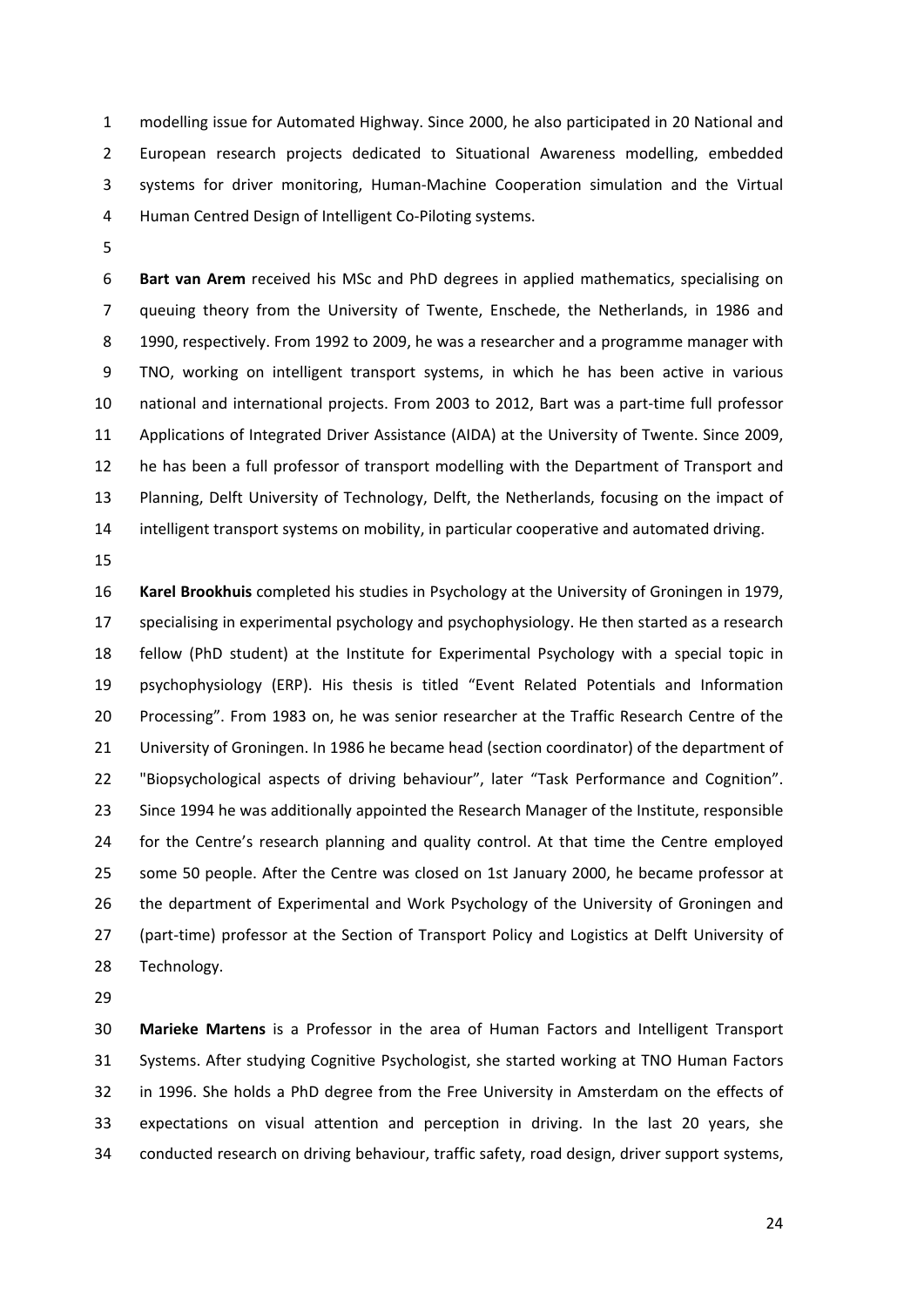driver state (fatigue, workload, attention, expectations) and automated driving. Since 2009 she is affiliated with the University of Twente, working in the area of driver support and automation from a human factors point of view. Since 2014, Marieke works as a full Professor of ITS & Human Factors at the Centre for Transport Studies. Her research interests include driver support, Human Machine Interaction, cooperative systems, driving simulators, driving behaviour, and traffic safety, and she guides several PhDs at this topic. She is leading the Human Factors programme of the Dutch Integrated Testsite for Cooperative Mobility (DITCM).

 **Klaus Bengler** graduated in psychology at the University of Regensburg in 1991 and received his Doctorate in 1994 in cooperation with BMW. After his diploma he was active on topics of 12 software ergonomics and evaluation of human-machine interfaces. He investigated the influence of additional tasks on driving performance in several studies within EMMIS EU 14 project and in contract with BMW. Multifunctional steering wheels, touchscreens, and ACC- functionality are examples of his research topics. In 1997 he joined BMW. From several projects he is experienced with experimental research with different kind of driving simulators, as well as field trials. At BMW he was responsible for the HMI project of the MOTIV programme, a national fellow of the PROMETHEUS program. He was work package leader in an actual EU project Speechdat Car, dealing with voice recognition in vehicles. Within BMW Research and Technology, he was responsible for projects on HMI research. He 21 was active as a sub-project leader for subproject 2 "Evaluation und Methodology" within the 22 EU funded integrated project AIDE. He is active member of ISO TC22 SC13 WG8 "Road 23 vehicles - Ergonomic aspects of transport information and control systems" and chairman of the German delegation. Since May 2009 he is leader of the Institute of Ergonomics at 25 Technical University Munich which is active in research areas like digital human modelling, human robot cooperation, driver assistance, automated driving and human reliability. 27 Among intensive industrial cooperation the Institute is engaged in the funded Projects DH-28 Ergo on Digital Human Modeling and ECOMOVE on anticipative driving and H-Mode or D3COS on highly automated and cooperative driving. He is project leader in the German research initiative UR:BAN that investigates the potential of driver assistance and active safety systems in the urban area.

 **Jan Andersson** received his MSc degree in psychology and PhD degree (cognitive 34 psychology) from the Linköping University, Sweden, in 1991 and 1996, respectively. He is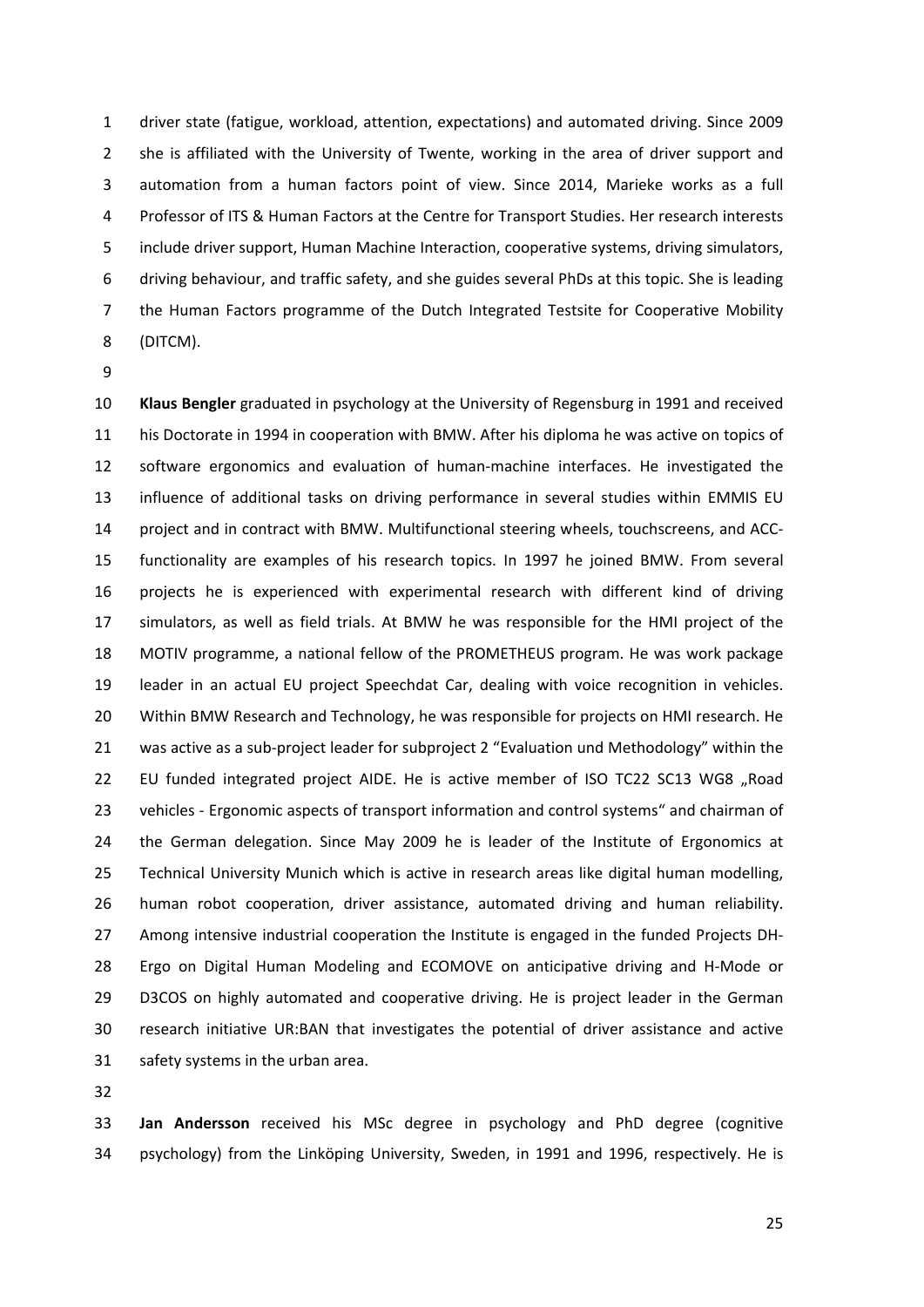1 currently a professor (in Human-System-Interaction) at The Swedish Road and Transport 2 Institute (VTI). He is also affiliated to the Behaviour Science department at Linköping 3 University. His interests include human factors and fitness to drive, traffic medicine and self-explaining roads, including the study of individual differences and research methodology.

 **Natasha Merat** is Professor of Human Factors of Automated Systems, at the Institute for Transport Studies, University of Leeds and Leader of the Human Factors and Safety Group. Her main research interests are in understanding the interaction of road users with new technologies, both in and out of the vehicle. She applies this interest to studying factors such as driver distraction and driver impairment and more recently she has been studying the human factors implications of highly automated vehicles, including the needs of Vulnerable Road Users interacting with AVs.. She has been Principal Investigator or Project Manager to a number of projects on studying human factors and driver behaviour, funded by UK research councils, the European Commission, Highways England and the Department for Transport. Professor Merat has also been guest editor of two journal series publications in recent years (Human Factors Journal, 2012, and Transportation Research Part F, 2014), bringing together the latest results of studies from around the globe on how vehicle 18 automation may affect driver behaviour and performance. She is Chair of the TRB sub- committee on Human factors in road vehicle automation, an editorial board member of the European Transport Research Review and the newly established International Journal of Driving Science. She is also expert member of the European Commission H2020 Transport Advisory Group and AutoLiv Inc.

 **Nick Reed** joined the Human Factors and Simulation group at TRL in January 2004 following 25 post-doctoral work in visual perception at the University of Oxford and in 2014 became 26 director of TRL's Academy, co-ordinating scientific activities across the business. He has led a wide variety of research studies using the full mission, high fidelity car and truck simulators with a number of published articles, conference papers, and appearances in national and international media. Nick also championed work in the area of vehicle automation at TRL, culminating in technical leadership of the GATEway (Greenwich Automated Transport 31 Environment) project – a flagship UK Government project to investigate the implications of the introduction of automated vehicles in the urban environment. In 2015, he was awarded a visiting professorship in the Engineering and Physical Sciences faculty at the University of Surrey and is a chartered psychologist and chartered scientist.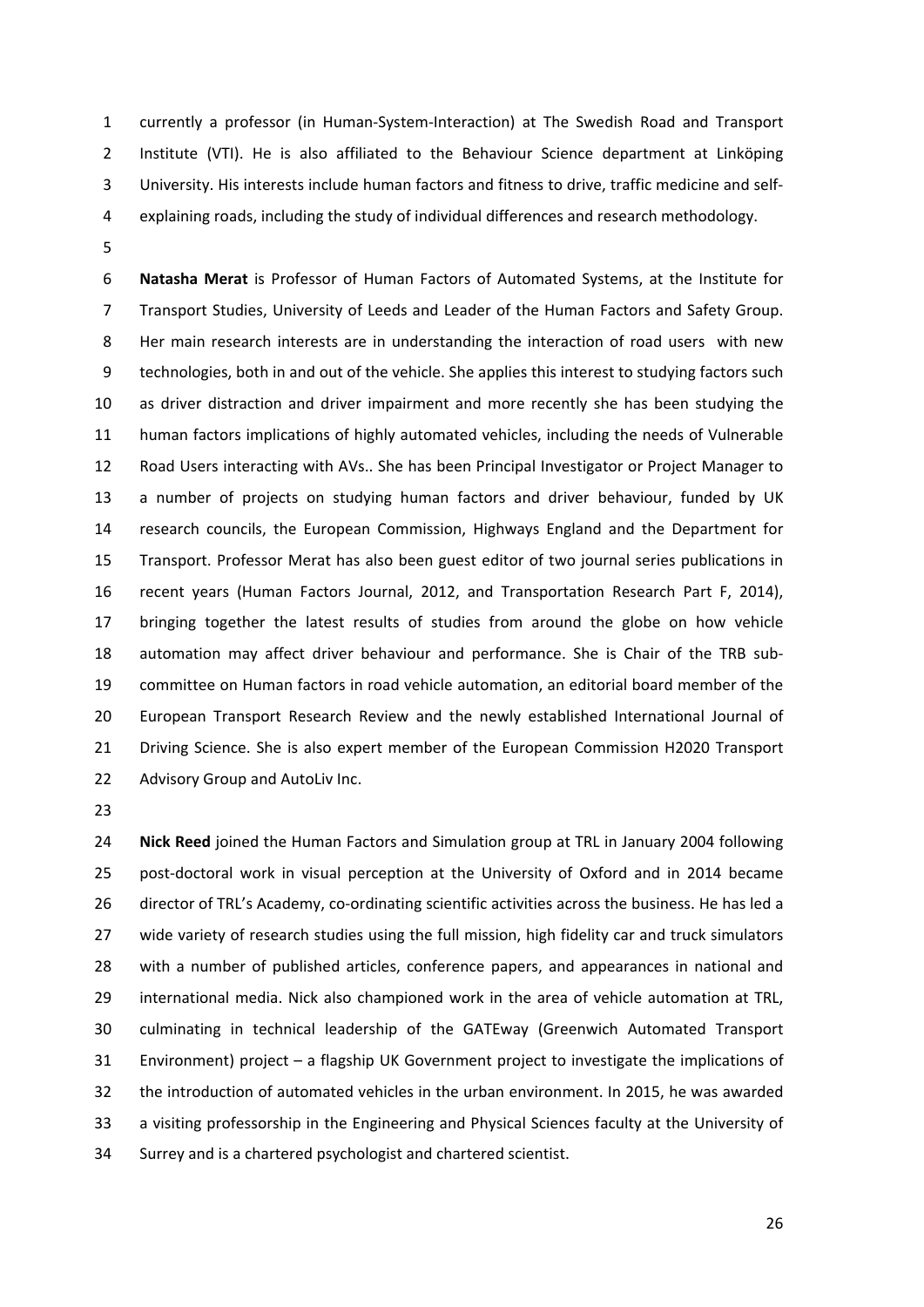**Maxime Flament** joined ERTICO-ITS Europe in 2003. He is Head of Department for Connectivity and Automation and leading contributor to many European activities on Road Safety, Connected Vehicles, Automated Driving, large scale Field Operational Tests, and 5 Digital Mapping. He is European Chair of the Trilateral EU-US-Japan WG on Automation in Road Transport. He is also Sherpa expert for the European commission GEAR2030, member 7 of the DG MOVE C-ITS platform, co-chair of the iMobility Forum Working Group on Probe Data and member of the ERTRAC WG on Connected and Automated Driving. Maxime holds a MSc (1997) and PhD (2002) in Electrical Engineering from Chalmers Technical University, 10 Sweden. He also holds an "Ingénieur Civil" degree from the Free university of Brussels (1997). In 2001, he was visiting researcher at Stanford University, CA, USA.

 **Marjan Hagenzieker** is Professor Traffic Safety at Delft University of Technology and Scientific Advisor at SWOV Institute for Road Safety Research. She graduated in experimental psychology at Leiden University, and received her Doctorate (PhD) on the effects of rewards on road user behavior, also from Leiden University. Her research and education activities focus on the road safety effects of the transport system, with particular interest in road user behavior aspects. Her current research particularly focuses on how to ensure road safety in modern urban environments with many different kinds of road users 20 and divergent interests. Specific research topics include road user interactions with road 21 infrastructure, in-vehicle technology, automated vehicles, distraction in traffic, and safety of vulnerable road users (e.g., older persons, bicyclists). She has participated in many EU 23 funded projects in the area of road safety, and is co-organizer of the Delft Road Safety Course for road safety professionals in Low and Middle Income Countries.

 **Riender Happee** received his MSc in Mechanical Engineering (1986) and PhD (1992) at TU 27 Delft. He investigated crash safety at TNO Automotive (1992-2007), is currently at TU Delft at the Faculties of Mechanical, Maritime and Materials Engineering, and Civil Engineering and Geosciences, and is visiting professor at the Technical University of Munich. He coordinates research in the Dutch Automated Vehicle Initiative (DAVI) http://davi.connekt.nl, WEpods, a national project on driverless public transport in urban 32 conditions http://davi.connekt.nl/wepods-project and HFAuto - Human Factors of Automated Driving, a European project focussing on safe user interaction with automated 34 vehicles in highway conditions http://hf-auto.eu.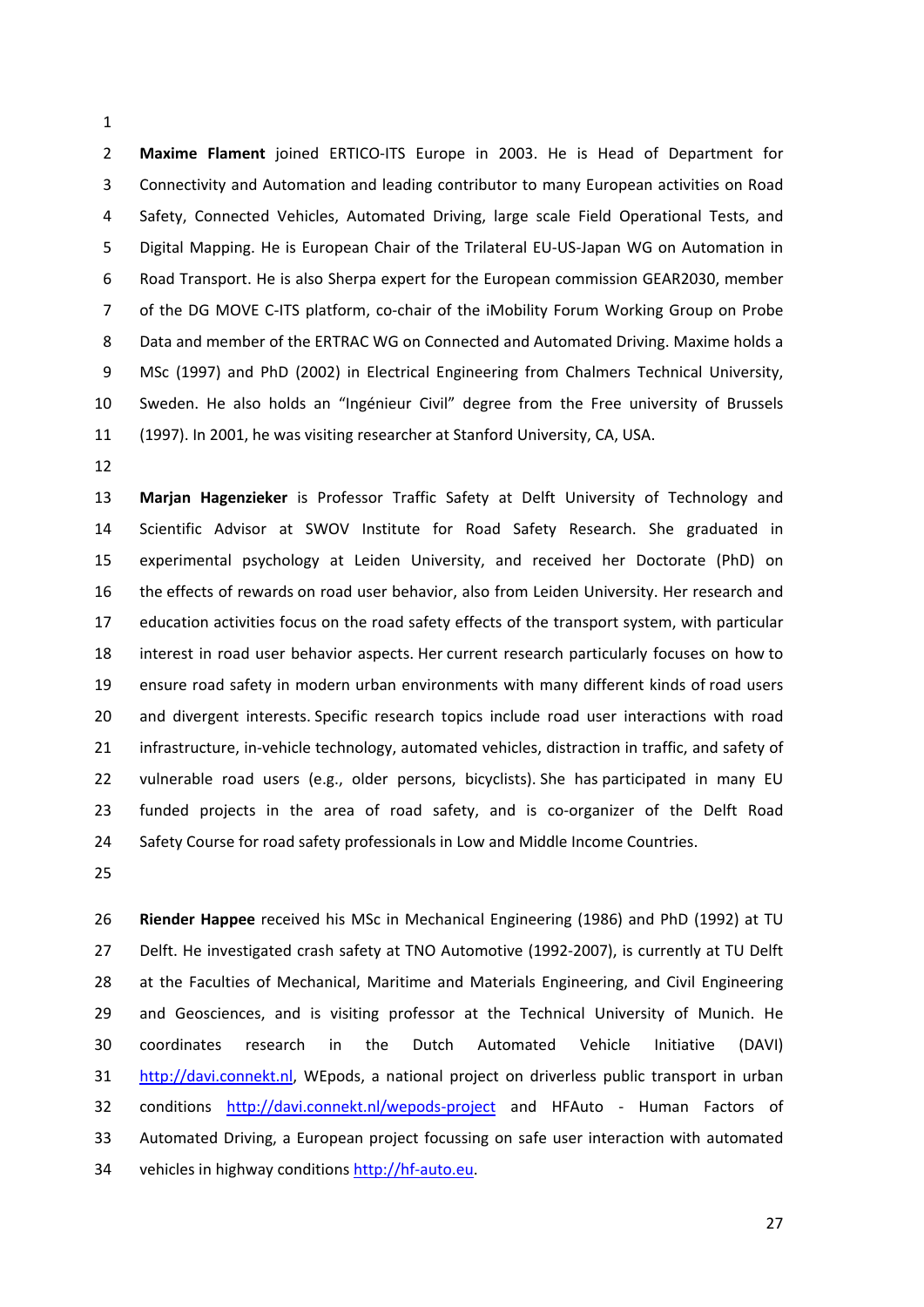# 1 **ORCID**

- 2 *Joost C.F. de Winter orcid.org/0000-0002-1281-8200*
- 3 Neville Stanton orcid.org/0000-0002-8562-3279
- 4 *Natasha Merat* orcid.org/0000-0003-4140-9948
- 5 Riender *Happee* orcid.org/0000-0001-5878-3472
- 6
- 7 *Appendix*

# 8 **A A Human Factors Perspective on Automated Driving - Questionnaire**

## 9 Instructions

- 10 In these interviews we are investigating expert opinions and vision on automated driving
- 11 focusing on Human Factors challenges.
- 12 In the interview we are adopting the SAE levels of automation, as shown in Figure 1.
- 13 This interview will discuss strengths, weaknesses, opportunities and threats of automated
- 14 driving, as well as your vision on the deployment of those vehicles.
- 15 Short term period: Up to 2020, Medium term: 2020 to 2030, Long term: Beyond 2030.
- 16

## 17 Figure 1: Levels of automation as defined by the SAE International

## Summary of Levels of Driving Automation for On-road Vehicles

| Level                                         | <b>Name</b>                        | <b>Narrative definition</b>                                                                                                                                                                                                                                                                                 | <b>Execution of</b><br>acceleration/<br>deceleration | steering and Monitoring of performance<br>drivina<br>environment | <b>Fallback</b><br>of dynamic<br>driving task | <b>System</b><br>capability<br>(drivina<br>modes) | BASt<br>level          | NHTSA<br>level |  |  |
|-----------------------------------------------|------------------------------------|-------------------------------------------------------------------------------------------------------------------------------------------------------------------------------------------------------------------------------------------------------------------------------------------------------------|------------------------------------------------------|------------------------------------------------------------------|-----------------------------------------------|---------------------------------------------------|------------------------|----------------|--|--|
| Human driver monitors the driving environment |                                    |                                                                                                                                                                                                                                                                                                             |                                                      |                                                                  |                                               |                                                   |                        |                |  |  |
| $\Omega$                                      | <b>No</b><br><b>Automation</b>     | the full-time performance by the human driver of all aspects of the dynamic driving task,<br>even when enhanced by warning or intervention systems                                                                                                                                                          | Human driver                                         | Human driver Human driver                                        |                                               | n/a                                               | Driver<br>only         | $\mathsf 0$    |  |  |
|                                               | <b>Driver</b><br><b>Assistance</b> | the <i>driving mode</i> -specific execution by a driver assistance system of either<br>steering or acceleration/deceleration using information about the driving environment<br>and with the expectation that the <i>human driver</i> perform all remaining aspects of the<br>dynamic driving task          | Human driver<br>and system                           |                                                                  | Human driver Human driver                     | Some<br>driving<br>modes                          | Assisted               | -1             |  |  |
| $\overline{2}$                                | Partial<br>Automation              | the <i>driving mode-specific execution by one or more driver assistance systems of both</i><br>steering and acceleration/deceleration using information about the driving environment<br>and with the expectation that the <i>human driver</i> perform all remaining aspects of the<br>dynamic driving task | System                                               | Human driver                                                     | Human driver                                  | Some<br>driving<br>modes                          | Partially<br>automated | $\overline{2}$ |  |  |
|                                               |                                    | Automated driving system ("system") monitors the driving environment                                                                                                                                                                                                                                        |                                                      |                                                                  |                                               |                                                   |                        |                |  |  |
| 3                                             | Conditional<br>Automation          | the driving mode-specific performance by an automated driving system of all aspects of<br>the dynamic driving task with the expectation that the human driver will respond<br>appropriately to a request to intervene                                                                                       | System                                               | System                                                           | Human driver                                  | Some<br>driving<br>modes                          | Highly<br>automated    | 3              |  |  |
| $\overline{\mathbf{A}}$                       | High<br><b>Automation</b>          | the driving mode-specific performance by an automated driving system of all aspects of<br>the dynamic driving task, even if a human driver does not respond appropriately to a<br>request to intervene                                                                                                      | System                                               | System                                                           | System                                        | Some<br>driving<br>modes                          | Fully<br>automated     | 3/4            |  |  |
| 5                                             | Full<br><b>Automation</b>          | the full-time performance by an automated driving system of all aspects of the dynamic<br>driving task under all roadway and environmental conditions that can be managed by a<br>human driver                                                                                                              | System                                               | System                                                           | System                                        | All driving<br>modes                              |                        |                |  |  |
| 18                                            | Source: SAE Standard J3016 Report  |                                                                                                                                                                                                                                                                                                             |                                                      |                                                                  |                                               |                                                   |                        |                |  |  |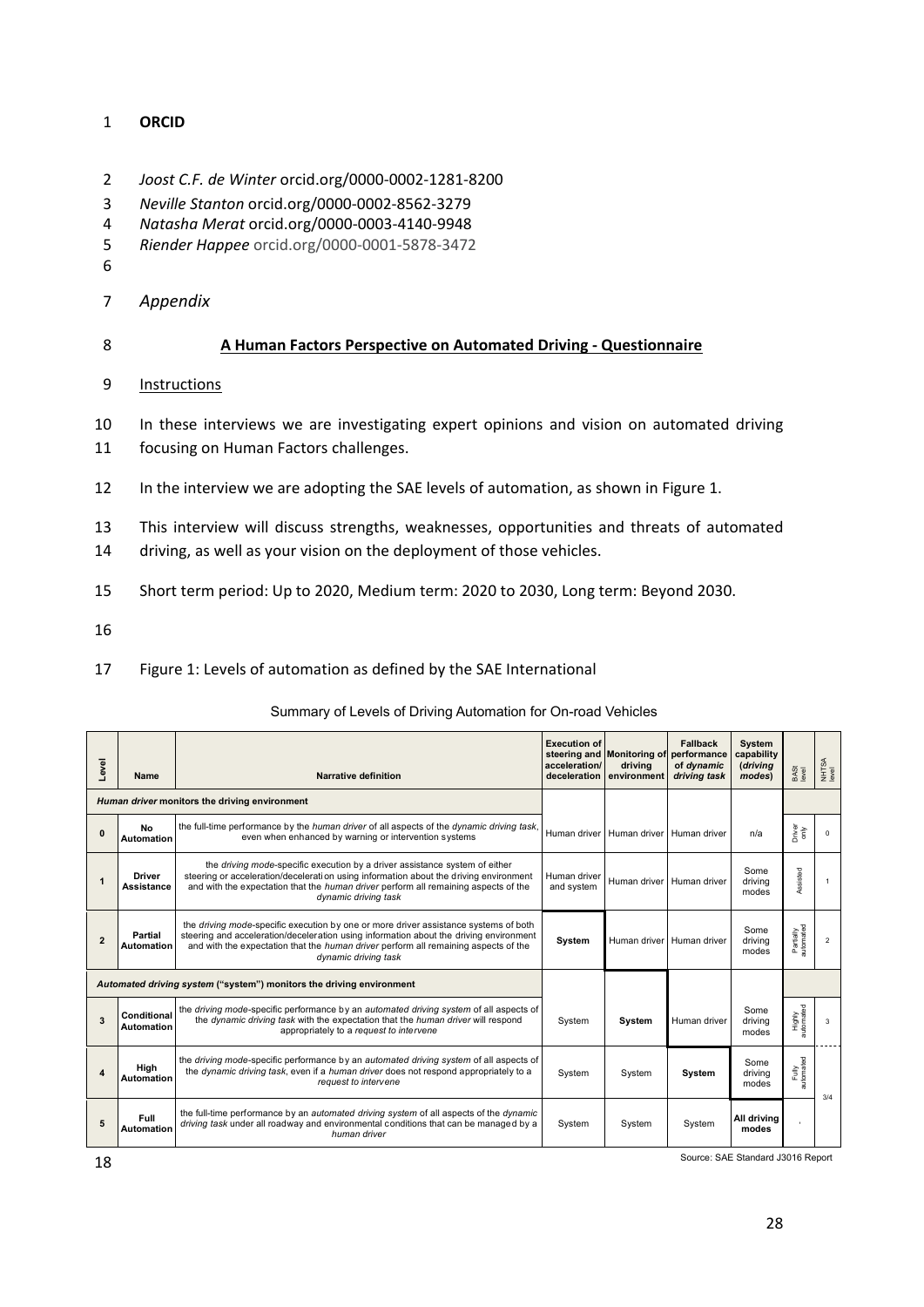## Questions

The first set of questions relates to SAE levels 3-5 of automation (strengths, weaknesses, threats)

- (1) In automated vehicles where drivers are expected to respond appropriately to a request to intervene, what would you consider as the main strengths and weaknesses (threats)?
- (2) In automated vehicles where drivers are not expected to respond appropriately to a request to intervene, what would you consider as the main strengths and weaknesses (threats)?
- (3) What are your safety expectations of automated driving? How do you vision public acceptance concerning safety expectations of automation - induced accidents?
- (4) What are your expectations in law changes regarding automated vehicles? When do you think that such changes will take place?
- (5) How much would you expect that an automated vehicle would cost, on top of the price of an average vehicle?
- (6) If we assume that all legal issues about automated driving are resolved tomorrow, are we ready to deploy automated vehicles? Which Level?

The second group of questions relates to all levels of automation (vision on automated driving technology)

- (1) When are you expecting highly automated driving vehicles to be deployed on public roads?
- (2) When are you expecting most of the cars to be driven fully automated on public roads?
- (3) In which driving scenario are you expecting the first automated vehicles to be introduced (e.g. highways, parking, maybe asking about passenger cars or trucks)
- (4) When are you expecting highly (and fully) automated vehicles to be operating in cities?
- (5) How do you vision the role of drivers in the future? Supervisor, driver, passenger?
- (6) Do you think that the highly levels of automation are needed? Why not jumping directly to FAD?
- (7) What do you think on Google's decision to directly introduce FAD vehicles?
- (8) The Vienna Convention on Road Traffic requires that ëevery moving vehicle or combination of vehicles shall have a driver' and that 'every driver shall at all times, be able to control his vehicle'. The Convention is currently in the process of being amended to allow a car to drive itself so long as the system can be overridden or switched off by the driver. Do you think that this amendment is sufficient? Do we need the Vienna Convention? Do you think that we could abolish it (after all the US or the UK have never ratified it).
- (9) AVs have the potential to reduce crashes and improve roadway efficiency significantly. Yet, AVs will occasionally be crashing and being involved into accidents. Subsequently, a number of ethical dilemmas arise, e.g. what decision a FAD will take when detecting an imminent, unavoidable accident? How should such dilemmas be addressed? For instance, should a HAD or FAD vehicle stop before hitting a cat, even if this could be dangerous for its passengers?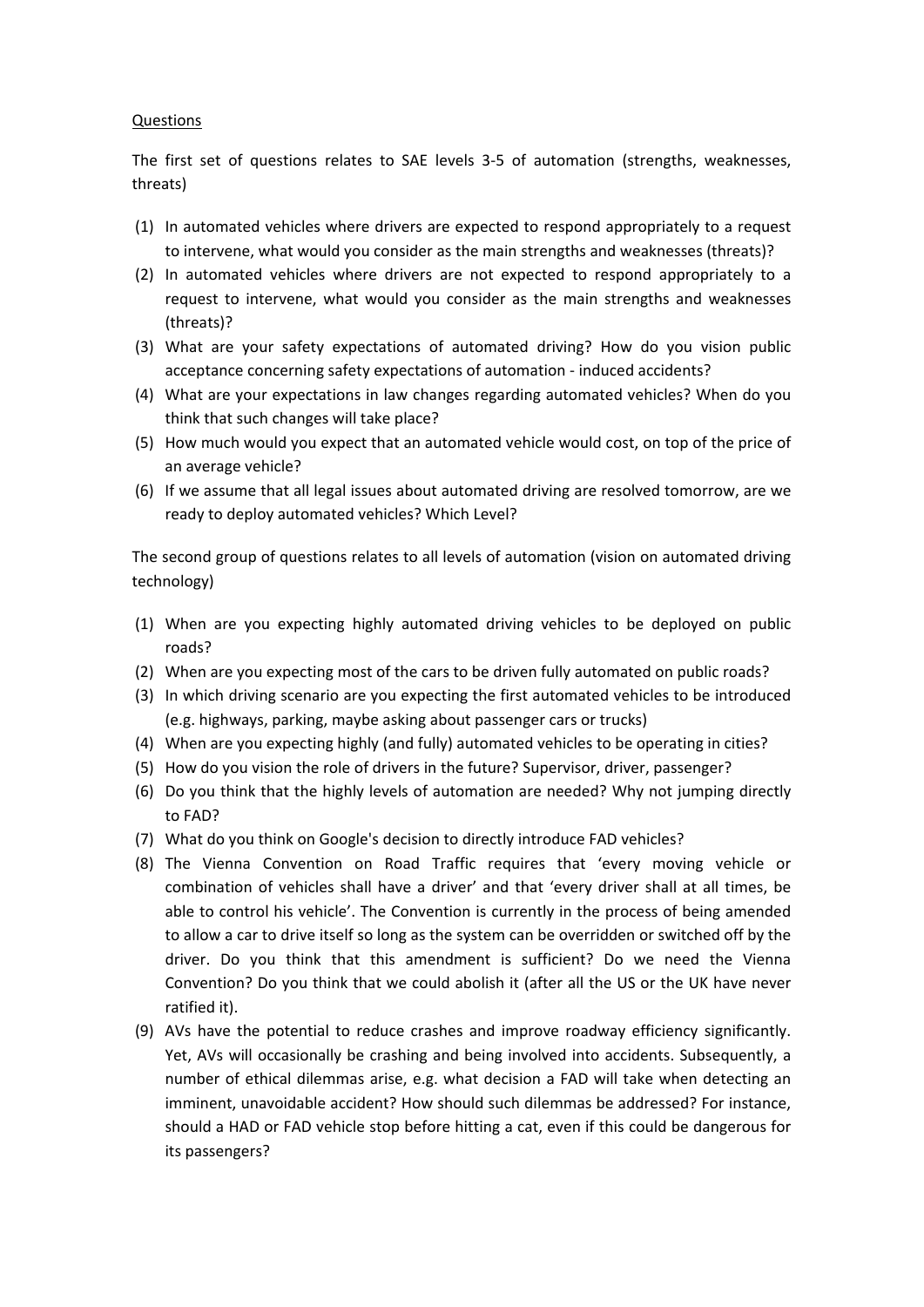- (10) Do you consider the Human Factors research important for the development and deployment of automated driving vehicles? Why do you consider it important? Why don't you consider it important?
- (11) What would you consider the most important Human Factors issues for the different levels of automation? Why?
- (12) How could HFs science contribute to overcome the legal barriers towards the deployment of AVs?
- (13) Towards the deployment of AVs, which are the most critical challenges, the technological or the HFs? An example?
- (14) In automated (non-fully) vehicles should drivers be allowed not to supervise their vehicle for more than a defined period of time? Could you define this period?
- (15) How should a driver be informed about a failure in the system of an automated? Should the car directly come to a stop?
- (16) Today, simulation studies investigate the behaviour of drivers for the different levels of automation. Do you think that results from those studies replicate the behaviour of drivers on real life traffic conditions? How could we overcome this problem?
- (17) How the HFs science should tackle the issues about driver's workload in CAD and HAD modes? How to deal with high-workload to boredom and complacency?
- (18) How HFs scientist can define the sufficient time that a driver needs to safely take over control at any situation? Do we need to precisely define this time before deploying AVs on the public roads?
- (19) Once fully automated vehicles are introduced would we need HFs scientists any longer? Why? Why not?
- (20) In fully automated vehicles would steering wheels be necessary? If yes, how do you vision wheels design, e.g. round or F1 type wheels? Should the wheels be moving or staying still? If not, what could replace the steering wheels?
- (21) In highly automated vehicles what kind of secondary tasks could drivers be engaged in? What kind of secondary tasks should not be allowed?
- (22) In fully automated vehicles what kind of secondary tasks could drivers be engaged in? What kind of secondary tasks should not be allowed?
- (23) While driving in a fully automated vehicle could we be sleeping? Or being drunk? Or should people under 18 or over 90 be allowed to drive them?
- (24) Would you send your fully automated vehicle to pick your kid up from school?
- (25) Should a fully automated vehicle have any marks to indicate its level of automation?
- (26) Do we need complex dashboards in fully automated driving vehicles? Could a "Function" / "Non function" indicator be just sufficient? Any other suggestions?
- (27) How would you expect the status quo of the current car ownership to change in the short / medium / long term? Will people continue buying vehicles when fully automated vehicles are deployed or will sharing?
- (28) Do you think that people will ever be ready to completely relinquish the "control" over their vehicles to a computer?
- (29) What do you think of the current description of automated driving in the media?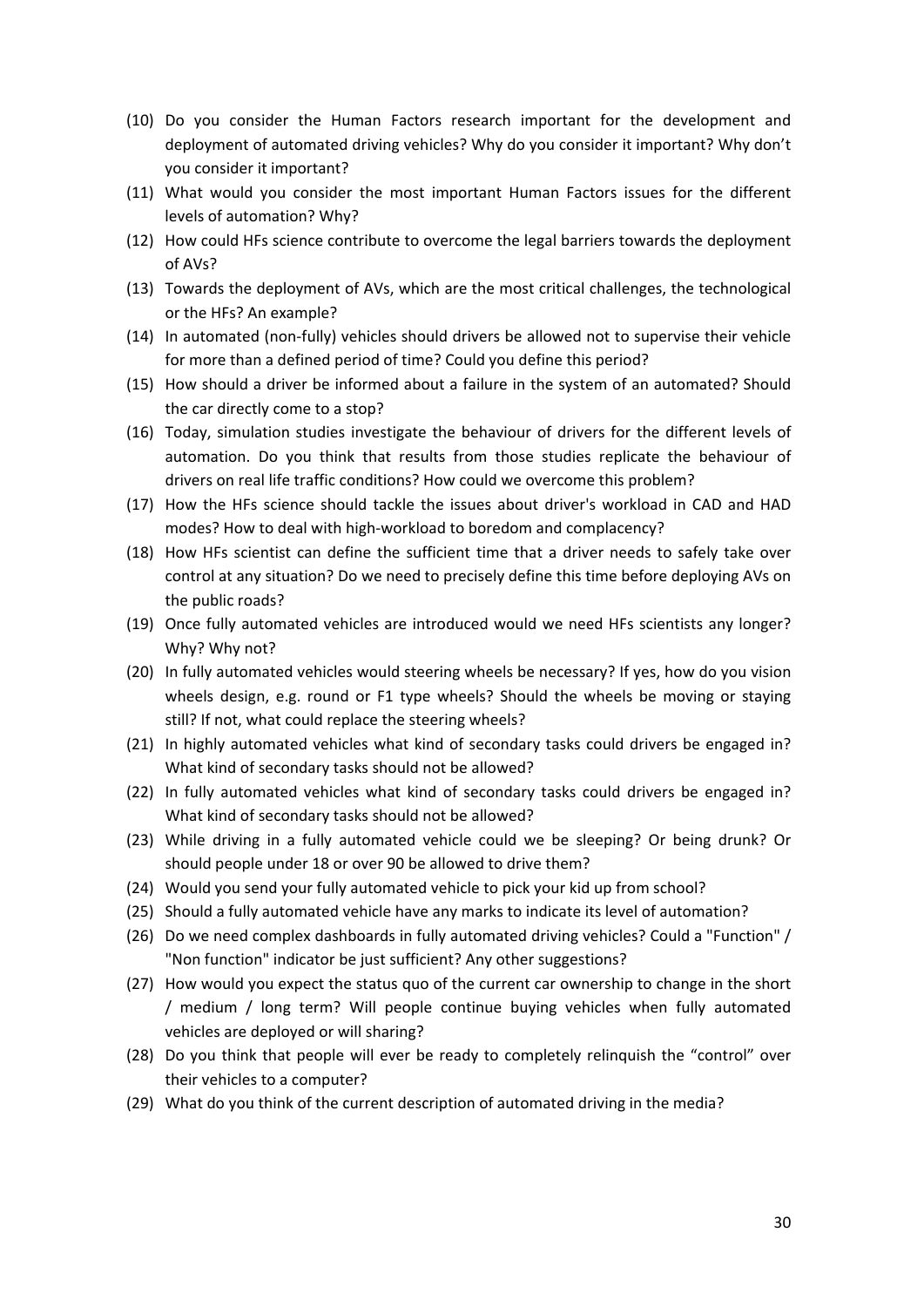#### **References**

AdaptiVe. 2014a. *AdaptiVe Automated Driving*. https://www.adaptive-ip.eu/.

- Bainbridge, L. 1983. "Brief paper: Ironies of [automation."](https://www.researchgate.net/publication/313042346_Ironies_of_Automation?el=1_x_8&enrichId=rgreq-54f8c9adb3c7f2795537bf218eb70de0-XXX&enrichSource=Y292ZXJQYWdlOzMxMzM2NzY3OTtBUzo0NTg3MDMwNzQ3OTU1MjFAMTQ4NjM3NDc0MzY4MQ==) Automatica 19 (6): 775-779. doi: 10.1016/0005-[1098\(83\)90046](https://www.researchgate.net/publication/313042346_Ironies_of_Automation?el=1_x_8&enrichId=rgreq-54f8c9adb3c7f2795537bf218eb70de0-XXX&enrichSource=Y292ZXJQYWdlOzMxMzM2NzY3OTtBUzo0NTg3MDMwNzQ3OTU1MjFAMTQ4NjM3NDc0MzY4MQ==)-8.
- Banks, Victoria A., and Neville A. Stanton. 2016. "Keep the driver in control: [Automating](https://www.researchgate.net/publication/279753685_Keep_the_driver_in_control_Automating_automobiles_of_the_future?el=1_x_8&enrichId=rgreq-54f8c9adb3c7f2795537bf218eb70de0-XXX&enrichSource=Y292ZXJQYWdlOzMxMzM2NzY3OTtBUzo0NTg3MDMwNzQ3OTU1MjFAMTQ4NjM3NDc0MzY4MQ==) [automobiles](https://www.researchgate.net/publication/279753685_Keep_the_driver_in_control_Automating_automobiles_of_the_future?el=1_x_8&enrichId=rgreq-54f8c9adb3c7f2795537bf218eb70de0-XXX&enrichSource=Y292ZXJQYWdlOzMxMzM2NzY3OTtBUzo0NTg3MDMwNzQ3OTU1MjFAMTQ4NjM3NDc0MzY4MQ==) of the future." Applied *Ergonomics* 53, Part B:389-395. doi: [http://dx.doi.org/10.1016/j.apergo.2015.06.020.](https://www.researchgate.net/publication/279753685_Keep_the_driver_in_control_Automating_automobiles_of_the_future?el=1_x_8&enrichId=rgreq-54f8c9adb3c7f2795537bf218eb70de0-XXX&enrichSource=Y292ZXJQYWdlOzMxMzM2NzY3OTtBUzo0NTg3MDMwNzQ3OTU1MjFAMTQ4NjM3NDc0MzY4MQ==)
- BEA. 2012. *Final report on the accident on 1st June 2009 to the Airbus A330ど203 registered Fど GZCP operated by Air France flight AF 447 Rio de Janeiro ñ Paris*. Paris: Bureau d'Enquêtes et d'Analyses pour la sécurité de l'aviation civile.
- Begg, D. (2014). A 2050 vision for London: What are the implications of driveless transport. London, UK.
- Bellet, T., P. Mayenobe, J. C. Bornard, D. Gruyer, and B. Claverie. 2012. "A [computational](https://www.researchgate.net/publication/281660194_A_computational_model_of_the_car_driver_interfaced_with_a_simulation_platform_for_future_Virtual_Human_Centred_Design_applications_COSMO-SIVIC?el=1_x_8&enrichId=rgreq-54f8c9adb3c7f2795537bf218eb70de0-XXX&enrichSource=Y292ZXJQYWdlOzMxMzM2NzY3OTtBUzo0NTg3MDMwNzQ3OTU1MjFAMTQ4NjM3NDc0MzY4MQ==) model of the car driver interfaced with a [simulation](https://www.researchgate.net/publication/281660194_A_computational_model_of_the_car_driver_interfaced_with_a_simulation_platform_for_future_Virtual_Human_Centred_Design_applications_COSMO-SIVIC?el=1_x_8&enrichId=rgreq-54f8c9adb3c7f2795537bf218eb70de0-XXX&enrichSource=Y292ZXJQYWdlOzMxMzM2NzY3OTtBUzo0NTg3MDMwNzQ3OTU1MjFAMTQ4NjM3NDc0MzY4MQ==) platform for future virtual human centred design [applications:](https://www.researchgate.net/publication/281660194_A_computational_model_of_the_car_driver_interfaced_with_a_simulation_platform_for_future_Virtual_Human_Centred_Design_applications_COSMO-SIVIC?el=1_x_8&enrichId=rgreq-54f8c9adb3c7f2795537bf218eb70de0-XXX&enrichSource=Y292ZXJQYWdlOzMxMzM2NzY3OTtBUzo0NTg3MDMwNzQ3OTU1MjFAMTQ4NjM3NDc0MzY4MQ==) COSMO-SIVIC." *Engineering Applications of Artificial Intelligence* 25 (7): 1488-1504. doi: [10.1016/j.engappai.2012.05.010.](https://www.researchgate.net/publication/281660194_A_computational_model_of_the_car_driver_interfaced_with_a_simulation_platform_for_future_Virtual_Human_Centred_Design_applications_COSMO-SIVIC?el=1_x_8&enrichId=rgreq-54f8c9adb3c7f2795537bf218eb70de0-XXX&enrichSource=Y292ZXJQYWdlOzMxMzM2NzY3OTtBUzo0NTg3MDMwNzQ3OTU1MjFAMTQ4NjM3NDc0MzY4MQ==)
- Bellet, T., H. Tattegrain-Veste, A. Chapon, M. P. Bruyas, G. Pachiaudi, P. Deleurence, and V. Guilhon. 2003. "Ingénierie cognitive dans le contexte de l'assistance à la conduite automobile." In *Ingénierie cognitive: IHM et Cognition*, edited by G. Boy, 323-414. Paris: Hermès Science-Lavoisier.
- Bement, A. L. Jr., H. H. Richardson, L. D. Dahms, T. B. Deen, J. J. Fearnsides, M. M. Finkelstein, T. D. Larson et al. 1998. *Review of the national automated highway system research program*. Washington, DC: National Academy of Sciences.
- Blum, S. 2016. "Tesla Owners 'Summon' Cars to Their Exact Location with New Feature." Inverse. https://www.inverse.com/article/10067-tesla-owners-summon-cars-to-theirexact-location-with-new-feature.
- Brookhuis, K. A., C. J. G. van Driel, T. Hof, B. van Arem, and M. [Hoedemaeker.](https://www.researchgate.net/publication/23289630_Driving_with_a_Congestion_Assistant_mental_workload_and_acceptance?el=1_x_8&enrichId=rgreq-54f8c9adb3c7f2795537bf218eb70de0-XXX&enrichSource=Y292ZXJQYWdlOzMxMzM2NzY3OTtBUzo0NTg3MDMwNzQ3OTU1MjFAMTQ4NjM3NDc0MzY4MQ==) 2008. "Driving with a congestion assistant; mental workload and [acceptance."](https://www.researchgate.net/publication/23289630_Driving_with_a_Congestion_Assistant_mental_workload_and_acceptance?el=1_x_8&enrichId=rgreq-54f8c9adb3c7f2795537bf218eb70de0-XXX&enrichSource=Y292ZXJQYWdlOzMxMzM2NzY3OTtBUzo0NTg3MDMwNzQ3OTU1MjFAMTQ4NjM3NDc0MzY4MQ==) *Applied Ergonomics* 40 (6): 1019-1025. doi: [10.1016/j.apergo.2008.06.010.](https://www.researchgate.net/publication/23289630_Driving_with_a_Congestion_Assistant_mental_workload_and_acceptance?el=1_x_8&enrichId=rgreq-54f8c9adb3c7f2795537bf218eb70de0-XXX&enrichSource=Y292ZXJQYWdlOzMxMzM2NzY3OTtBUzo0NTg3MDMwNzQ3OTU1MjFAMTQ4NjM3NDc0MzY4MQ==)
- Casley, S. V., A. S. Jardim, and A. M. Quartulli. 2013. A Study of Public Acceptance of Autonomous Cars. Worcester, MA, USA, Worcester Polytechnic Institute. Bachelor of Science.
- Casner, S.M., E. L. Hutchins, and D. A. Norman. 2016. "The challenges of partially [automated](https://www.researchgate.net/publication/301676342_The_Challenges_of_Partially_Automated_Driving?el=1_x_8&enrichId=rgreq-54f8c9adb3c7f2795537bf218eb70de0-XXX&enrichSource=Y292ZXJQYWdlOzMxMzM2NzY3OTtBUzo0NTg3MDMwNzQ3OTU1MjFAMTQ4NjM3NDc0MzY4MQ==) driving." Commun. ACM 59 (5): 70-77.doi: [10.1145/2830565.](https://www.researchgate.net/publication/301676342_The_Challenges_of_Partially_Automated_Driving?el=1_x_8&enrichId=rgreq-54f8c9adb3c7f2795537bf218eb70de0-XXX&enrichSource=Y292ZXJQYWdlOzMxMzM2NzY3OTtBUzo0NTg3MDMwNzQ3OTU1MjFAMTQ4NjM3NDc0MzY4MQ==)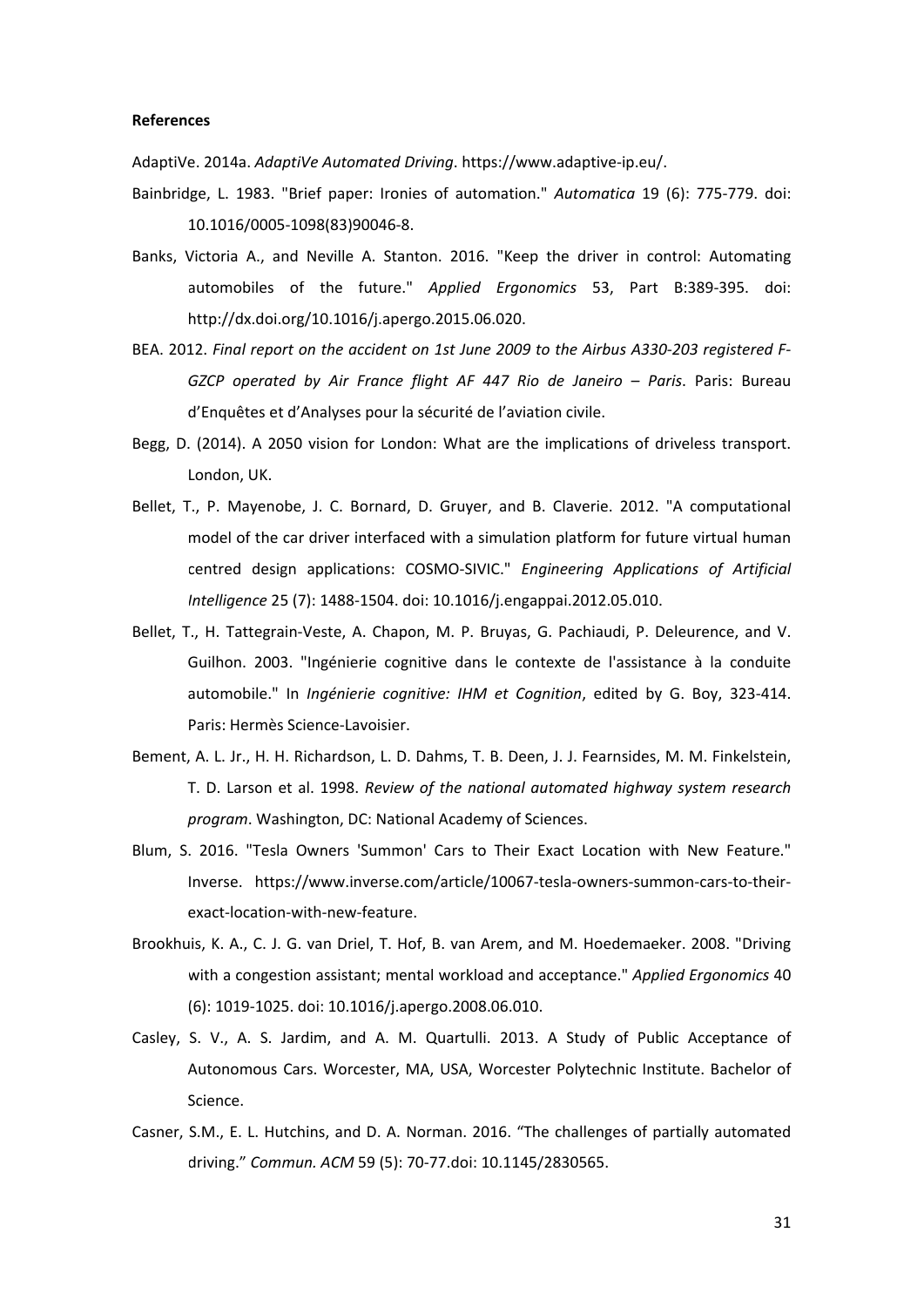CityMobil. 2014b. http://www.citymobil-project.eu/.

- Coelingh, E. 2013. *Autonomous driving: The SARTRE project and beyond.* Presented at AUVSI 2013 Driverless Car Summit, Detroit, MI.
- Cummings, M.L. 2016. "Hands Off: The Future of Self-Driving Cars." U.S. Senate Committee on Commerce, Science, and Transportation, Washington DC. Retrieved from http://www.commerce.senate.gov/public/index.cfm/2016/3/hands-off-the-future-ofself-driving-cars.
- De Waard, D., M., Van der Hulst, M. Hoedemaeker, and K. A. Brookhuis. 1999. "Driver behavior in an emergency situation in the automated highway system." *Transportation Human Factors* 1 (1): 67-82. doi: 10.1207/sthf0101\_7.
- De Winter, J. C. F., R. Happee, M. H. [Martens,](https://www.researchgate.net/publication/264900139_Effects_of_adaptive_cruise_control_and_highly_automated_driving_on_workload_and_situation_awareness_A_review_of_the_empirical_evidence?el=1_x_8&enrichId=rgreq-54f8c9adb3c7f2795537bf218eb70de0-XXX&enrichSource=Y292ZXJQYWdlOzMxMzM2NzY3OTtBUzo0NTg3MDMwNzQ3OTU1MjFAMTQ4NjM3NDc0MzY4MQ==) and N. A. Stanton. 2014. "Effects of adaptive cruise control and highly automated driving on workload and situation [awareness:](https://www.researchgate.net/publication/264900139_Effects_of_adaptive_cruise_control_and_highly_automated_driving_on_workload_and_situation_awareness_A_review_of_the_empirical_evidence?el=1_x_8&enrichId=rgreq-54f8c9adb3c7f2795537bf218eb70de0-XXX&enrichSource=Y292ZXJQYWdlOzMxMzM2NzY3OTtBUzo0NTg3MDMwNzQ3OTU1MjFAMTQ4NjM3NDc0MzY4MQ==) A review of the empirical evidence." *[Transportation](https://www.researchgate.net/publication/264900139_Effects_of_adaptive_cruise_control_and_highly_automated_driving_on_workload_and_situation_awareness_A_review_of_the_empirical_evidence?el=1_x_8&enrichId=rgreq-54f8c9adb3c7f2795537bf218eb70de0-XXX&enrichSource=Y292ZXJQYWdlOzMxMzM2NzY3OTtBUzo0NTg3MDMwNzQ3OTU1MjFAMTQ4NjM3NDc0MzY4MQ==) Research Part F: Traffic Psychology* and Behaviour 27, Part B (0): 196-217. doi: [10.1016/j.trf.2014.06.016.](https://www.researchgate.net/publication/264900139_Effects_of_adaptive_cruise_control_and_highly_automated_driving_on_workload_and_situation_awareness_A_review_of_the_empirical_evidence?el=1_x_8&enrichId=rgreq-54f8c9adb3c7f2795537bf218eb70de0-XXX&enrichSource=Y292ZXJQYWdlOzMxMzM2NzY3OTtBUzo0NTg3MDMwNzQ3OTU1MjFAMTQ4NjM3NDc0MzY4MQ==)
- De Winter, J. C. F., and Dodou, D. 2014. "Why the Fitts list has persisted throughout the history of function allocation. " *Cognition, Technology & Work* 16: 1–11. doi: 10.1007/s10111-011-0188-1.
- Diels, C., and Bos, J. E. 2016. "Self-driving carsickness. " *Applied ergonomics* 53: 374-382. doi: http://dx.doi.org/10.1016/j.apergo.2015.09.009.
- [Dragutinovic,](https://www.researchgate.net/publication/27350515_Behavioural_effects_of_advanced_cruise_control_use_-_A_meta-analytic_approach?el=1_x_8&enrichId=rgreq-54f8c9adb3c7f2795537bf218eb70de0-XXX&enrichSource=Y292ZXJQYWdlOzMxMzM2NzY3OTtBUzo0NTg3MDMwNzQ3OTU1MjFAMTQ4NjM3NDc0MzY4MQ==) N., K. A. Brookhuis, M. Hagenzieker, and V. A. W. J. Marchau. 2005. "Behavioural effects of the advanced cruise control use - a meta-analytic [approach."](https://www.researchgate.net/publication/27350515_Behavioural_effects_of_advanced_cruise_control_use_-_A_meta-analytic_approach?el=1_x_8&enrichId=rgreq-54f8c9adb3c7f2795537bf218eb70de0-XXX&enrichSource=Y292ZXJQYWdlOzMxMzM2NzY3OTtBUzo0NTg3MDMwNzQ3OTU1MjFAMTQ4NjM3NDc0MzY4MQ==) *European Journal of Transport and [Infrastructure](https://www.researchgate.net/publication/27350515_Behavioural_effects_of_advanced_cruise_control_use_-_A_meta-analytic_approach?el=1_x_8&enrichId=rgreq-54f8c9adb3c7f2795537bf218eb70de0-XXX&enrichSource=Y292ZXJQYWdlOzMxMzM2NzY3OTtBUzo0NTg3MDMwNzQ3OTU1MjFAMTQ4NjM3NDc0MzY4MQ==) Research 5: 267-280.*
- Endsley, M. R. 1996. "Automation and situation awareness." In *Automation and human performance: Theory and applications*, edited by R. Parasuraman and M. Mouloua, 163-181. Mahwah, NJ: Lawrence Erlbaum.
- ERTRAC Task Force Connectivity and Automated Driving. 2015. *Automated Driving Roadmap Status: 3rd Draft for public consultation*. Brussels: ERTRAC.
- Fagnant, D. J., and K. Kockelman. 2015. "Preparing a nation for [autonomous](https://www.researchgate.net/publication/277025982_Preparing_a_nation_for_autonomous_vehicles_Opportunities_barriers_and_policy_recommendations?el=1_x_8&enrichId=rgreq-54f8c9adb3c7f2795537bf218eb70de0-XXX&enrichSource=Y292ZXJQYWdlOzMxMzM2NzY3OTtBUzo0NTg3MDMwNzQ3OTU1MjFAMTQ4NjM3NDc0MzY4MQ==) vehicles: opportunities, barriers and policy [recommendations."](https://www.researchgate.net/publication/277025982_Preparing_a_nation_for_autonomous_vehicles_Opportunities_barriers_and_policy_recommendations?el=1_x_8&enrichId=rgreq-54f8c9adb3c7f2795537bf218eb70de0-XXX&enrichSource=Y292ZXJQYWdlOzMxMzM2NzY3OTtBUzo0NTg3MDMwNzQ3OTU1MjFAMTQ4NjM3NDc0MzY4MQ==) *Transportation Research Part A: Policy and Practice* 77: 167-181. doi: [10.1016/j.tra.2015.04.003.](https://www.researchgate.net/publication/277025982_Preparing_a_nation_for_autonomous_vehicles_Opportunities_barriers_and_policy_recommendations?el=1_x_8&enrichId=rgreq-54f8c9adb3c7f2795537bf218eb70de0-XXX&enrichSource=Y292ZXJQYWdlOzMxMzM2NzY3OTtBUzo0NTg3MDMwNzQ3OTU1MjFAMTQ4NjM3NDc0MzY4MQ==)
- Fisher, M., N. Reed, and J. Savirimuthu. 2015. "Misplaced Trust?" *Engineering and Technology Reference*:1ど7. doi: 10.1049/etr.2014.0054.
- Fitts, P. M. 1951. "Human [engineering](https://www.researchgate.net/publication/232594484_Human_Engineering_for_an_Effective_Air_Navigation_and_Traffic_Control_System?el=1_x_8&enrichId=rgreq-54f8c9adb3c7f2795537bf218eb70de0-XXX&enrichSource=Y292ZXJQYWdlOzMxMzM2NzY3OTtBUzo0NTg3MDMwNzQ3OTU1MjFAMTQ4NjM3NDc0MzY4MQ==) for an effective air-navigation and traffic-control *system*. " [Washington,](https://www.researchgate.net/publication/232594484_Human_Engineering_for_an_Effective_Air_Navigation_and_Traffic_Control_System?el=1_x_8&enrichId=rgreq-54f8c9adb3c7f2795537bf218eb70de0-XXX&enrichSource=Y292ZXJQYWdlOzMxMzM2NzY3OTtBUzo0NTg3MDMwNzQ3OTU1MjFAMTQ4NjM3NDc0MzY4MQ==) DC: National Research Council.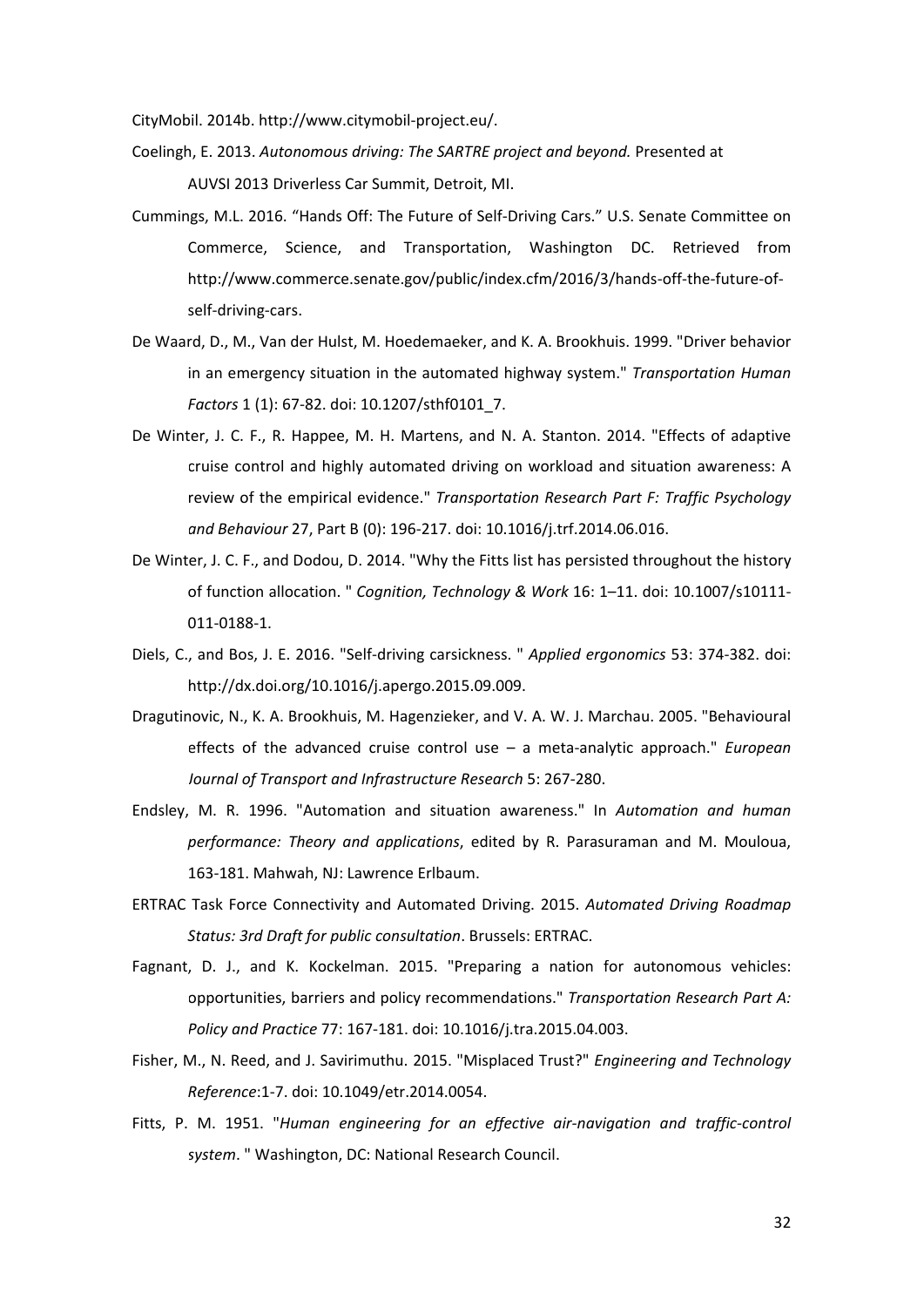GATEway.2014c. *GATEway, Greenwich automated transport environment*. http://www.GATEway-project.org.uk.

- Gold, C., D. Damböck, L. Lorenz, and K. Bengler. 2013. "Take over! How long does it take to get the driver back into the loop?" *[Proceedings](https://www.researchgate.net/publication/273297124_Take_over_How_long_does_it_take_to_get_the_driver_back_into_the_loop?el=1_x_8&enrichId=rgreq-54f8c9adb3c7f2795537bf218eb70de0-XXX&enrichSource=Y292ZXJQYWdlOzMxMzM2NzY3OTtBUzo0NTg3MDMwNzQ3OTU1MjFAMTQ4NjM3NDc0MzY4MQ==) of the Human Factors and Ergonomics Society Annual Meeting* 57 (1): 1938ど1942. doi: [10.1177/1541931213571433.](https://www.researchgate.net/publication/273297124_Take_over_How_long_does_it_take_to_get_the_driver_back_into_the_loop?el=1_x_8&enrichId=rgreq-54f8c9adb3c7f2795537bf218eb70de0-XXX&enrichSource=Y292ZXJQYWdlOzMxMzM2NzY3OTtBUzo0NTg3MDMwNzQ3OTU1MjFAMTQ4NjM3NDc0MzY4MQ==)
- Gold, C., Körber, M., [Lechner,](https://www.researchgate.net/publication/298707707_Taking_Over_Control_From_Highly_Automated_Vehicles_in_Complex_Traffic_Situations_The_Role_of_Traffic_Density?el=1_x_8&enrichId=rgreq-54f8c9adb3c7f2795537bf218eb70de0-XXX&enrichSource=Y292ZXJQYWdlOzMxMzM2NzY3OTtBUzo0NTg3MDMwNzQ3OTU1MjFAMTQ4NjM3NDc0MzY4MQ==) D., and Bengler, K. 2016. "Taking Over Control From Highly [Automated](https://www.researchgate.net/publication/298707707_Taking_Over_Control_From_Highly_Automated_Vehicles_in_Complex_Traffic_Situations_The_Role_of_Traffic_Density?el=1_x_8&enrichId=rgreq-54f8c9adb3c7f2795537bf218eb70de0-XXX&enrichSource=Y292ZXJQYWdlOzMxMzM2NzY3OTtBUzo0NTg3MDMwNzQ3OTU1MjFAMTQ4NjM3NDc0MzY4MQ==) Vehicles in Complex Traffic Situations The Role of Traffic Density." *Human Factors: The Journal of the Human Factors and [Ergonomics](https://www.researchgate.net/publication/298707707_Taking_Over_Control_From_Highly_Automated_Vehicles_in_Complex_Traffic_Situations_The_Role_of_Traffic_Density?el=1_x_8&enrichId=rgreq-54f8c9adb3c7f2795537bf218eb70de0-XXX&enrichSource=Y292ZXJQYWdlOzMxMzM2NzY3OTtBUzo0NTg3MDMwNzQ3OTU1MjFAMTQ4NjM3NDc0MzY4MQ==) Society, 58 (4): 642-652.* doi: [10.1177/0018720816634226.](https://www.researchgate.net/publication/298707707_Taking_Over_Control_From_Highly_Automated_Vehicles_in_Complex_Traffic_Situations_The_Role_of_Traffic_Density?el=1_x_8&enrichId=rgreq-54f8c9adb3c7f2795537bf218eb70de0-XXX&enrichSource=Y292ZXJQYWdlOzMxMzM2NzY3OTtBUzo0NTg3MDMwNzQ3OTU1MjFAMTQ4NjM3NDc0MzY4MQ==)
- Gouy, M., K. [Wiedemann,](https://www.researchgate.net/publication/261954475_Driving_next_to_automated_vehicle_platoons_How_do_short_time_headways_influence_non-platoon_drivers) A. Stevens, G. Brunett, and N. Reed. 2014. "Driving next to [automated](https://www.researchgate.net/publication/261954475_Driving_next_to_automated_vehicle_platoons_How_do_short_time_headways_influence_non-platoon_drivers) vehicle platoons: How do short time headways influence non-platoon driversí longitudinal control?" *[Transportation](https://www.researchgate.net/publication/261954475_Driving_next_to_automated_vehicle_platoons_How_do_short_time_headways_influence_non-platoon_drivers) Research Part F: Traffic Psychology and Behaviour* 27, Part B: 264-273. doi: [10.1016/j.trf.2014.03.003.](https://www.researchgate.net/publication/261954475_Driving_next_to_automated_vehicle_platoons_How_do_short_time_headways_influence_non-platoon_drivers)
- Hancock, P. A. 2014. ["Automation:](https://www.researchgate.net/publication/256539545_Automation_How_much_is_too_much?el=1_x_8&enrichId=rgreq-54f8c9adb3c7f2795537bf218eb70de0-XXX&enrichSource=Y292ZXJQYWdlOzMxMzM2NzY3OTtBUzo0NTg3MDMwNzQ3OTU1MjFAMTQ4NjM3NDc0MzY4MQ==) how much is too much?" *Ergonomics* 57 (3): 449-454. doi: [10.1080/00140139.2013.816375.](https://www.researchgate.net/publication/256539545_Automation_How_much_is_too_much?el=1_x_8&enrichId=rgreq-54f8c9adb3c7f2795537bf218eb70de0-XXX&enrichSource=Y292ZXJQYWdlOzMxMzM2NzY3OTtBUzo0NTg3MDMwNzQ3OTU1MjFAMTQ4NjM3NDc0MzY4MQ==)
- Hancock, P.A. 2015. "Automobility: The Coming Use of Fully-Automated On-Road Vehicles." 2015 IEEE [International](https://www.researchgate.net/publication/308671837_Automobility_the_coming_use_of_fully-automated_on-road_vehicles?el=1_x_8&enrichId=rgreq-54f8c9adb3c7f2795537bf218eb70de0-XXX&enrichSource=Y292ZXJQYWdlOzMxMzM2NzY3OTtBUzo0NTg3MDMwNzQ3OTU1MjFAMTQ4NjM3NDc0MzY4MQ==) Multi-Disciplinary Conference on Cognitive Methods in Situation [Awareness](https://www.researchgate.net/publication/308671837_Automobility_the_coming_use_of_fully-automated_on-road_vehicles?el=1_x_8&enrichId=rgreq-54f8c9adb3c7f2795537bf218eb70de0-XXX&enrichSource=Y292ZXJQYWdlOzMxMzM2NzY3OTtBUzo0NTg3MDMwNzQ3OTU1MjFAMTQ4NjM3NDc0MzY4MQ==) and Decision, Orlando, USA, March 9-12.
- Hoc, J-M., M. S. Young, and J-M. Blosseville. 2009. "Cooperation between drivers and automation: implications for safety." *Theoretical Issues in Ergonomics Science* 10 (2): 135-160. doi: 10.1080/14639220802368856.

HFauto.2014d. *Human factors of automated driving*. http://hf-auto.eu/.

- International Transport Forum. 2015. *Automated and Autonomous Driving Regulation under uncertainty*. OECD, Paris, France.
- Kaber, D. B., and M. R. Endsley. 2004. "The effects of level of [automation](https://www.researchgate.net/publication/247511902_The_effects_of_level_of_automation_and_adaptive_automation_on_human_performance_situation_awareness_and_workload_in_a_dynamic_control_task?el=1_x_8&enrichId=rgreq-54f8c9adb3c7f2795537bf218eb70de0-XXX&enrichSource=Y292ZXJQYWdlOzMxMzM2NzY3OTtBUzo0NTg3MDMwNzQ3OTU1MjFAMTQ4NjM3NDc0MzY4MQ==) and adaptive automation on human [performance,](https://www.researchgate.net/publication/247511902_The_effects_of_level_of_automation_and_adaptive_automation_on_human_performance_situation_awareness_and_workload_in_a_dynamic_control_task?el=1_x_8&enrichId=rgreq-54f8c9adb3c7f2795537bf218eb70de0-XXX&enrichSource=Y292ZXJQYWdlOzMxMzM2NzY3OTtBUzo0NTg3MDMwNzQ3OTU1MjFAMTQ4NjM3NDc0MzY4MQ==) situation awareness and workload in a dynamic control task." *Theoretical Issues in [Ergonomics](https://www.researchgate.net/publication/247511902_The_effects_of_level_of_automation_and_adaptive_automation_on_human_performance_situation_awareness_and_workload_in_a_dynamic_control_task?el=1_x_8&enrichId=rgreq-54f8c9adb3c7f2795537bf218eb70de0-XXX&enrichSource=Y292ZXJQYWdlOzMxMzM2NzY3OTtBUzo0NTg3MDMwNzQ3OTU1MjFAMTQ4NjM3NDc0MzY4MQ==) Science* 5 (2):113-153. doi: [10.1080/1463922021000054335.](https://www.researchgate.net/publication/247511902_The_effects_of_level_of_automation_and_adaptive_automation_on_human_performance_situation_awareness_and_workload_in_a_dynamic_control_task?el=1_x_8&enrichId=rgreq-54f8c9adb3c7f2795537bf218eb70de0-XXX&enrichSource=Y292ZXJQYWdlOzMxMzM2NzY3OTtBUzo0NTg3MDMwNzQ3OTU1MjFAMTQ4NjM3NDc0MzY4MQ==)
- Kaber, D. B., Y. Liang, Y. Zhang, M. L. Rogers, and S. [Gangakhedkar.](https://www.researchgate.net/publication/257556652_Driver_performance_effects_of_simultaneous_visual_and_cognitive_distraction_and_adaptation_behavior?el=1_x_8&enrichId=rgreq-54f8c9adb3c7f2795537bf218eb70de0-XXX&enrichSource=Y292ZXJQYWdlOzMxMzM2NzY3OTtBUzo0NTg3MDMwNzQ3OTU1MjFAMTQ4NjM3NDc0MzY4MQ==) 2012. "Driver performance effects of [simultaneous](https://www.researchgate.net/publication/257556652_Driver_performance_effects_of_simultaneous_visual_and_cognitive_distraction_and_adaptation_behavior?el=1_x_8&enrichId=rgreq-54f8c9adb3c7f2795537bf218eb70de0-XXX&enrichSource=Y292ZXJQYWdlOzMxMzM2NzY3OTtBUzo0NTg3MDMwNzQ3OTU1MjFAMTQ4NjM3NDc0MzY4MQ==) visual and cognitive distraction and adaptation behavior." *[Transportation](https://www.researchgate.net/publication/257556652_Driver_performance_effects_of_simultaneous_visual_and_cognitive_distraction_and_adaptation_behavior?el=1_x_8&enrichId=rgreq-54f8c9adb3c7f2795537bf218eb70de0-XXX&enrichSource=Y292ZXJQYWdlOzMxMzM2NzY3OTtBUzo0NTg3MDMwNzQ3OTU1MjFAMTQ4NjM3NDc0MzY4MQ==) Research Part F: Traffic Psychology and Behaviour 15 (5):491-501. doi:* [10.1016/j.trf.2012.05.004.](https://www.researchgate.net/publication/257556652_Driver_performance_effects_of_simultaneous_visual_and_cognitive_distraction_and_adaptation_behavior?el=1_x_8&enrichId=rgreq-54f8c9adb3c7f2795537bf218eb70de0-XXX&enrichSource=Y292ZXJQYWdlOzMxMzM2NzY3OTtBUzo0NTg3MDMwNzQ3OTU1MjFAMTQ4NjM3NDc0MzY4MQ==)
- Korosec, K. 2015. "Elon Musk Says Tesla Vehicles Will Drive Themselves in Two Years." Fortune. http://fortune.com/2015/12/21/elon-musk-interview/.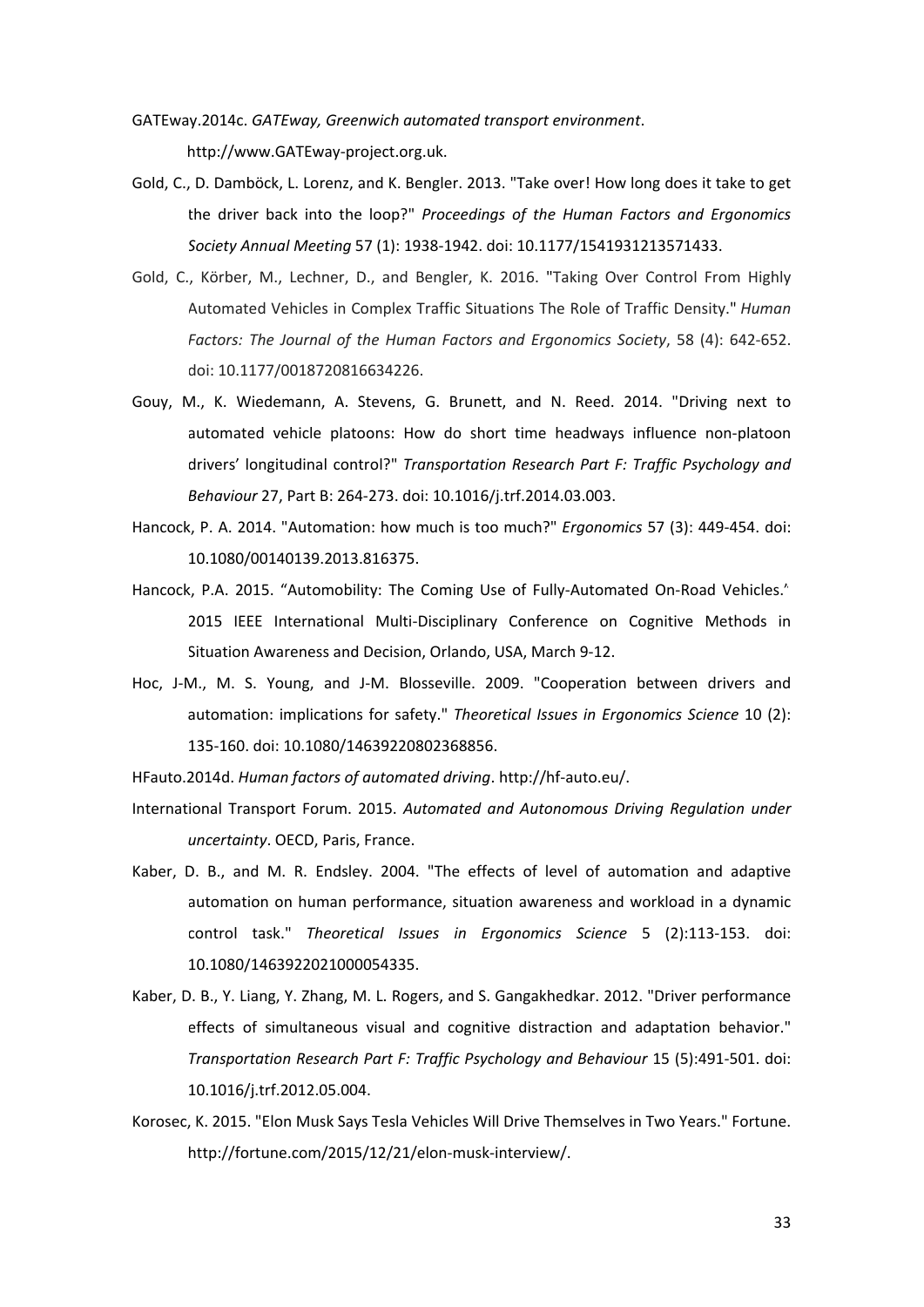- KPMG. 2013. "Self-Driving Cars: Are We Ready?" KPMG LLP. http://www.kpmg.com/us/en/issuesandinsights/articlespublications/pages/selfdriving-cars-are-we-ready.aspx.
- Kyriakidis, M., R. Happee, and J. C. F. de Winter. 2015. "Public opinion on [automated](https://www.researchgate.net/publication/278744106_Public_opinion_on_automated_driving_Results_of_an_international_questionnaire_among_5000_respondents?el=1_x_8&enrichId=rgreq-54f8c9adb3c7f2795537bf218eb70de0-XXX&enrichSource=Y292ZXJQYWdlOzMxMzM2NzY3OTtBUzo0NTg3MDMwNzQ3OTU1MjFAMTQ4NjM3NDc0MzY4MQ==) driving: Results of an international questionnaire among 5000 respondents." *[Transportation](https://www.researchgate.net/publication/278744106_Public_opinion_on_automated_driving_Results_of_an_international_questionnaire_among_5000_respondents?el=1_x_8&enrichId=rgreq-54f8c9adb3c7f2795537bf218eb70de0-XXX&enrichSource=Y292ZXJQYWdlOzMxMzM2NzY3OTtBUzo0NTg3MDMwNzQ3OTU1MjFAMTQ4NjM3NDc0MzY4MQ==) Research Part F: Traffic [Psychology](https://www.researchgate.net/publication/278744106_Public_opinion_on_automated_driving_Results_of_an_international_questionnaire_among_5000_respondents?el=1_x_8&enrichId=rgreq-54f8c9adb3c7f2795537bf218eb70de0-XXX&enrichSource=Y292ZXJQYWdlOzMxMzM2NzY3OTtBUzo0NTg3MDMwNzQ3OTU1MjFAMTQ4NjM3NDc0MzY4MQ==) and Behaviour* 32: 127-140. doi: [10.1016/j.trf.2015.04.014.](https://www.researchgate.net/publication/278744106_Public_opinion_on_automated_driving_Results_of_an_international_questionnaire_among_5000_respondents?el=1_x_8&enrichId=rgreq-54f8c9adb3c7f2795537bf218eb70de0-XXX&enrichSource=Y292ZXJQYWdlOzMxMzM2NzY3OTtBUzo0NTg3MDMwNzQ3OTU1MjFAMTQ4NjM3NDc0MzY4MQ==)
- Lay, R. K., G. M. McHale, and W. B. Stevens. 1996. The United States [department](https://www.researchgate.net/publication/265893190_The_United_States_Department_of_Transportation_Status) of [transportation](https://www.researchgate.net/publication/265893190_The_United_States_Department_of_Transportation_Status) statusí report on the automated highway system program. Washington, DC: Department of [Transportation,](https://www.researchgate.net/publication/265893190_The_United_States_Department_of_Transportation_Status) Federal Highway Administration.
- Levitan, L., G. [Golembiewski,](https://www.researchgate.net/publication/233075824_Human_Factors_Issues_for_Automated_Highway_Systems?el=1_x_8&enrichId=rgreq-54f8c9adb3c7f2795537bf218eb70de0-XXX&enrichSource=Y292ZXJQYWdlOzMxMzM2NzY3OTtBUzo0NTg3MDMwNzQ3OTU1MjFAMTQ4NjM3NDc0MzY4MQ==) and J. R. Bloomfield. 1998. "Human Factors Issues for Automated Highway Systems." *ITS Journal - Intelligent [Transportation](https://www.researchgate.net/publication/233075824_Human_Factors_Issues_for_Automated_Highway_Systems?el=1_x_8&enrichId=rgreq-54f8c9adb3c7f2795537bf218eb70de0-XXX&enrichSource=Y292ZXJQYWdlOzMxMzM2NzY3OTtBUzo0NTg3MDMwNzQ3OTU1MjFAMTQ4NjM3NDc0MzY4MQ==) Systems Journal* 4 (1-2): 21-47. doi: [10.1080/10248079808903735.](https://www.researchgate.net/publication/233075824_Human_Factors_Issues_for_Automated_Highway_Systems?el=1_x_8&enrichId=rgreq-54f8c9adb3c7f2795537bf218eb70de0-XXX&enrichSource=Y292ZXJQYWdlOzMxMzM2NzY3OTtBUzo0NTg3MDMwNzQ3OTU1MjFAMTQ4NjM3NDc0MzY4MQ==)
- Lu, Z., Happee, R., Cabrall, C. D. D., [Kyriakidis,](https://www.researchgate.net/publication/304624338_Human_Factors_of_Transitions_in_Automated_Driving_A_General_Framework_and_Literature_Survey?el=1_x_8&enrichId=rgreq-54f8c9adb3c7f2795537bf218eb70de0-XXX&enrichSource=Y292ZXJQYWdlOzMxMzM2NzY3OTtBUzo0NTg3MDMwNzQ3OTU1MjFAMTQ4NjM3NDc0MzY4MQ==) M., & De Winter, J. C. F. (2016). Human factors of transitions in [automated](https://www.researchgate.net/publication/304624338_Human_Factors_of_Transitions_in_Automated_Driving_A_General_Framework_and_Literature_Survey?el=1_x_8&enrichId=rgreq-54f8c9adb3c7f2795537bf218eb70de0-XXX&enrichSource=Y292ZXJQYWdlOzMxMzM2NzY3OTtBUzo0NTg3MDMwNzQ3OTU1MjFAMTQ4NjM3NDc0MzY4MQ==) driving: A general framework and literature survey. *[Transportation](https://www.researchgate.net/publication/304624338_Human_Factors_of_Transitions_in_Automated_Driving_A_General_Framework_and_Literature_Survey?el=1_x_8&enrichId=rgreq-54f8c9adb3c7f2795537bf218eb70de0-XXX&enrichSource=Y292ZXJQYWdlOzMxMzM2NzY3OTtBUzo0NTg3MDMwNzQ3OTU1MjFAMTQ4NjM3NDc0MzY4MQ==) Research Part F: Traffic Psychology and Behaviour, 43, 183-198. doi:* [10.1016/j.trf.2016.10.007.](https://www.researchgate.net/publication/304624338_Human_Factors_of_Transitions_in_Automated_Driving_A_General_Framework_and_Literature_Survey?el=1_x_8&enrichId=rgreq-54f8c9adb3c7f2795537bf218eb70de0-XXX&enrichSource=Y292ZXJQYWdlOzMxMzM2NzY3OTtBUzo0NTg3MDMwNzQ3OTU1MjFAMTQ4NjM3NDc0MzY4MQ==)
- Lundgren, V. M., Habibovic, A., [Andersson,](https://www.researchgate.net/publication/304996159_Will_There_Be_New_Communication_Needs_When_Introducing_Automated_Vehicles_to_the_Urban_Context?el=1_x_8&enrichId=rgreq-54f8c9adb3c7f2795537bf218eb70de0-XXX&enrichSource=Y292ZXJQYWdlOzMxMzM2NzY3OTtBUzo0NTg3MDMwNzQ3OTU1MjFAMTQ4NjM3NDc0MzY4MQ==) J., Lagström, T., Nilsson, M., Sirkka, A., ... & Saluäär, D. (2017). "Will there be new [communication](https://www.researchgate.net/publication/304996159_Will_There_Be_New_Communication_Needs_When_Introducing_Automated_Vehicles_to_the_Urban_Context?el=1_x_8&enrichId=rgreq-54f8c9adb3c7f2795537bf218eb70de0-XXX&enrichSource=Y292ZXJQYWdlOzMxMzM2NzY3OTtBUzo0NTg3MDMwNzQ3OTU1MjFAMTQ4NjM3NDc0MzY4MQ==) needs when introducing automated vehicles to the urban context?î *In N. A. Stanton, S. Landry, G. Di [Bucchianico,](https://www.researchgate.net/publication/304996159_Will_There_Be_New_Communication_Needs_When_Introducing_Automated_Vehicles_to_the_Urban_Context?el=1_x_8&enrichId=rgreq-54f8c9adb3c7f2795537bf218eb70de0-XXX&enrichSource=Y292ZXJQYWdlOzMxMzM2NzY3OTtBUzo0NTg3MDMwNzQ3OTU1MjFAMTQ4NjM3NDc0MzY4MQ==) & A. Vallicelli (Eds.), Advances in human aspects of <i>transportation* (pp.485-497). Springer International Publishing.
- Madigan, R., Louw, T., Dziennus, M., [Graindorge,](https://www.researchgate.net/publication/304529775_Acceptance_of_Automated_Road_Transport_Systems_ARTS_an_adaptation_of_the_UTAUT_model?el=1_x_8&enrichId=rgreq-54f8c9adb3c7f2795537bf218eb70de0-XXX&enrichSource=Y292ZXJQYWdlOzMxMzM2NzY3OTtBUzo0NTg3MDMwNzQ3OTU1MjFAMTQ4NjM3NDc0MzY4MQ==) T., Ortega, E., Graindorge, M. & Merat, N. (2016). [Acceptance](https://www.researchgate.net/publication/304529775_Acceptance_of_Automated_Road_Transport_Systems_ARTS_an_adaptation_of_the_UTAUT_model?el=1_x_8&enrichId=rgreq-54f8c9adb3c7f2795537bf218eb70de0-XXX&enrichSource=Y292ZXJQYWdlOzMxMzM2NzY3OTtBUzo0NTg3MDMwNzQ3OTU1MjFAMTQ4NjM3NDc0MzY4MQ==) of Automated Road Transport Systems (ARTS): an adaptation of the UTAUT model, [Transportation](https://www.researchgate.net/publication/304529775_Acceptance_of_Automated_Road_Transport_Systems_ARTS_an_adaptation_of_the_UTAUT_model?el=1_x_8&enrichId=rgreq-54f8c9adb3c7f2795537bf218eb70de0-XXX&enrichSource=Y292ZXJQYWdlOzMxMzM2NzY3OTtBUzo0NTg3MDMwNzQ3OTU1MjFAMTQ4NjM3NDc0MzY4MQ==) Research Procedia,  $14:2217-2226 \cdot$  December 2016. doi: [10.1016/j.trpro.2016.05.237.](https://www.researchgate.net/publication/304529775_Acceptance_of_Automated_Road_Transport_Systems_ARTS_an_adaptation_of_the_UTAUT_model?el=1_x_8&enrichId=rgreq-54f8c9adb3c7f2795537bf218eb70de0-XXX&enrichSource=Y292ZXJQYWdlOzMxMzM2NzY3OTtBUzo0NTg3MDMwNzQ3OTU1MjFAMTQ4NjM3NDc0MzY4MQ==)
- Marinik, A., R. Bishop, V. Fitchett, J. F. [Morgan,](https://www.researchgate.net/publication/277012286_Human_factors_evaluation_of_level_2_and_level_3_automated_driving_concepts_Concepts_of_operation?el=1_x_8&enrichId=rgreq-54f8c9adb3c7f2795537bf218eb70de0-XXX&enrichSource=Y292ZXJQYWdlOzMxMzM2NzY3OTtBUzo0NTg3MDMwNzQ3OTU1MjFAMTQ4NjM3NDc0MzY4MQ==) T. E. Trimble, and M. Blanco. 2014. *Human factors evaluation of level 2 and level 3 [automated](https://www.researchgate.net/publication/277012286_Human_factors_evaluation_of_level_2_and_level_3_automated_driving_concepts_Concepts_of_operation?el=1_x_8&enrichId=rgreq-54f8c9adb3c7f2795537bf218eb70de0-XXX&enrichSource=Y292ZXJQYWdlOzMxMzM2NzY3OTtBUzo0NTg3MDMwNzQ3OTU1MjFAMTQ4NjM3NDc0MzY4MQ==) driving concepts: Concepts of operation*. (Report No. DOT HS 812 044). [Washington,](https://www.researchgate.net/publication/277012286_Human_factors_evaluation_of_level_2_and_level_3_automated_driving_concepts_Concepts_of_operation?el=1_x_8&enrichId=rgreq-54f8c9adb3c7f2795537bf218eb70de0-XXX&enrichSource=Y292ZXJQYWdlOzMxMzM2NzY3OTtBUzo0NTg3MDMwNzQ3OTU1MjFAMTQ4NjM3NDc0MzY4MQ==) DC: National Highway Traffic Safety [Administration.](https://www.researchgate.net/publication/277012286_Human_factors_evaluation_of_level_2_and_level_3_automated_driving_concepts_Concepts_of_operation?el=1_x_8&enrichId=rgreq-54f8c9adb3c7f2795537bf218eb70de0-XXX&enrichSource=Y292ZXJQYWdlOzMxMzM2NzY3OTtBUzo0NTg3MDMwNzQ3OTU1MjFAMTQ4NjM3NDc0MzY4MQ==)
- Martens, M.H., and A.P. van den Beukel. 2013. "The road to [automated](https://www.researchgate.net/publication/269332284_The_road_to_automated_driving_Dual_mode_and_human_factors_considerations?el=1_x_8&enrichId=rgreq-54f8c9adb3c7f2795537bf218eb70de0-XXX&enrichSource=Y292ZXJQYWdlOzMxMzM2NzY3OTtBUzo0NTg3MDMwNzQ3OTU1MjFAMTQ4NjM3NDc0MzY4MQ==) driving: dual mode and human factors [considerations."](https://www.researchgate.net/publication/269332284_The_road_to_automated_driving_Dual_mode_and_human_factors_considerations?el=1_x_8&enrichId=rgreq-54f8c9adb3c7f2795537bf218eb70de0-XXX&enrichSource=Y292ZXJQYWdlOzMxMzM2NzY3OTtBUzo0NTg3MDMwNzQ3OTU1MjFAMTQ4NjM3NDc0MzY4MQ==) 16th International IEEE Conference on Intelligent [Transportation](https://www.researchgate.net/publication/269332284_The_road_to_automated_driving_Dual_mode_and_human_factors_considerations?el=1_x_8&enrichId=rgreq-54f8c9adb3c7f2795537bf218eb70de0-XXX&enrichSource=Y292ZXJQYWdlOzMxMzM2NzY3OTtBUzo0NTg3MDMwNzQ3OTU1MjFAMTQ4NjM3NDc0MzY4MQ==) Systems (ITSC 2013), The Hague, the Netherlands, October 6-9.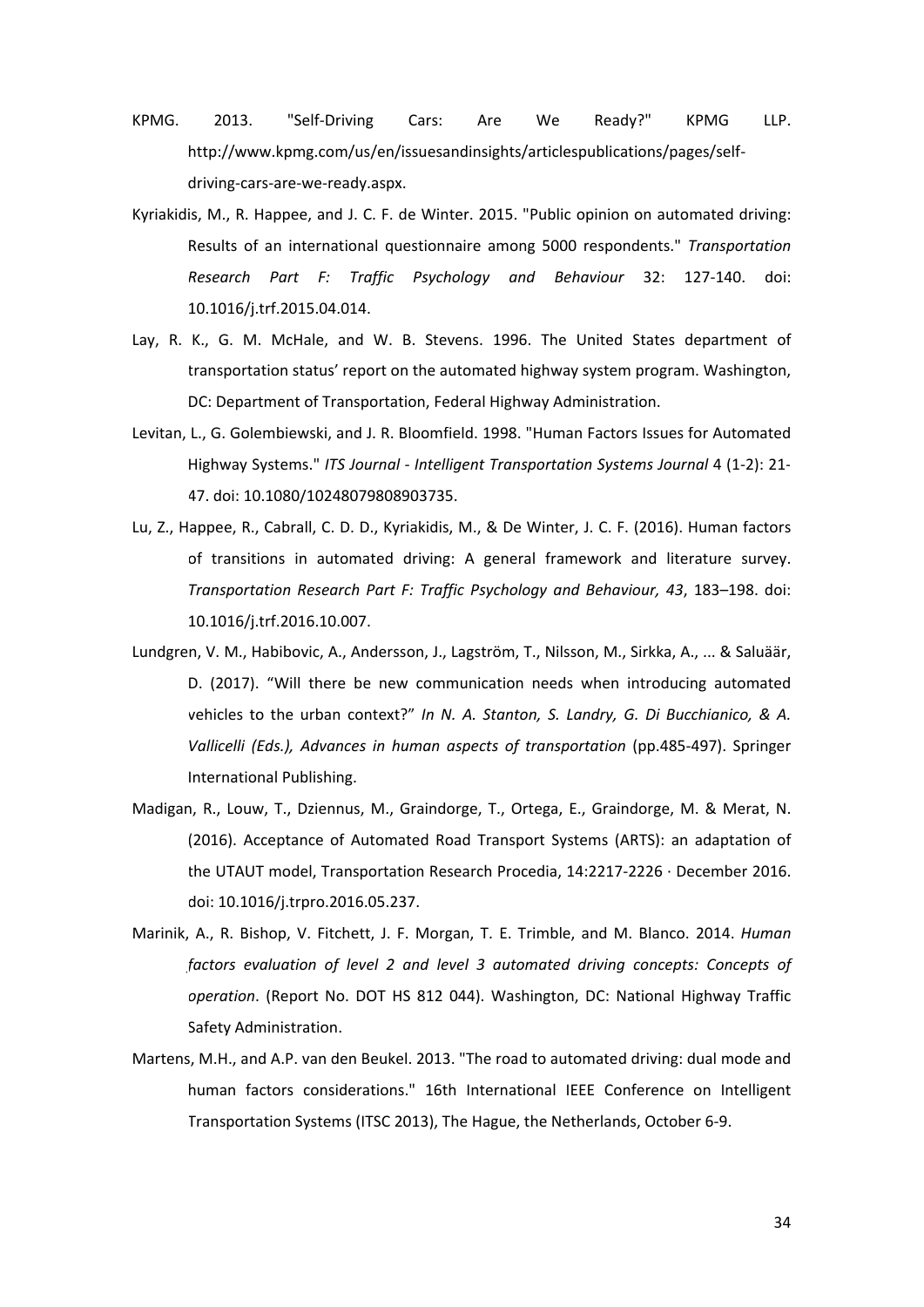- Merat, N., A. H. Jamson, F. C. Lai, and O. Carsten. 2012. "Highly [automated](https://www.researchgate.net/publication/233534058_Highly_Automated_Driving_Secondary_Task_Performance_and_Driver_State?el=1_x_8&enrichId=rgreq-54f8c9adb3c7f2795537bf218eb70de0-XXX&enrichSource=Y292ZXJQYWdlOzMxMzM2NzY3OTtBUzo0NTg3MDMwNzQ3OTU1MjFAMTQ4NjM3NDc0MzY4MQ==) driving, secondary task [performance,](https://www.researchgate.net/publication/233534058_Highly_Automated_Driving_Secondary_Task_Performance_and_Driver_State?el=1_x_8&enrichId=rgreq-54f8c9adb3c7f2795537bf218eb70de0-XXX&enrichSource=Y292ZXJQYWdlOzMxMzM2NzY3OTtBUzo0NTg3MDMwNzQ3OTU1MjFAMTQ4NjM3NDc0MzY4MQ==) and driver state." *Human Factors: The Journal of the Human Factors and Ergonomics Society* 54 (5): 762ど771. doi: [10.1177/0018720812442087.](https://www.researchgate.net/publication/233534058_Highly_Automated_Driving_Secondary_Task_Performance_and_Driver_State?el=1_x_8&enrichId=rgreq-54f8c9adb3c7f2795537bf218eb70de0-XXX&enrichSource=Y292ZXJQYWdlOzMxMzM2NzY3OTtBUzo0NTg3MDMwNzQ3OTU1MjFAMTQ4NjM3NDc0MzY4MQ==)
- Merat, N., and J. D. Lee. 2012. ["Preface](https://www.researchgate.net/publication/233534051_Preface_to_the_Special_Section_on_Human_Factors_and_Automation_in_Vehicles_Designing_Highly_Automated_Vehicles_With_the_Driver_in_Mind?el=1_x_8&enrichId=rgreq-54f8c9adb3c7f2795537bf218eb70de0-XXX&enrichSource=Y292ZXJQYWdlOzMxMzM2NzY3OTtBUzo0NTg3MDMwNzQ3OTU1MjFAMTQ4NjM3NDc0MzY4MQ==) to the special section on human factors and [automation](https://www.researchgate.net/publication/233534051_Preface_to_the_Special_Section_on_Human_Factors_and_Automation_in_Vehicles_Designing_Highly_Automated_Vehicles_With_the_Driver_in_Mind?el=1_x_8&enrichId=rgreq-54f8c9adb3c7f2795537bf218eb70de0-XXX&enrichSource=Y292ZXJQYWdlOzMxMzM2NzY3OTtBUzo0NTg3MDMwNzQ3OTU1MjFAMTQ4NjM3NDc0MzY4MQ==) in vehicles designing highly automated vehicles with the driver in mind." *Human Factors: The Journal of the Human Factors and [Ergonomics](https://www.researchgate.net/publication/233534051_Preface_to_the_Special_Section_on_Human_Factors_and_Automation_in_Vehicles_Designing_Highly_Automated_Vehicles_With_the_Driver_in_Mind?el=1_x_8&enrichId=rgreq-54f8c9adb3c7f2795537bf218eb70de0-XXX&enrichSource=Y292ZXJQYWdlOzMxMzM2NzY3OTtBUzo0NTg3MDMwNzQ3OTU1MjFAMTQ4NjM3NDc0MzY4MQ==) Society* 54 (5): 681ど 686. doi: [10.1177/0018720812461374.](https://www.researchgate.net/publication/233534051_Preface_to_the_Special_Section_on_Human_Factors_and_Automation_in_Vehicles_Designing_Highly_Automated_Vehicles_With_the_Driver_in_Mind?el=1_x_8&enrichId=rgreq-54f8c9adb3c7f2795537bf218eb70de0-XXX&enrichSource=Y292ZXJQYWdlOzMxMzM2NzY3OTtBUzo0NTg3MDMwNzQ3OTU1MjFAMTQ4NjM3NDc0MzY4MQ==)
- Merat, N., A. H. Jamson, F. C. H. Lai, M. Daly, and O. M. J. Carsten. 2014. ["Transition](https://www.researchgate.net/publication/264049557_Transition_to_manual_Driver_behaviour_when_resuming_control_from_a_highly_automated_vehicle?el=1_x_8&enrichId=rgreq-54f8c9adb3c7f2795537bf218eb70de0-XXX&enrichSource=Y292ZXJQYWdlOzMxMzM2NzY3OTtBUzo0NTg3MDMwNzQ3OTU1MjFAMTQ4NjM3NDc0MzY4MQ==) to manual: Driver behaviour when resuming control from a highly [automated](https://www.researchgate.net/publication/264049557_Transition_to_manual_Driver_behaviour_when_resuming_control_from_a_highly_automated_vehicle?el=1_x_8&enrichId=rgreq-54f8c9adb3c7f2795537bf218eb70de0-XXX&enrichSource=Y292ZXJQYWdlOzMxMzM2NzY3OTtBUzo0NTg3MDMwNzQ3OTU1MjFAMTQ4NjM3NDc0MzY4MQ==) vehicle." *[Transportation](https://www.researchgate.net/publication/264049557_Transition_to_manual_Driver_behaviour_when_resuming_control_from_a_highly_automated_vehicle?el=1_x_8&enrichId=rgreq-54f8c9adb3c7f2795537bf218eb70de0-XXX&enrichSource=Y292ZXJQYWdlOzMxMzM2NzY3OTtBUzo0NTg3MDMwNzQ3OTU1MjFAMTQ4NjM3NDc0MzY4MQ==) Research Part F: Traffic Psychology and Behaviour 27, Part B: 274-282.* doi: [10.1016/j.trf.2014.09.005.](https://www.researchgate.net/publication/264049557_Transition_to_manual_Driver_behaviour_when_resuming_control_from_a_highly_automated_vehicle?el=1_x_8&enrichId=rgreq-54f8c9adb3c7f2795537bf218eb70de0-XXX&enrichSource=Y292ZXJQYWdlOzMxMzM2NzY3OTtBUzo0NTg3MDMwNzQ3OTU1MjFAMTQ4NjM3NDc0MzY4MQ==)
- Merat, N. Louw, T., Madigan, R., Dziennus, M., & Scheiben, A. (under review) Communication Between VRUs and Fully Automated Road Transport Systems: What's important? (AAP).
- Mui, C., and Carroll, P. B. 2013. Driverless cars. Trillions are up for grabs. Seattle, WA: Cornerloft Press.
- Mok, B. K.-J., M. Johns, K. J. Lee, H. P. Ive, D. Miller, and W. Ju. 2015. "Timing of unstructured transitions of control in automated driving." 2015 IEEE Intelligent Vehicles Symposium  $(IV)$ , pp. 1167-1172.
- Naujoks, F., C. Purucker, and A. Neukum. 2016. "Secondary task [engagement](https://www.researchgate.net/publication/293158327_Secondary_task_engagement_and_vehicle_automation_-_Comparing_the_effects_of_different_automation_levels_in_an_on-road_experiment?el=1_x_8&enrichId=rgreq-54f8c9adb3c7f2795537bf218eb70de0-XXX&enrichSource=Y292ZXJQYWdlOzMxMzM2NzY3OTtBUzo0NTg3MDMwNzQ3OTU1MjFAMTQ4NjM3NDc0MzY4MQ==) and vehicle [automation](https://www.researchgate.net/publication/293158327_Secondary_task_engagement_and_vehicle_automation_-_Comparing_the_effects_of_different_automation_levels_in_an_on-road_experiment?el=1_x_8&enrichId=rgreq-54f8c9adb3c7f2795537bf218eb70de0-XXX&enrichSource=Y292ZXJQYWdlOzMxMzM2NzY3OTtBUzo0NTg3MDMwNzQ3OTU1MjFAMTQ4NjM3NDc0MzY4MQ==) - Comparing the effects of different automation levels in an on-road experiment." *[Transportation](https://www.researchgate.net/publication/293158327_Secondary_task_engagement_and_vehicle_automation_-_Comparing_the_effects_of_different_automation_levels_in_an_on-road_experiment?el=1_x_8&enrichId=rgreq-54f8c9adb3c7f2795537bf218eb70de0-XXX&enrichSource=Y292ZXJQYWdlOzMxMzM2NzY3OTtBUzo0NTg3MDMwNzQ3OTU1MjFAMTQ4NjM3NDc0MzY4MQ==) Research Part F: Traffic Psychology and Behaviour* 38:67-82. doi: [10.1016/j.trf.2016.01.011.](https://www.researchgate.net/publication/293158327_Secondary_task_engagement_and_vehicle_automation_-_Comparing_the_effects_of_different_automation_levels_in_an_on-road_experiment?el=1_x_8&enrichId=rgreq-54f8c9adb3c7f2795537bf218eb70de0-XXX&enrichSource=Y292ZXJQYWdlOzMxMzM2NzY3OTtBUzo0NTg3MDMwNzQ3OTU1MjFAMTQ4NjM3NDc0MzY4MQ==)
- NHTSA. 2012. *Visualどmanual NHTSA driver distraction guidelines for inどvehicle electronic* devices. Retrieved from https://www.distraction.gov/downloads/pdfs/visual-manualnhtsa-driver-distraction-guidelines-for-in-vehicle-electronic-devices.pdf
- NHTSA. 2016. *Federal automated vehicles policy: Accelerating the next Revolution in roadway safety*. Retrieved from https://www.hsdl.org/?view&did=795644.
- Norman, D. A. 2015. "The Human Side of [Automation."](https://www.researchgate.net/publication/310748241_The_human_side_of_automation?el=1_x_8&enrichId=rgreq-54f8c9adb3c7f2795537bf218eb70de0-XXX&enrichSource=Y292ZXJQYWdlOzMxMzM2NzY3OTtBUzo0NTg3MDMwNzQ3OTU1MjFAMTQ4NjM3NDc0MzY4MQ==) *In Road Vehicle Automation 2*, edited by G. Meyer and S. Beiker. 73-79. Springer [International](https://www.researchgate.net/publication/310748241_The_human_side_of_automation?el=1_x_8&enrichId=rgreq-54f8c9adb3c7f2795537bf218eb70de0-XXX&enrichSource=Y292ZXJQYWdlOzMxMzM2NzY3OTtBUzo0NTg3MDMwNzQ3OTU1MjFAMTQ4NjM3NDc0MzY4MQ==) Publishing.
- NTSB. 2016. *Preliminary Report Highway HWY16FH018*. Retrieved from: https://www.ntsb.gov/investigations/AccidentReports/Pages/HWY16FH018preliminary.aspx.
- Núñez Velasco, J. P., Rodriguez, P., Farah, H. and Hagenzieker, M. (2016). "Safety of pedestrians and cyclists when interacting with self-driving vehicles: A case study of the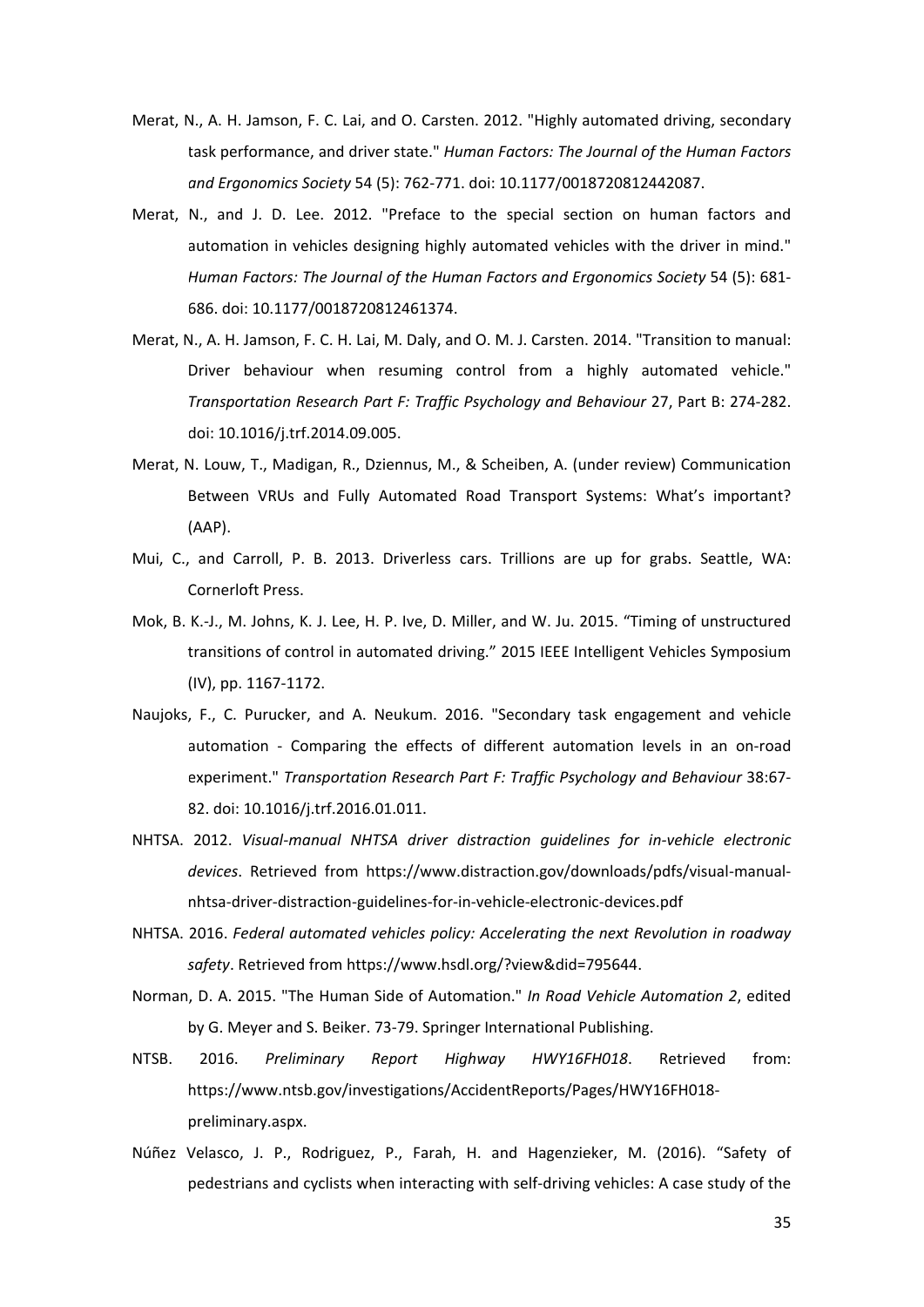WEpods.î *ITRL Conference on Integrated Transport 2016: Connected & Automated Transport Systems.* KTH Royal Institute of Technology, Stockholm, Sweden, 29-30th of November 2016.

- [Parasuraman,](https://www.researchgate.net/publication/258138619_Human-Computer_Monitoring?el=1_x_8&enrichId=rgreq-54f8c9adb3c7f2795537bf218eb70de0-XXX&enrichSource=Y292ZXJQYWdlOzMxMzM2NzY3OTtBUzo0NTg3MDMwNzQ3OTU1MjFAMTQ4NjM3NDc0MzY4MQ==) R. 1987. "Human-Computer Monitoring." *Human Factors: The Journal of the [Human](https://www.researchgate.net/publication/258138619_Human-Computer_Monitoring?el=1_x_8&enrichId=rgreq-54f8c9adb3c7f2795537bf218eb70de0-XXX&enrichSource=Y292ZXJQYWdlOzMxMzM2NzY3OTtBUzo0NTg3MDMwNzQ3OTU1MjFAMTQ4NjM3NDc0MzY4MQ==) [Factors](https://www.researchgate.net/publication/258138619_Human-Computer_Monitoring?el=1_x_8&enrichId=rgreq-54f8c9adb3c7f2795537bf218eb70de0-XXX&enrichSource=Y292ZXJQYWdlOzMxMzM2NzY3OTtBUzo0NTg3MDMwNzQ3OTU1MjFAMTQ4NjM3NDc0MzY4MQ==) [and](https://www.researchgate.net/publication/258138619_Human-Computer_Monitoring?el=1_x_8&enrichId=rgreq-54f8c9adb3c7f2795537bf218eb70de0-XXX&enrichSource=Y292ZXJQYWdlOzMxMzM2NzY3OTtBUzo0NTg3MDMwNzQ3OTU1MjFAMTQ4NjM3NDc0MzY4MQ==) [Ergonomics](https://www.researchgate.net/publication/258138619_Human-Computer_Monitoring?el=1_x_8&enrichId=rgreq-54f8c9adb3c7f2795537bf218eb70de0-XXX&enrichSource=Y292ZXJQYWdlOzMxMzM2NzY3OTtBUzo0NTg3MDMwNzQ3OTU1MjFAMTQ4NjM3NDc0MzY4MQ==) [Society](https://www.researchgate.net/publication/258138619_Human-Computer_Monitoring?el=1_x_8&enrichId=rgreq-54f8c9adb3c7f2795537bf218eb70de0-XXX&enrichSource=Y292ZXJQYWdlOzMxMzM2NzY3OTtBUzo0NTg3MDMwNzQ3OTU1MjFAMTQ4NjM3NDc0MzY4MQ==)* [29](https://www.researchgate.net/publication/258138619_Human-Computer_Monitoring?el=1_x_8&enrichId=rgreq-54f8c9adb3c7f2795537bf218eb70de0-XXX&enrichSource=Y292ZXJQYWdlOzMxMzM2NzY3OTtBUzo0NTg3MDMwNzQ3OTU1MjFAMTQ4NjM3NDc0MzY4MQ==) [\(6\):](https://www.researchgate.net/publication/258138619_Human-Computer_Monitoring?el=1_x_8&enrichId=rgreq-54f8c9adb3c7f2795537bf218eb70de0-XXX&enrichSource=Y292ZXJQYWdlOzMxMzM2NzY3OTtBUzo0NTg3MDMwNzQ3OTU1MjFAMTQ4NjM3NDc0MzY4MQ==) 695-[706.](https://www.researchgate.net/publication/258138619_Human-Computer_Monitoring?el=1_x_8&enrichId=rgreq-54f8c9adb3c7f2795537bf218eb70de0-XXX&enrichSource=Y292ZXJQYWdlOzMxMzM2NzY3OTtBUzo0NTg3MDMwNzQ3OTU1MjFAMTQ4NjM3NDc0MzY4MQ==) [doi:](https://www.researchgate.net/publication/258138619_Human-Computer_Monitoring?el=1_x_8&enrichId=rgreq-54f8c9adb3c7f2795537bf218eb70de0-XXX&enrichSource=Y292ZXJQYWdlOzMxMzM2NzY3OTtBUzo0NTg3MDMwNzQ3OTU1MjFAMTQ4NjM3NDc0MzY4MQ==) [10.1177/001872088702900609.](https://www.researchgate.net/publication/258138619_Human-Computer_Monitoring?el=1_x_8&enrichId=rgreq-54f8c9adb3c7f2795537bf218eb70de0-XXX&enrichSource=Y292ZXJQYWdlOzMxMzM2NzY3OTtBUzo0NTg3MDMwNzQ3OTU1MjFAMTQ4NjM3NDc0MzY4MQ==)
- [Parasuraman,](https://www.researchgate.net/publication/220457578_Humans_and_Automation_Use_Misuse_Disuse_Abuse?el=1_x_8&enrichId=rgreq-54f8c9adb3c7f2795537bf218eb70de0-XXX&enrichSource=Y292ZXJQYWdlOzMxMzM2NzY3OTtBUzo0NTg3MDMwNzQ3OTU1MjFAMTQ4NjM3NDc0MzY4MQ==) R., and V. Riley. 1997. "Humans and Automation: Use, Misuse, Disuse, Abuse." *Human Factors: The Journal of the Human Factors and [Ergonomics](https://www.researchgate.net/publication/220457578_Humans_and_Automation_Use_Misuse_Disuse_Abuse?el=1_x_8&enrichId=rgreq-54f8c9adb3c7f2795537bf218eb70de0-XXX&enrichSource=Y292ZXJQYWdlOzMxMzM2NzY3OTtBUzo0NTg3MDMwNzQ3OTU1MjFAMTQ4NjM3NDc0MzY4MQ==) Society* 39 (2): 230ど 253. doi: [10.1518/001872097778543886.](https://www.researchgate.net/publication/220457578_Humans_and_Automation_Use_Misuse_Disuse_Abuse?el=1_x_8&enrichId=rgreq-54f8c9adb3c7f2795537bf218eb70de0-XXX&enrichSource=Y292ZXJQYWdlOzMxMzM2NzY3OTtBUzo0NTg3MDMwNzQ3OTU1MjFAMTQ4NjM3NDc0MzY4MQ==)
- Payre, W., J. Cestac, and P. [Delhomme.](https://www.researchgate.net/publication/262193385_Intention_to_use_a_fully_automated_car_Attitudes_and_a_priori_acceptability?el=1_x_8&enrichId=rgreq-54f8c9adb3c7f2795537bf218eb70de0-XXX&enrichSource=Y292ZXJQYWdlOzMxMzM2NzY3OTtBUzo0NTg3MDMwNzQ3OTU1MjFAMTQ4NjM3NDc0MzY4MQ==) 2014. "Intention to use a fully automated car: Attitudes and a priori acceptability." *[Transportation](https://www.researchgate.net/publication/262193385_Intention_to_use_a_fully_automated_car_Attitudes_and_a_priori_acceptability?el=1_x_8&enrichId=rgreq-54f8c9adb3c7f2795537bf218eb70de0-XXX&enrichSource=Y292ZXJQYWdlOzMxMzM2NzY3OTtBUzo0NTg3MDMwNzQ3OTU1MjFAMTQ4NjM3NDc0MzY4MQ==) Research Part F: Traffic Psychology and Behaviour* 27:252-263. doi: [10.1016/j.trf.2014.04.009.](https://www.researchgate.net/publication/262193385_Intention_to_use_a_fully_automated_car_Attitudes_and_a_priori_acceptability?el=1_x_8&enrichId=rgreq-54f8c9adb3c7f2795537bf218eb70de0-XXX&enrichSource=Y292ZXJQYWdlOzMxMzM2NzY3OTtBUzo0NTg3MDMwNzQ3OTU1MjFAMTQ4NjM3NDc0MzY4MQ==)
- Poulin, C., N. A. Stanton, D. Cebon, and W. Epple. 2015. "Responses to Autonomous vehicles." *Ingenia* 62: 8-11. Retrieved from: http://www.ingenia.org.uk/Content/ingenia/issues/issue62/Issue62\_Letters.pdf.
- [Radlmayr,](https://www.researchgate.net/publication/271728342_How_Traffic_Situations_and_Non-Driving_Related_Tasks_Affect_the_Take-Over_Quality_in_Highly_Automated_Driving?el=1_x_8&enrichId=rgreq-54f8c9adb3c7f2795537bf218eb70de0-XXX&enrichSource=Y292ZXJQYWdlOzMxMzM2NzY3OTtBUzo0NTg3MDMwNzQ3OTU1MjFAMTQ4NjM3NDc0MzY4MQ==) J., C. Gold, L. Lorenz, M. Farid, and K. Bengler. 2014. "How Traffic Situations and Non-Driving Related Tasks Affect the Take-Over Quality in Highly [Automated](https://www.researchgate.net/publication/271728342_How_Traffic_Situations_and_Non-Driving_Related_Tasks_Affect_the_Take-Over_Quality_in_Highly_Automated_Driving?el=1_x_8&enrichId=rgreq-54f8c9adb3c7f2795537bf218eb70de0-XXX&enrichSource=Y292ZXJQYWdlOzMxMzM2NzY3OTtBUzo0NTg3MDMwNzQ3OTU1MjFAMTQ4NjM3NDc0MzY4MQ==) Driving." *[Proceedings](https://www.researchgate.net/publication/271728342_How_Traffic_Situations_and_Non-Driving_Related_Tasks_Affect_the_Take-Over_Quality_in_Highly_Automated_Driving?el=1_x_8&enrichId=rgreq-54f8c9adb3c7f2795537bf218eb70de0-XXX&enrichSource=Y292ZXJQYWdlOzMxMzM2NzY3OTtBUzo0NTg3MDMwNzQ3OTU1MjFAMTQ4NjM3NDc0MzY4MQ==) of the Human Factors and Ergonomics Society Annual Meeting* 58 (1): 2063-2067. doi: 10.1177/1541931214581434.
- RDW. 2014. *Zelfrijdende auto*.

https://www.internetconsultatie.nl/zelfrijdendevoertuigen.

- Rothenbücher, D., Li, J., Sirkin, D., Mok, B., & Ju, W. (2016). "Ghost driver: A field study [investigating](https://www.researchgate.net/publication/310500518_Ghost_driver_A_field_study_investigating_the_interaction_between_pedestrians_and_driverless_vehicles?el=1_x_8&enrichId=rgreq-54f8c9adb3c7f2795537bf218eb70de0-XXX&enrichSource=Y292ZXJQYWdlOzMxMzM2NzY3OTtBUzo0NTg3MDMwNzQ3OTU1MjFAMTQ4NjM3NDc0MzY4MQ==) the interaction between pedestrians and driverless vehicles." *Proceedings of the 25th IEEE [International](https://www.researchgate.net/publication/310500518_Ghost_driver_A_field_study_investigating_the_interaction_between_pedestrians_and_driverless_vehicles?el=1_x_8&enrichId=rgreq-54f8c9adb3c7f2795537bf218eb70de0-XXX&enrichSource=Y292ZXJQYWdlOzMxMzM2NzY3OTtBUzo0NTg3MDMwNzQ3OTU1MjFAMTQ4NjM3NDc0MzY4MQ==) Symposium on Robot and Human Interactive [Communication](https://www.researchgate.net/publication/310500518_Ghost_driver_A_field_study_investigating_the_interaction_between_pedestrians_and_driverless_vehicles?el=1_x_8&enrichId=rgreq-54f8c9adb3c7f2795537bf218eb70de0-XXX&enrichSource=Y292ZXJQYWdlOzMxMzM2NzY3OTtBUzo0NTg3MDMwNzQ3OTU1MjFAMTQ4NjM3NDc0MzY4MQ==)*. New York, NY.
- SAE International. 2014. *Taxonomy and Definitions for Terms Related to OnどRoad Motor Vehicle Automated Driving Systems*.
- SAE International. 2016. *Taxonomy and Definitions for Terms Related to Driving Automation*  $S$ ystems for On-Road Motor Vehicles.
- Salmon, P. M., N. A. Stanton, and K. L. Young. 2012. "Situation [awareness](https://www.researchgate.net/publication/233185867_Situation_awareness_on_the_road_Review_theoretical_and_methodological_issues_and_future_directions?el=1_x_8&enrichId=rgreq-54f8c9adb3c7f2795537bf218eb70de0-XXX&enrichSource=Y292ZXJQYWdlOzMxMzM2NzY3OTtBUzo0NTg3MDMwNzQ3OTU1MjFAMTQ4NjM3NDc0MzY4MQ==) on the road: review, theoretical and [methodological](https://www.researchgate.net/publication/233185867_Situation_awareness_on_the_road_Review_theoretical_and_methodological_issues_and_future_directions?el=1_x_8&enrichId=rgreq-54f8c9adb3c7f2795537bf218eb70de0-XXX&enrichSource=Y292ZXJQYWdlOzMxMzM2NzY3OTtBUzo0NTg3MDMwNzQ3OTU1MjFAMTQ4NjM3NDc0MzY4MQ==) issues, and future directions." *Theoretical Issues in Ergonomics Science* 13 (4): 472ど492. doi: [10.1080/1463922X.2010.539289.](https://www.researchgate.net/publication/233185867_Situation_awareness_on_the_road_Review_theoretical_and_methodological_issues_and_future_directions?el=1_x_8&enrichId=rgreq-54f8c9adb3c7f2795537bf218eb70de0-XXX&enrichSource=Y292ZXJQYWdlOzMxMzM2NzY3OTtBUzo0NTg3MDMwNzQ3OTU1MjFAMTQ4NjM3NDc0MzY4MQ==)
- Sarter, N. B., and D. D. Woods. 1995. "How in the World Did We Ever Get into That Mode? Mode Error and Awareness in Supervisory Control." *Human Factors: The Journal of the*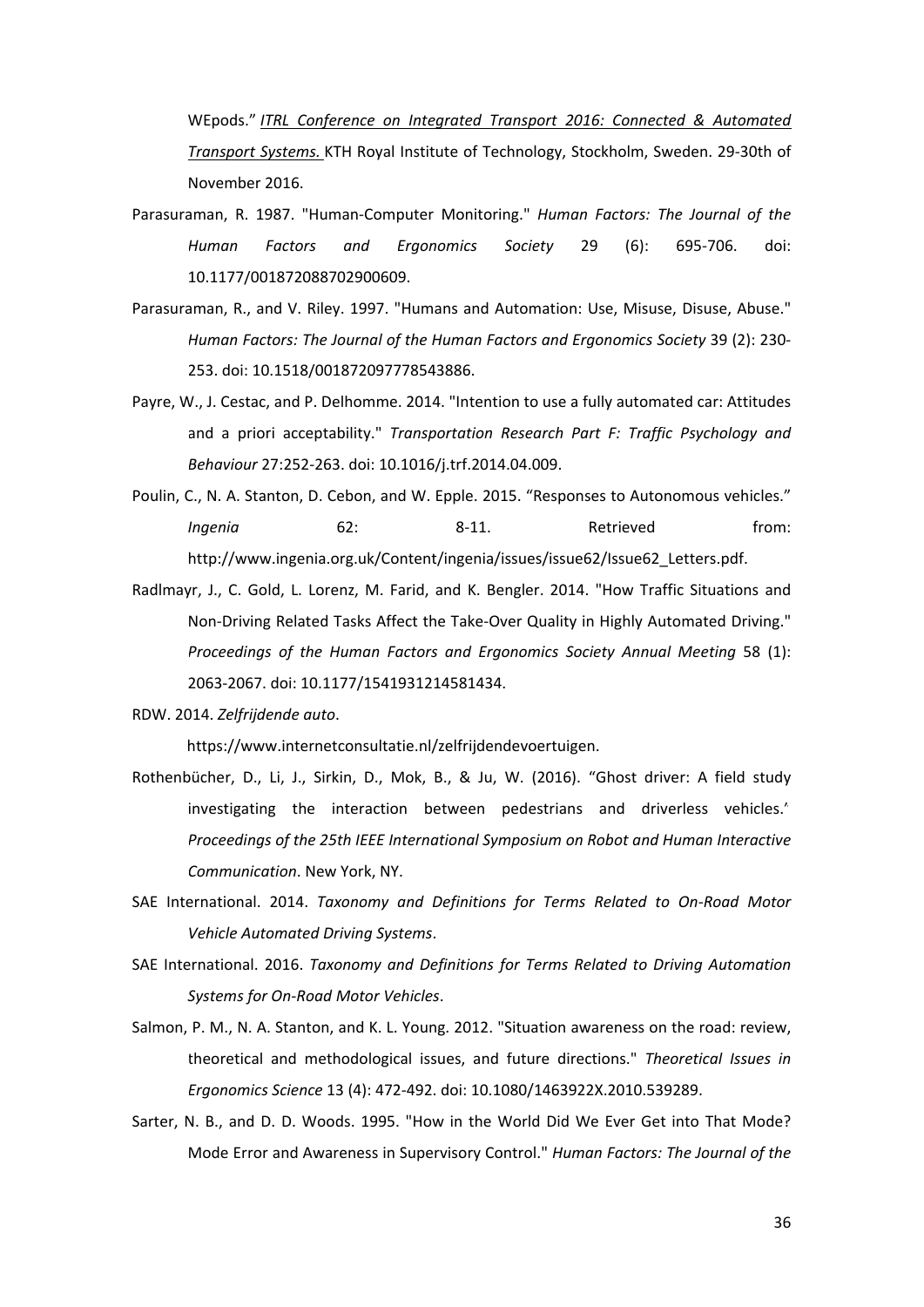*Human Factors and Ergonomics Society* 37 (1): 5-19. doi: 10.1518/001872095779049516.

- Schieben, A., F. Flemish, M. Martens, E. Wilschut, A. Rambaldini, A. Tofetti, G. Turi, C. Arduino, N. Merat, and H. Jamson. 2008. *Test results of HMI in use on cars and with simulators*. CityMobil Deliverable 3.2.2 EU DG Research.
- [Shladover,](https://www.researchgate.net/publication/303393146_The_Truth_about_Self-Driving_Cars?el=1_x_8&enrichId=rgreq-54f8c9adb3c7f2795537bf218eb70de0-XXX&enrichSource=Y292ZXJQYWdlOzMxMzM2NzY3OTtBUzo0NTg3MDMwNzQ3OTU1MjFAMTQ4NjM3NDc0MzY4MQ==) S. E. 2016. "The truth about "self-driving" cars." Scientific American 314 (6): 52-57. doi: [10.1038/scientificamerican0616](https://www.researchgate.net/publication/303393146_The_Truth_about_Self-Driving_Cars?el=1_x_8&enrichId=rgreq-54f8c9adb3c7f2795537bf218eb70de0-XXX&enrichSource=Y292ZXJQYWdlOzMxMzM2NzY3OTtBUzo0NTg3MDMwNzQ3OTU1MjFAMTQ4NjM3NDc0MzY4MQ==)-52.
- Schoettle, B., and M. Sivak. 2014a. "A survey of public opinion about autonomous and selfdriving vehicles in the U.S., the U.K., and Australia." The University of Michigan Transportation Research Institute, Michigan, USA.
- Schoettle, B., and M. Sivak. 2014b. "Public Opinion About Self-Driving Vehicles in china, India, Japan, the US, the UK and Australia." The University of Michigan Transportation Research Institute, Michigan, USA.
- Sommer, K. 2013. "Continental Mobility Study 2013." Continental AG.
- Stanton, N. A., and M. Young. 2005. "Driver [behaviour](https://www.researchgate.net/publication/7512847_Driver_behaviour_with_adaptive_cruise_control?el=1_x_8&enrichId=rgreq-54f8c9adb3c7f2795537bf218eb70de0-XXX&enrichSource=Y292ZXJQYWdlOzMxMzM2NzY3OTtBUzo0NTg3MDMwNzQ3OTU1MjFAMTQ4NjM3NDc0MzY4MQ==) with Adaptive Cruise Control." *Ergonomics* 48 (10): 1294ど1313. doi: [10.1080/00140130500252990.](https://www.researchgate.net/publication/7512847_Driver_behaviour_with_adaptive_cruise_control?el=1_x_8&enrichId=rgreq-54f8c9adb3c7f2795537bf218eb70de0-XXX&enrichSource=Y292ZXJQYWdlOzMxMzM2NzY3OTtBUzo0NTg3MDMwNzQ3OTU1MjFAMTQ4NjM3NDc0MzY4MQ==)
- Stanton, N. A., M. Young, and B. [McCaulder.](https://www.researchgate.net/publication/223379801_Drive-by-wire_The_case_of_driver_workload_and_reclaiming_control_with_adaptive_cruise_control?el=1_x_8&enrichId=rgreq-54f8c9adb3c7f2795537bf218eb70de0-XXX&enrichSource=Y292ZXJQYWdlOzMxMzM2NzY3OTtBUzo0NTg3MDMwNzQ3OTU1MjFAMTQ4NjM3NDc0MzY4MQ==) 1997. "Drive-by-wire: The case of driver workload and [reclaiming](https://www.researchgate.net/publication/223379801_Drive-by-wire_The_case_of_driver_workload_and_reclaiming_control_with_adaptive_cruise_control?el=1_x_8&enrichId=rgreq-54f8c9adb3c7f2795537bf218eb70de0-XXX&enrichSource=Y292ZXJQYWdlOzMxMzM2NzY3OTtBUzo0NTg3MDMwNzQ3OTU1MjFAMTQ4NjM3NDc0MzY4MQ==) control with adaptive cruise control." *Safety Science* 27 (2-3): 149-159. doi: 10.1016/S0925-[7535\(97\)00054](https://www.researchgate.net/publication/223379801_Drive-by-wire_The_case_of_driver_workload_and_reclaiming_control_with_adaptive_cruise_control?el=1_x_8&enrichId=rgreq-54f8c9adb3c7f2795537bf218eb70de0-XXX&enrichSource=Y292ZXJQYWdlOzMxMzM2NzY3OTtBUzo0NTg3MDMwNzQ3OTU1MjFAMTQ4NjM3NDc0MzY4MQ==)-4.
- Stanton, N. A., A. Dunoyer, and A. [Leatherland.](https://www.researchgate.net/publication/46426725_Detection_of_new_in-path_targets_by_drivers_using_Stop_Go_Adaptive_Cruise_Control?el=1_x_8&enrichId=rgreq-54f8c9adb3c7f2795537bf218eb70de0-XXX&enrichSource=Y292ZXJQYWdlOzMxMzM2NzY3OTtBUzo0NTg3MDMwNzQ3OTU1MjFAMTQ4NjM3NDc0MzY4MQ==) 2011. "Detection of new in-path targets by drivers using Stop & Go Adaptive Cruise Control." *Applied [Ergonomics](https://www.researchgate.net/publication/46426725_Detection_of_new_in-path_targets_by_drivers_using_Stop_Go_Adaptive_Cruise_Control?el=1_x_8&enrichId=rgreq-54f8c9adb3c7f2795537bf218eb70de0-XXX&enrichSource=Y292ZXJQYWdlOzMxMzM2NzY3OTtBUzo0NTg3MDMwNzQ3OTU1MjFAMTQ4NjM3NDc0MzY4MQ==)* 42 (4): 592-601. doi: [10.1016/j.apergo.2010.08.016.](https://www.researchgate.net/publication/46426725_Detection_of_new_in-path_targets_by_drivers_using_Stop_Go_Adaptive_Cruise_Control?el=1_x_8&enrichId=rgreq-54f8c9adb3c7f2795537bf218eb70de0-XXX&enrichSource=Y292ZXJQYWdlOzMxMzM2NzY3OTtBUzo0NTg3MDMwNzQ3OTU1MjFAMTQ4NjM3NDc0MzY4MQ==)
- Tesla, 2016. All Tesla cars being produced now have full self-driving hardware. Retrieved from https://www.tesla.com/blog/all-tesla-cars-being-produced-now-have-full-self-drivinghardware.
- Trimble, T. E., R. Bishop, J. F. Morgan, and M. Blanco. 2014. *Human factors [evaluation](https://www.researchgate.net/publication/277012098_Human_factors_evaluation_of_level_2_and_level_3_automated_driving_concepts_Past_research_state_of_automation_technology_and_emerging_system_concepts?el=1_x_8&enrichId=rgreq-54f8c9adb3c7f2795537bf218eb70de0-XXX&enrichSource=Y292ZXJQYWdlOzMxMzM2NzY3OTtBUzo0NTg3MDMwNzQ3OTU1MjFAMTQ4NjM3NDc0MzY4MQ==) of level 2 and level 3 automated driving concepts: Past research, state of [automation](https://www.researchgate.net/publication/277012098_Human_factors_evaluation_of_level_2_and_level_3_automated_driving_concepts_Past_research_state_of_automation_technology_and_emerging_system_concepts?el=1_x_8&enrichId=rgreq-54f8c9adb3c7f2795537bf218eb70de0-XXX&enrichSource=Y292ZXJQYWdlOzMxMzM2NzY3OTtBUzo0NTg3MDMwNzQ3OTU1MjFAMTQ4NjM3NDc0MzY4MQ==) [technology,](https://www.researchgate.net/publication/277012098_Human_factors_evaluation_of_level_2_and_level_3_automated_driving_concepts_Past_research_state_of_automation_technology_and_emerging_system_concepts?el=1_x_8&enrichId=rgreq-54f8c9adb3c7f2795537bf218eb70de0-XXX&enrichSource=Y292ZXJQYWdlOzMxMzM2NzY3OTtBUzo0NTg3MDMwNzQ3OTU1MjFAMTQ4NjM3NDc0MzY4MQ==) and emerging system concepts.* (Report No. DOT HS 812 043). Washington, DC: National Highway Traffic Safety Administration.
- Underwood, S. E. 2014. "Automated Vehicles Forecast Vehicle Symposium Opinion Survey." Automated Vehicles Symposium 2014, San Francisco, CA.
- Vehicle and Road Automation. 2013. *VRA ど Support action for vehicle and road automation*. http://vra-net.eu/.
- Verberne, F. M. F., J. Ham, and C. J. H. Midden. 2012. "Trust in smart systems: Sharing driving goals and giving information to increase trustworthiness and acceptability of smart